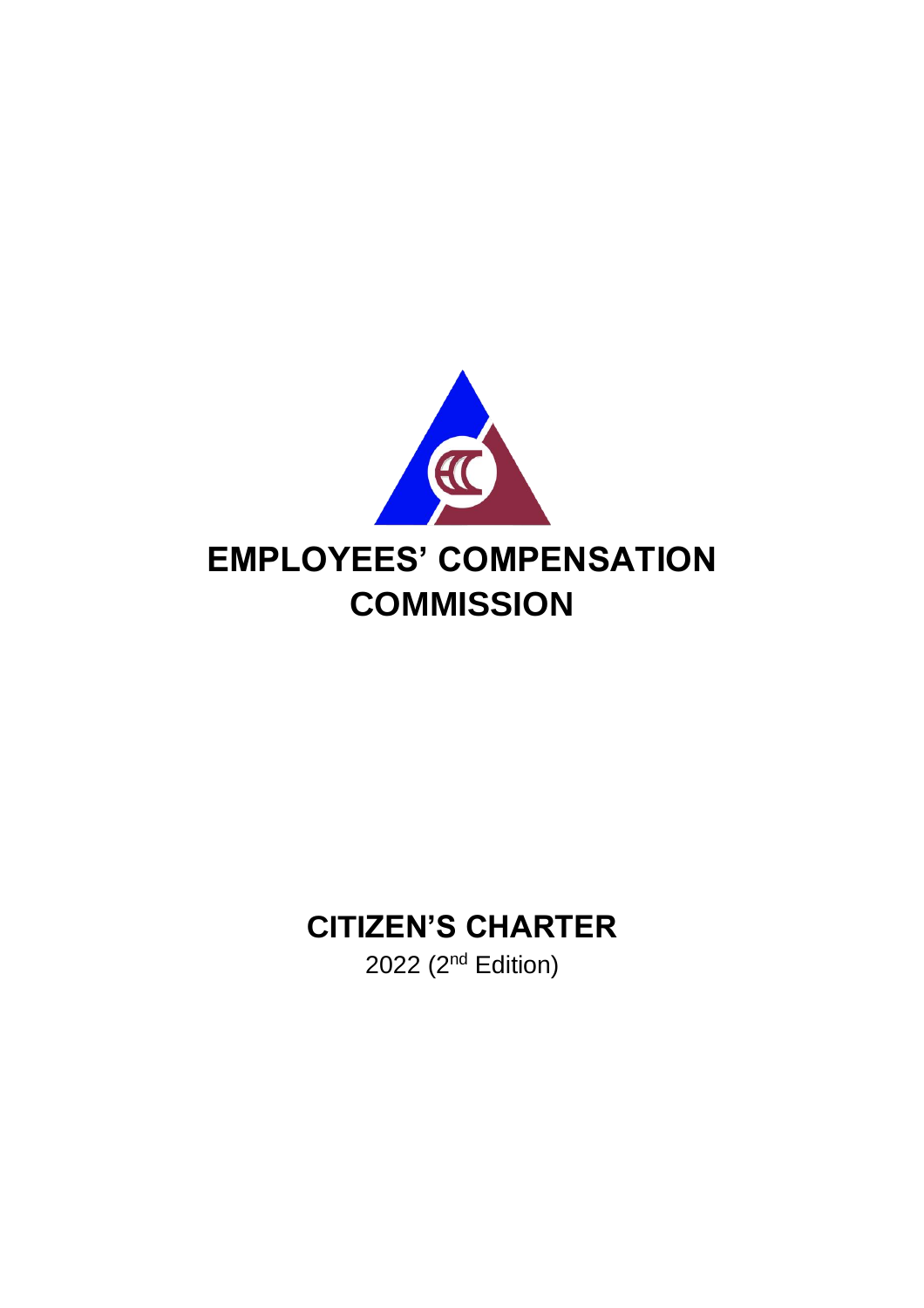

#### **I. Legal Mandate**

The ECC was created on November 1, 1974 by virtue of Presidential Decree No. 442, or the Labor Code of the Philippines. It became fully operational with the issuance of Presidential Decree No. 626, otherwise known as the Employees' Compensation and State Insurance Fund, which took effect on January 1, 1975.

#### **II. Vision**

By 2025, ECC is a nationally-recognized social insurance government institution committed to protect all workers through effective programs and excellent services.

#### **III. Mission**

- 1. To develop and implement effective OSH policies and programs for the promotion of a healthy working population, safe working environment, and prevention of work-related contingencies;
- 2. To promptly provide workers and/or their dependents with adequate benefits and rehabilitation and other related services in the event of workconnected injury, illness and death;
- 3. To manage a sound, strong, viable, and wisely invested State Insurance Fund.

#### **IV. Service Pledge**

The ECC commits to:

- Judiciously and efficiently resolve cases appealed from the Systems, for submission to the Commission within the mandated process cycle time;
- Provide relevant rehabilitation services to workers with employment related disabilities to enable them to achieve independent living and to participate in social and economic development;
- Provide assistance to workers (and their families) who fell ill or died as a result of work-related contingencies to augment the disability benefits provided under P.D. 626, as amended, in order to cope with increasing cost of living expenditures;
- Ensure workers' social protection through policy formulation and program development;
- continue to create projects and programs that will ensure the public's awareness about the EC Program;
- Promote employees' welfare and teamwork to increase productivity and achieve its targets for the benefit of the Persons with Work-Related Disability;
- Meet quality requirements in order to efficiently and effectively provide benefits and services to Persons with Work-Related Disability;
- Attend to all applicants or requesting parties who are within the premises of the office during lunch break and official working hours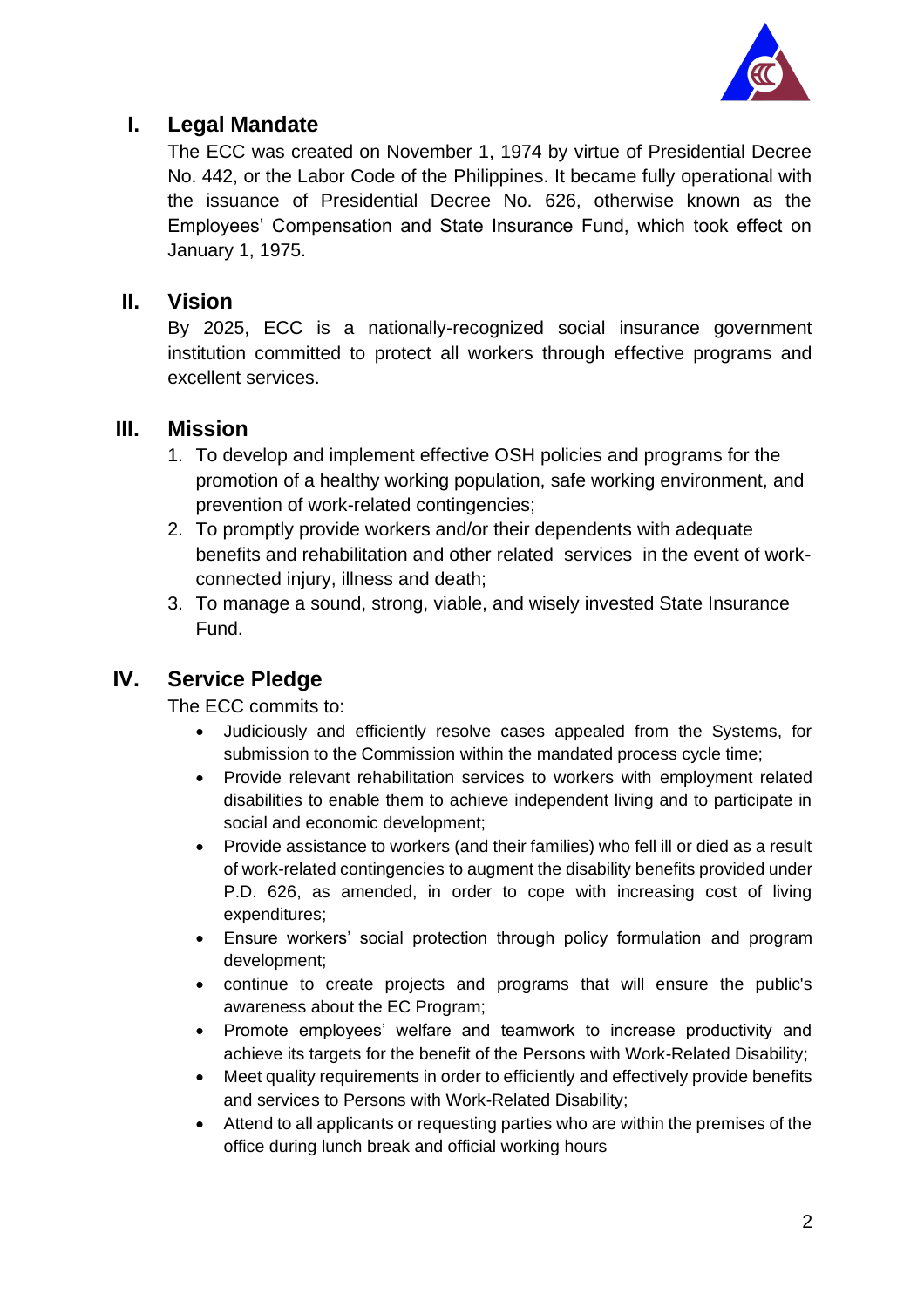

# **LIST OF SERVICES**

| 1. |  |
|----|--|
| 2. |  |
| 3. |  |
| 4. |  |
| 5. |  |
| 6. |  |
| 7. |  |
| 8. |  |
| 9. |  |
|    |  |
|    |  |
|    |  |
|    |  |
|    |  |
|    |  |
|    |  |
|    |  |
| 1. |  |
|    |  |
|    |  |
|    |  |
|    |  |
|    |  |
|    |  |
|    |  |
|    |  |
|    |  |
|    |  |
|    |  |
|    |  |
|    |  |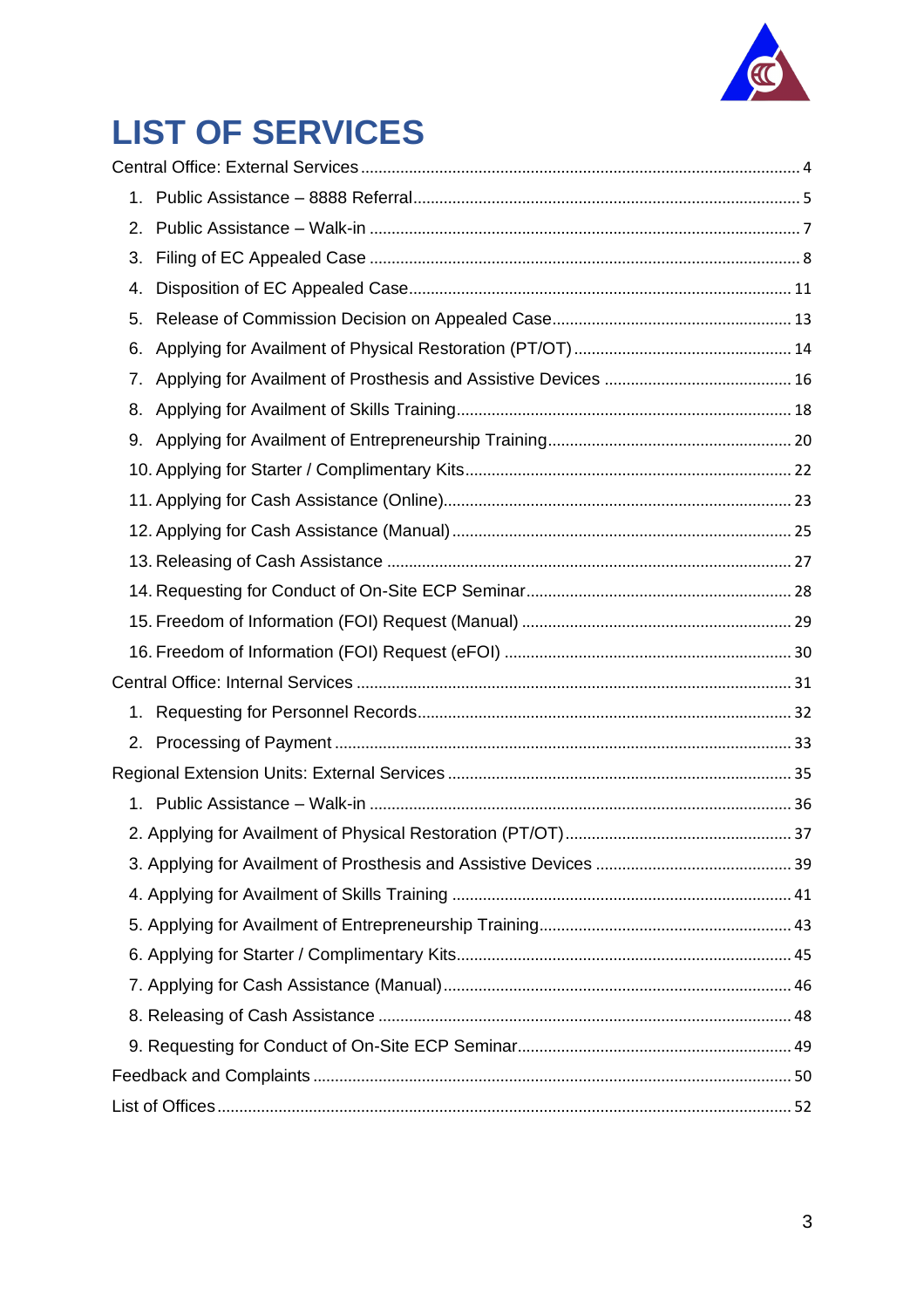

## <span id="page-3-0"></span>**Central Office: External Services**

- 1. Public Assistance 8888 Referral
- 2. Public Assistance Walk-in
- 3. Filing of EC Appealed Case
- 4. Disposition of EC Appealed Case
- 5. Release of Commission Decision on Appealed Case
- 6. Applying for Availment of Physical Restoration (PT/OT)
- 7. Applying for Availment of Prosthesis and Assistive Devices
- 8. Applying for Availment of Skills Training
- 9. Applying for Availment of Entrepreneurship Training
- 10.Applying for Starter / Complimentary Kits
- 11.Applying for Cash Assistance (Online)
- 12.Applying for Cash Assistance (Manual)
- 13.Releasing of Cash Assistance
- 14.Requesting for Conduct of On-Site ECP Seminar
- 15.Freedom of Information (FOI) Request (Manual)
- 16.Freedom of Information (FOI) Request (eFOI)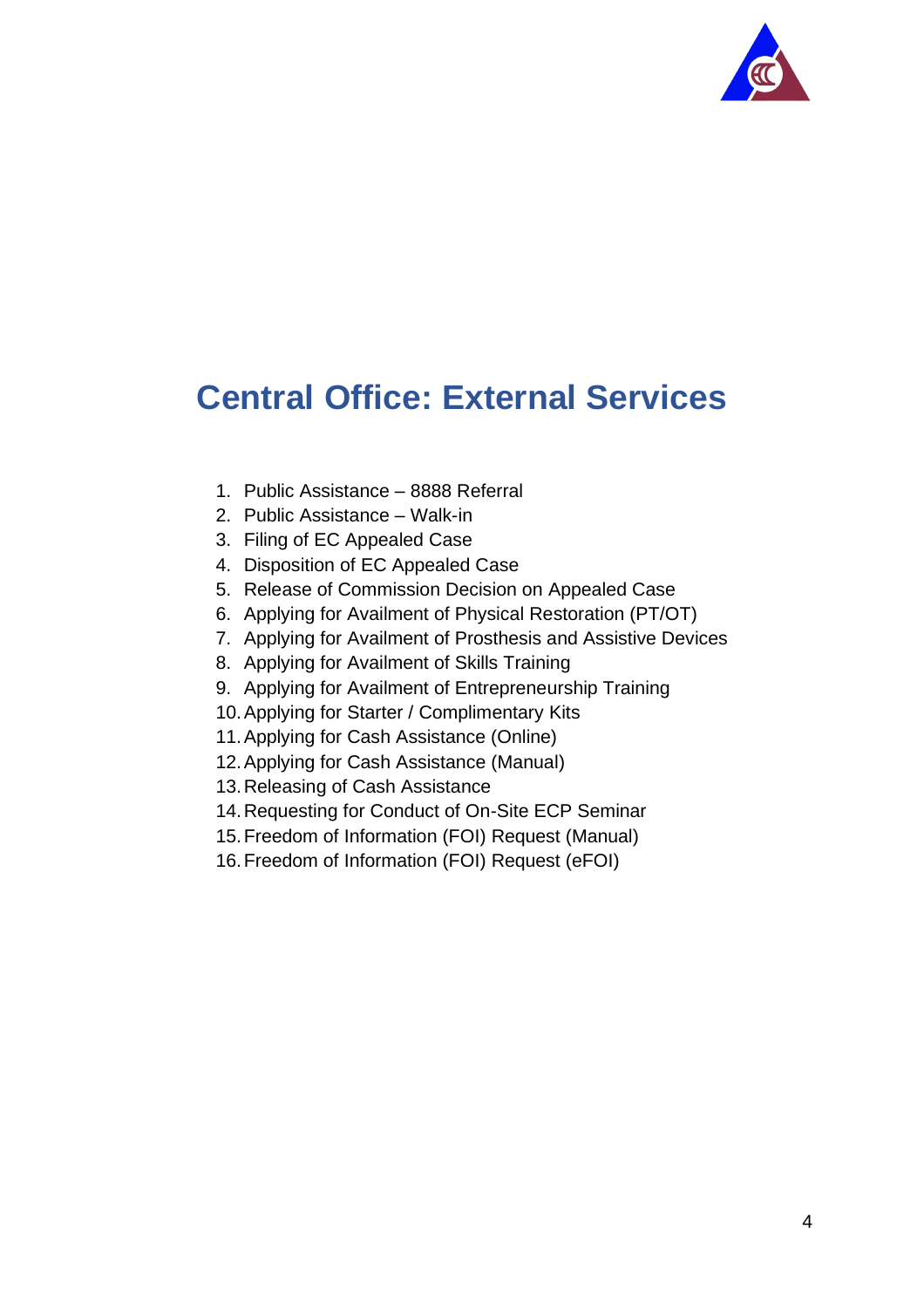

#### <span id="page-4-0"></span>**1. Public Assistance – 8888 Referral**

The 8888 ECC Complaint Committee is in-charge of attending and resolving the 8888 referrals from the Department of Labor and Employment 8888 Complaint Center.

ECC provides prompt and holistic assistance in addressing the Employees' Compensation issues raised by the complainants.

| <b>Office or Division:</b>                                                                                                                                                                                                                                                                                                               |                                                                                                                                                                                                                                                                                                                             | Information and Public Assistance Division (IPAD) |                                      |                                                                    |  |
|------------------------------------------------------------------------------------------------------------------------------------------------------------------------------------------------------------------------------------------------------------------------------------------------------------------------------------------|-----------------------------------------------------------------------------------------------------------------------------------------------------------------------------------------------------------------------------------------------------------------------------------------------------------------------------|---------------------------------------------------|--------------------------------------|--------------------------------------------------------------------|--|
| <b>Classification:</b>                                                                                                                                                                                                                                                                                                                   | Simple                                                                                                                                                                                                                                                                                                                      |                                                   |                                      |                                                                    |  |
| <b>Type of Transaction:</b>                                                                                                                                                                                                                                                                                                              | <b>Government to Government</b>                                                                                                                                                                                                                                                                                             |                                                   |                                      |                                                                    |  |
| Who may avail:                                                                                                                                                                                                                                                                                                                           | Department of Labor and Employment                                                                                                                                                                                                                                                                                          |                                                   |                                      |                                                                    |  |
| <b>CHECKLIST OF REQUIREMENTS</b>                                                                                                                                                                                                                                                                                                         |                                                                                                                                                                                                                                                                                                                             |                                                   | <b>WHERE TO SECURE</b>               |                                                                    |  |
| None                                                                                                                                                                                                                                                                                                                                     |                                                                                                                                                                                                                                                                                                                             |                                                   | N/A                                  |                                                                    |  |
| <b>CLIENT STEPS</b>                                                                                                                                                                                                                                                                                                                      | <b>AGENCY ACTION</b>                                                                                                                                                                                                                                                                                                        | <b>FEES TO</b><br><b>BE PAID</b>                  | <b>PROCESSING</b><br><b>TIME</b>     | <b>PERSON</b><br><b>RESPONSIBLE</b>                                |  |
| Contact Malacañang's<br>8888 Hotline                                                                                                                                                                                                                                                                                                     | Receives the complaint<br>thru ECC 8888 Official<br>Email                                                                                                                                                                                                                                                                   | None                                              | 30 minutes                           | <b>Public Relations</b><br>Officer /<br><b>Information Officer</b> |  |
|                                                                                                                                                                                                                                                                                                                                          | Records the complaint                                                                                                                                                                                                                                                                                                       | None                                              | 30 minutes                           | <b>Public Relations</b><br>Officer /<br><b>Information Officer</b> |  |
|                                                                                                                                                                                                                                                                                                                                          | Makes an initial<br>examination or<br>evaluation of the<br>complaint. This process<br>is done to determine<br>whether the information<br>provided are complete or<br>incomplete                                                                                                                                             | None                                              | 1 hour and 30<br>minutes             | <b>Public Relations</b><br>Officer /<br><b>Information Officer</b> |  |
| Client provides further<br>details regarding the<br>attending circumstances<br>pertinent to his/her<br>concern such as, but not<br>limited to, the following:<br>1. Date of Complaint;<br>2. Name of<br>caller/complainant;<br>3. Name of covered<br>member<br>4. Type of membership<br>(SSS/GSIS)<br>5. Address;<br>6. Employer's name; | If information is not<br>complete, contacts the<br>complainant.<br>or:<br>If the issue requires<br>further referral to other<br>division and/or regional<br>officer/ central office<br>officer, endorses the<br>complaint to the division<br>and/or regional<br>officer/central office<br>officer for appropriate<br>action | None                                              | 2 days and 18<br>hours<br>(66 hours) | <b>Public Relations</b><br>Officer /<br><b>Information Officer</b> |  |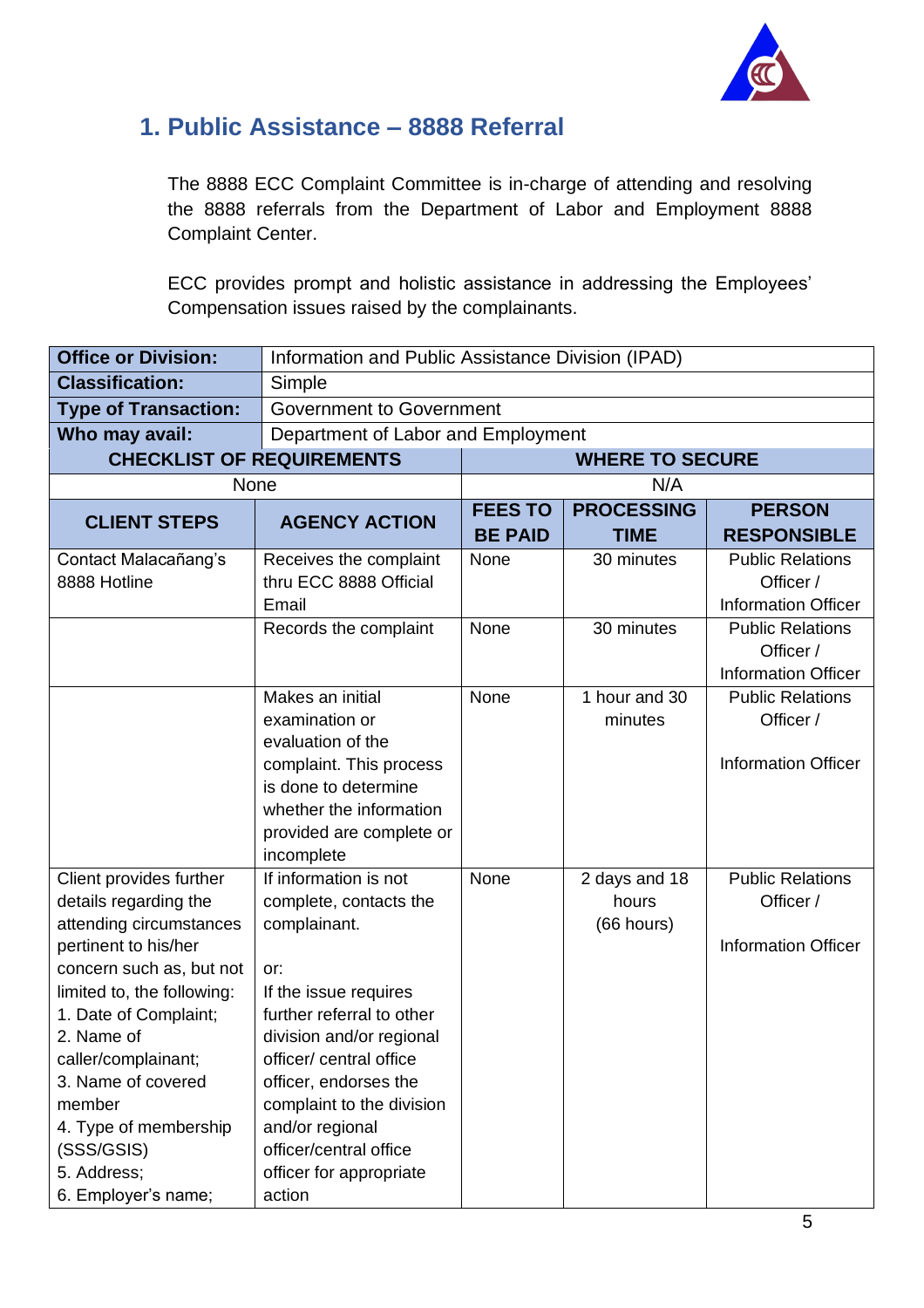

| 7. Issue/Concern;         |                            |             |            |                            |
|---------------------------|----------------------------|-------------|------------|----------------------------|
| 8. Complaint details;     | or:                        |             |            |                            |
| 9. Complainant's contact  | If there's a need to refer |             |            |                            |
| details (email and mobile | to SSS, GSIS, DOLE, or     |             |            |                            |
| number)                   | other government           |             |            |                            |
| <b>or</b>                 | agencies which can best    |             |            |                            |
| Prepare and submit the    | address the concern,       |             |            |                            |
| necessary requirements;   | refers the client's        |             |            |                            |
| or acts on the advisory;  | concern to the             |             |            |                            |
| or coordinate with the    | government agency(ies).    |             |            |                            |
| <b>ECC</b> staff          |                            |             |            |                            |
| (Client, DOLE,            | waits for the necessary    |             |            |                            |
| SSS/GSIS)                 | additional information.    |             |            |                            |
|                           |                            |             |            |                            |
|                           | If the information is      | None        | 2 hours    | <b>Public Relations</b>    |
|                           | complete, prepares the     |             |            | Officer /                  |
|                           | response to the            |             |            | <b>Information Officer</b> |
|                           | complaint                  |             |            | Division Chief /           |
|                           |                            |             |            | <b>Deputy Executive</b>    |
|                           |                            |             |            | Director / Executive       |
|                           |                            |             |            | <b>Director</b>            |
|                           | Sends report to DOLE       | None        | 30 minutes | <b>Public Relations</b>    |
|                           | <b>HRDS and Malacañang</b> |             |            | Officer /                  |
|                           |                            |             |            | <b>Information Officer</b> |
|                           | Records the action taken   | None        | 1 hour     | <b>Public Relations</b>    |
|                           | to address or resolve the  |             |            | Officer /                  |
|                           | complaint                  |             |            | <b>Information Officer</b> |
|                           | <b>TOTAL</b>               | <b>None</b> | 3 Days /   |                            |
|                           |                            |             | 72 hours   |                            |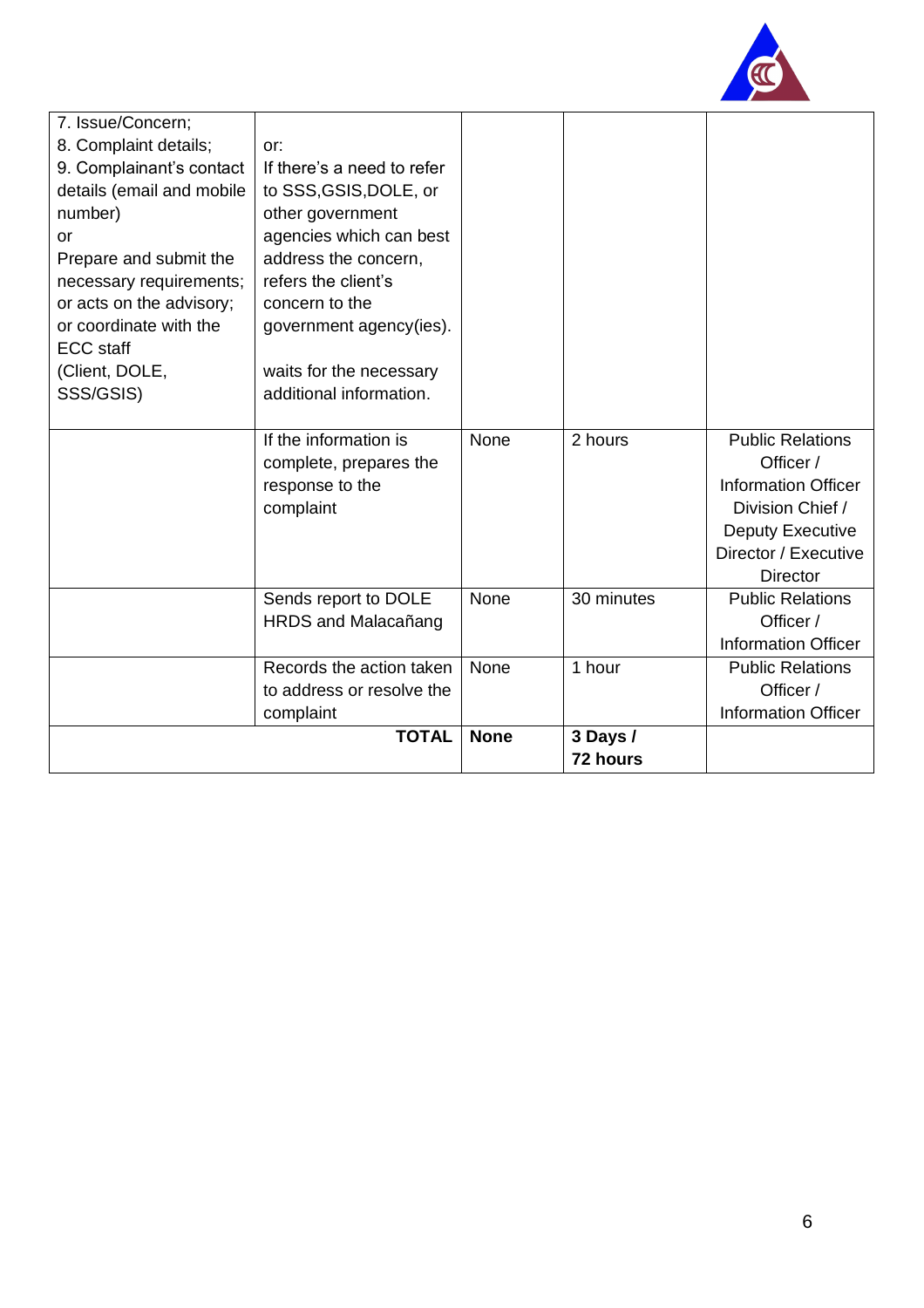

### <span id="page-6-0"></span>**2. Public Assistance – Walk-in**

The Public Assistance Center provides needed information and assistance to walk-in clients/claimants on the EC Program.

| <b>Office or Division:</b>                               | Information and Public Assistance Division (IPAD)                                                                                                                                                                                |                                  |                                  |                                     |
|----------------------------------------------------------|----------------------------------------------------------------------------------------------------------------------------------------------------------------------------------------------------------------------------------|----------------------------------|----------------------------------|-------------------------------------|
| <b>Classification:</b>                                   | Simple                                                                                                                                                                                                                           |                                  |                                  |                                     |
| <b>Type of Transaction:</b>                              | <b>Government to Client</b>                                                                                                                                                                                                      |                                  |                                  |                                     |
| Who may avail:                                           | All                                                                                                                                                                                                                              |                                  |                                  |                                     |
| <b>CHECKLIST OF REQUIREMENTS</b>                         |                                                                                                                                                                                                                                  |                                  | <b>WHERE TO SECURE</b>           |                                     |
| Proof of identity (ID) for walk-in clients and/or        |                                                                                                                                                                                                                                  | <b>Client</b>                    |                                  |                                     |
| Authorization Letter (if applicable, for request of      |                                                                                                                                                                                                                                  |                                  |                                  |                                     |
| EC appealed claim status update / copy of                |                                                                                                                                                                                                                                  |                                  |                                  |                                     |
| decision)                                                |                                                                                                                                                                                                                                  |                                  |                                  |                                     |
| <b>CLIENT STEPS</b>                                      | <b>AGENCY ACTION</b>                                                                                                                                                                                                             | <b>FEES TO</b><br><b>BE PAID</b> | <b>PROCESSING</b><br><b>TIME</b> | <b>PERSON</b><br><b>RESPONSIBLE</b> |
| Accomplish the Public<br>Assistance information<br>sheet | Receives client                                                                                                                                                                                                                  | None                             | 2 minutes                        | PAC Officer-of-the-<br>Day          |
|                                                          | Interviews the client,<br>answers query and<br>provides assistance<br>If the question is not<br>related to the ECP,<br>advises the client to<br>proceed to the proper<br>DOLE agency and/or<br>provide the DOLE<br>Hotline 1349. | None                             | 15 minutes                       | PAC Officer-of-the-<br>Day          |
| Accomplish the<br><b>Customer Feedback</b>               | with<br>Provides<br>client<br>Feedback<br>Customer                                                                                                                                                                               | None                             | 3 minutes                        | PAC Officer-of-the-<br>Day          |
| Form                                                     | Form.                                                                                                                                                                                                                            |                                  |                                  |                                     |
|                                                          | <b>TOTAL</b>                                                                                                                                                                                                                     | <b>None</b>                      | 20 minutes                       |                                     |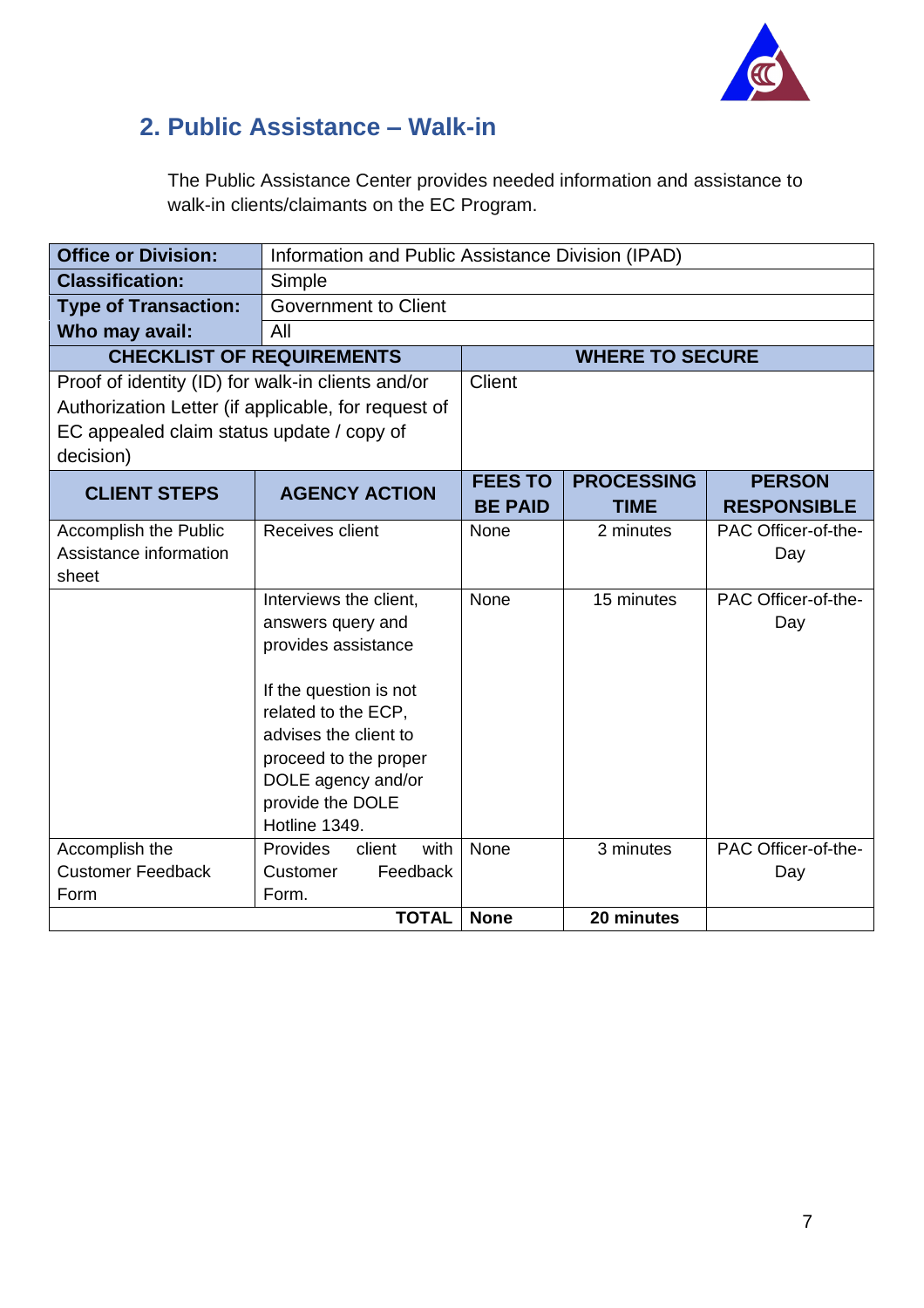

#### <span id="page-7-0"></span>**3. Filing of EC Appealed Case**

Appealed cases are EC claims that are denied by SSS or GSIS. Usually, the appealed cases are endorsed by the Systems directly to ECC. If the appellant appeals directly to ECC, ECC communicates with the Systems to request for the endorsement of the records of the case.

| <b>Office or Division:</b>                                                  | <b>Appeals Division</b>         |                        |
|-----------------------------------------------------------------------------|---------------------------------|------------------------|
| <b>Classification:</b>                                                      | Simple                          |                        |
| <b>Type of Transaction:</b>                                                 | <b>Government to Government</b> |                        |
| Who may avail:                                                              | <b>EC Claimants</b>             |                        |
| <b>CHECKLIST OF REQUIREMENTS</b>                                            |                                 | <b>WHERE TO SECURE</b> |
| (Section 4, Rules of Procedure for the Filing and                           |                                 |                        |
| Disposition of the Employees Compensation Claim,                            |                                 |                        |
| Annex "E", Amended Rules on Employees                                       |                                 |                        |
| Compensation)                                                               |                                 |                        |
|                                                                             |                                 |                        |
| <b>Transmittal of the Record in Case of Appeal</b>                          |                                 |                        |
| Claimant's application                                                      |                                 | <b>Client</b>          |
| Decision of the GSIS or SSS                                                 |                                 | Claimant / SSS / GSIS  |
| <b>Claimant's Motion for Reconsideration</b>                                |                                 | Claimant               |
| Decision of the GSIS or SSS on the Motion for                               |                                 | SSS / GSIS             |
| Reconsideration                                                             |                                 |                        |
| Claimant's Notice of Appeal with the GSIS or SSS                            |                                 | SSS / GSIS             |
| Transmittal of the Records to the ECC, which                                |                                 | SSS / GSIS             |
| includes the following:                                                     |                                 |                        |
| For Claims for EC Disability Benefits<br>(Sickness Resulting to Disability) |                                 |                        |
| Updated service record                                                      |                                 | Employer               |
| Updated statement of duties and responsibilities                            |                                 | Employer               |
| Record of Confinement and or medical findings                               |                                 | Hospital               |
| Official Receipts or certified true copies of in                            |                                 | Hospital, Drug Store   |
| payment of hospital bills and medicines                                     |                                 |                        |
| purchased                                                                   |                                 |                        |
| (ECC Br No. 12-05-15, 23 May 2012)                                          |                                 |                        |
| EC Logbook (Art 205 of PD 626 and ECC Board                                 |                                 | Employer               |
| Resolution No. 14-12-44                                                     |                                 |                        |
| For Claims for EC Disability Benefits (Injury                               |                                 |                        |
| <b>Resulting to Disability)</b>                                             |                                 |                        |
| Updated service record                                                      |                                 | Employer               |
| Statement of duties and responsibilities.                                   |                                 | Employer               |
| Investigation Report/Report of Injury/                                      |                                 | Police                 |
| Disability (for civilian employees)                                         |                                 | Employer               |
| Spot report/Investigation report and/or report of                           |                                 | Employer               |
| proceedings before Line of Duty Board (for AFP                              |                                 |                        |
| members, uniformed officers)                                                |                                 | Employer               |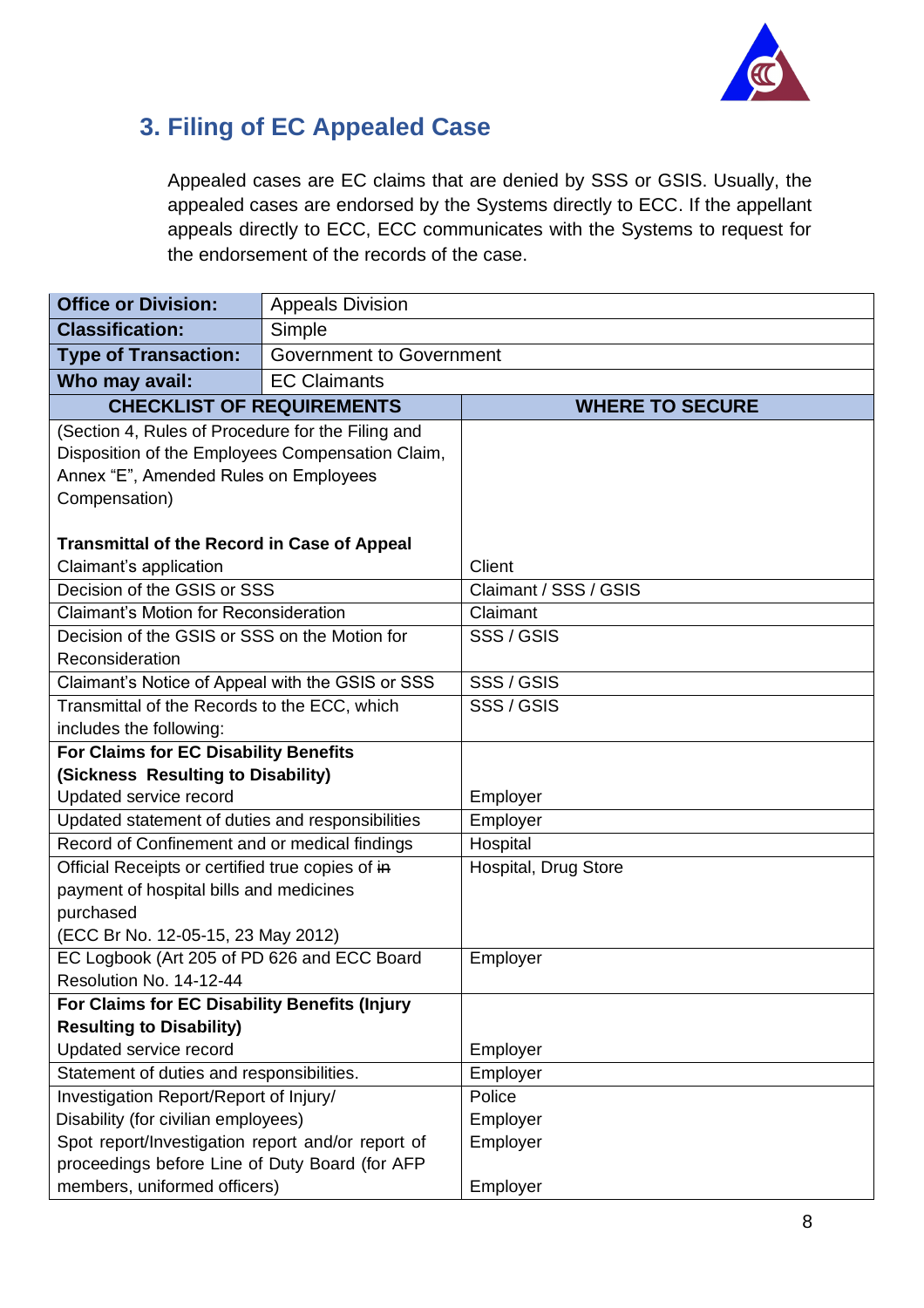

| Mission or Travel Order, when applicable            |                             | Employer             |                                                     |                        |
|-----------------------------------------------------|-----------------------------|----------------------|-----------------------------------------------------|------------------------|
| Receipts of payment of hospital bills, professional |                             | Hospital, Drug Store |                                                     |                        |
| fees and medicines                                  |                             |                      |                                                     |                        |
| <b>For Claims for EC Death Benefits</b>             |                             |                      |                                                     |                        |
| Updated service record                              |                             | Employer             |                                                     |                        |
| Statement of duties and responsibilities            |                             | Employer             |                                                     |                        |
| Investigation Report/Report of Injury and           |                             | Police               |                                                     |                        |
| Death (for civilian employees)                      |                             | Employer             |                                                     |                        |
| Spot report/Investigation report and/or report of   |                             | Employer             |                                                     |                        |
| proceedings before Line of Duty Board (for AFP      |                             |                      |                                                     |                        |
| members, uniformed officers), when applicable.      |                             |                      |                                                     |                        |
| Mission or Travel Order, when applicable            |                             | Employer             |                                                     |                        |
| Record of confinement                               |                             | Hospital             |                                                     |                        |
| Official receipts in payment of hospital bills,     |                             |                      | Client, Hospital, Drug Store                        |                        |
| professional fees and medicines purchased from a    |                             |                      |                                                     |                        |
| drugstore                                           |                             |                      |                                                     |                        |
| <b>Death Certificate</b>                            |                             |                      | Local Civil Registrar or National Statistics Office |                        |
|                                                     |                             | (NSO)                |                                                     |                        |
| Declaration of Presumptive Death, as applicable     |                             |                      | Court or by competent authority                     |                        |
| Any other supporting documents or pieces of         |                             | Client               |                                                     |                        |
| evidence that may aid the proper evaluation of the  |                             |                      |                                                     |                        |
| claim                                               |                             |                      |                                                     |                        |
|                                                     |                             | <b>FEES TO</b>       | <b>PROCESSING</b>                                   | <b>PERSON</b>          |
|                                                     |                             |                      |                                                     |                        |
| <b>CLIENT STEPS</b>                                 | <b>AGENCY ACTION</b>        | <b>BE PAID</b>       | <b>TIME</b>                                         | <b>RESPONSIBLE</b>     |
|                                                     | Receives appealed case      | None                 | 15 minutes                                          | <b>Records Officer</b> |
|                                                     | from SSS or GSIS and        |                      |                                                     |                        |
|                                                     | encodes appellant's         |                      |                                                     |                        |
|                                                     | information in the Case     |                      |                                                     |                        |
|                                                     | <b>Docketing Monitoring</b> |                      |                                                     |                        |
|                                                     | System (CDMS)               |                      |                                                     |                        |
|                                                     | Transmits documents to      | None                 | 15 minutes                                          | <b>Records Officer</b> |
|                                                     | the Appeals Division        |                      |                                                     |                        |
|                                                     | Receives records and        | None                 | 1 hour                                              | Docket Officer         |
|                                                     | updates other               |                      |                                                     |                        |
|                                                     | information in the CDMS     |                      |                                                     |                        |
|                                                     | (tag, page numbering, 1-    |                      |                                                     |                        |
|                                                     | page case briefer)          |                      |                                                     |                        |
|                                                     | Examines the                | None                 | 4 hours                                             | <b>Division Chief</b>  |
|                                                     | completeness of the         |                      |                                                     |                        |
|                                                     | records transmitted by      |                      |                                                     |                        |
|                                                     | the Systems.                |                      |                                                     |                        |
|                                                     |                             |                      |                                                     |                        |
|                                                     | If the documents are        |                      |                                                     |                        |
|                                                     | complete, the case will     |                      |                                                     |                        |
|                                                     | be docketed.                |                      |                                                     |                        |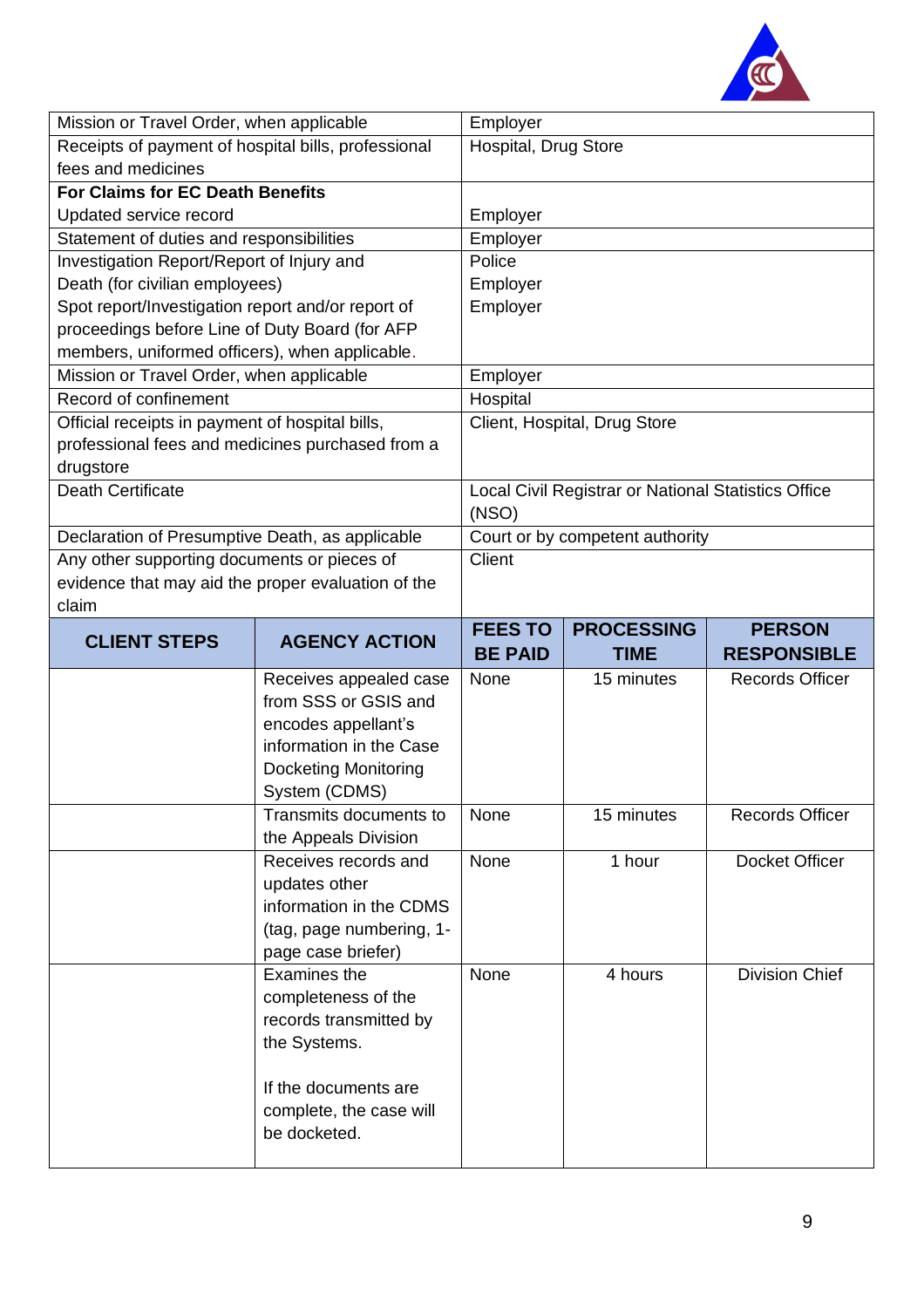

| If documents are<br>incomplete, the case is<br>remanded to the System |                        |
|-----------------------------------------------------------------------|------------------------|
| for further evaluation or                                             |                        |
| the appellant is<br>requested to submit                               |                        |
| complete documents                                                    |                        |
| PCT is suspended if                                                   |                        |
| documents are                                                         |                        |
| incomplete                                                            |                        |
| <b>TOTAL</b>                                                          | 5 hours, 30<br>minutes |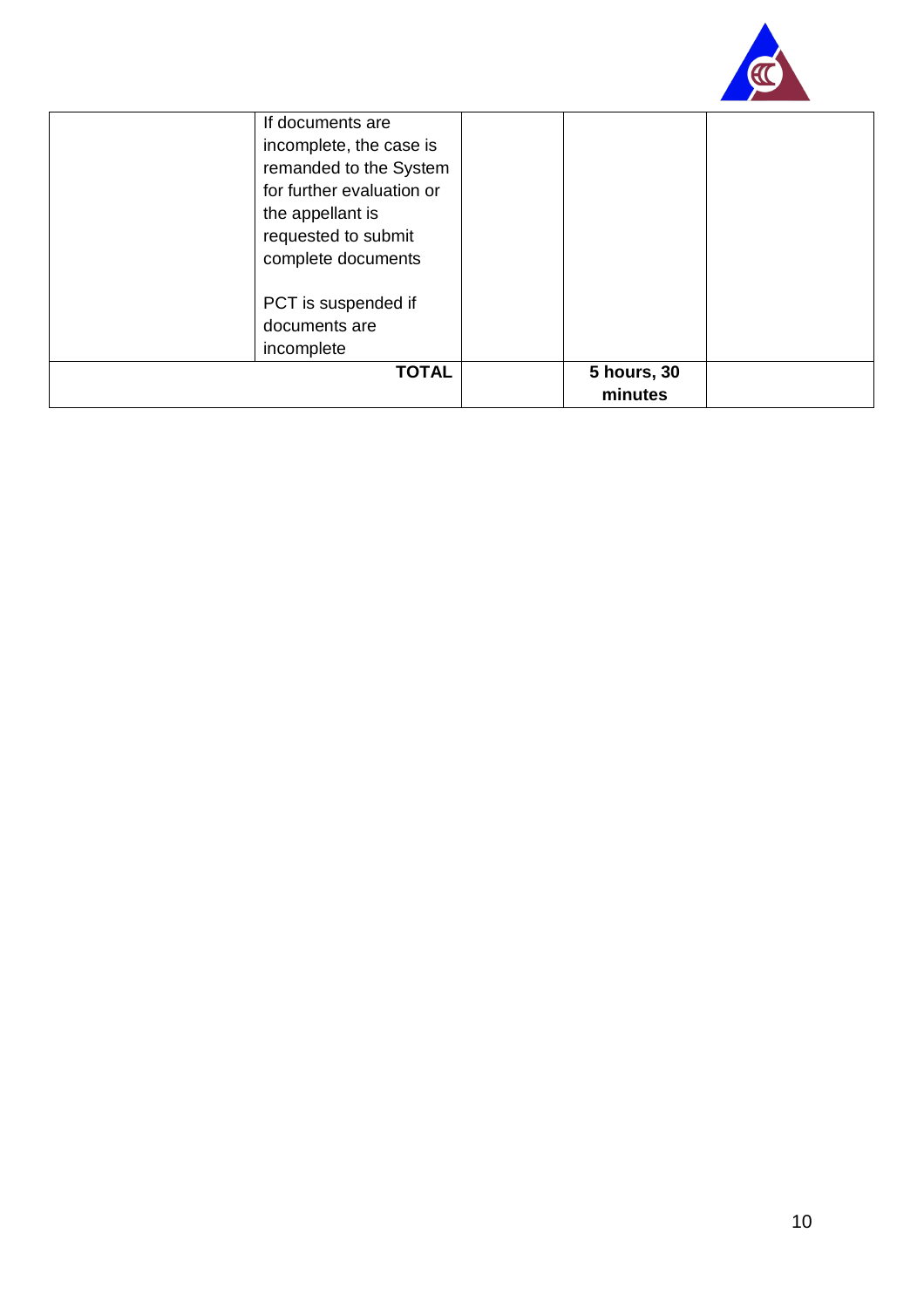

### <span id="page-10-0"></span>**4. Disposition of EC Appealed Case**

This involves the evaluation of all EC claims elevated to the Commission after denial by the System.

| <b>Office or Division:</b>  | <b>Appeals Division</b>                                                                                                                                                                      |                                  |                                  |                                                                                                                                                                                             |
|-----------------------------|----------------------------------------------------------------------------------------------------------------------------------------------------------------------------------------------|----------------------------------|----------------------------------|---------------------------------------------------------------------------------------------------------------------------------------------------------------------------------------------|
| <b>Classification:</b>      | N/A (Under Special Laws - PD 626 as amended)                                                                                                                                                 |                                  |                                  |                                                                                                                                                                                             |
| <b>Type of Transaction:</b> | <b>Government to Government</b>                                                                                                                                                              |                                  |                                  |                                                                                                                                                                                             |
| Who may avail:              | <b>EC Claimants</b>                                                                                                                                                                          |                                  |                                  |                                                                                                                                                                                             |
|                             | <b>CHECKLIST OF REQUIREMENTS</b>                                                                                                                                                             |                                  | <b>WHERE TO SECURE</b>           |                                                                                                                                                                                             |
| Appealed Case process       | NONE. Requirements are submitted in the Filing of                                                                                                                                            | <b>NA</b>                        |                                  |                                                                                                                                                                                             |
| <b>CLIENT STEPS</b>         | <b>AGENCY ACTION</b>                                                                                                                                                                         | <b>FEES TO</b><br><b>BE PAID</b> | <b>PROCESSING</b><br><b>TIME</b> | <b>PERSON</b><br><b>RESPONSIBLE</b>                                                                                                                                                         |
|                             | Dockets the case,<br>prepares and sends<br>letter to the appellant<br>that the case is now<br>under evaluation.                                                                              | None                             | 4 hours.                         | Docket Officer<br><b>Division Chief</b><br><b>Deputy Executive</b><br><b>Director</b>                                                                                                       |
|                             | Assigns the case to the<br>legal officer if it involves<br>legal issues and to the<br>medical officer if it<br>involves medical issues<br>for evaluation and<br>review.                      | None                             | 4 hours.                         | Division Chief,<br><b>Appeals Division</b><br>Division Chief,<br><b>WCPRD</b>                                                                                                               |
|                             | Evaluates and reviews<br>the case.                                                                                                                                                           | None                             | 5 days                           | Legal Officer / Med<br>Officer<br><b>Division Chief</b><br><b>Appeals Division</b><br><b>Division Chief</b><br><b>WCPRD</b>                                                                 |
|                             | Sets and conducts a<br><b>Technical Review</b><br>Committee (TRC)<br>meeting.<br>The TRC may defer its<br>recommendation and<br>instruct the referral of<br>the case to a medical<br>expert. | None                             | 2 days                           | Docket Officer<br>Legal Officer / Med<br>Officer<br><b>Division Chief</b><br><b>Appeals Division</b><br><b>Division Chief</b><br><b>WCPRD</b><br><b>TRC</b> members<br>(tripartite members) |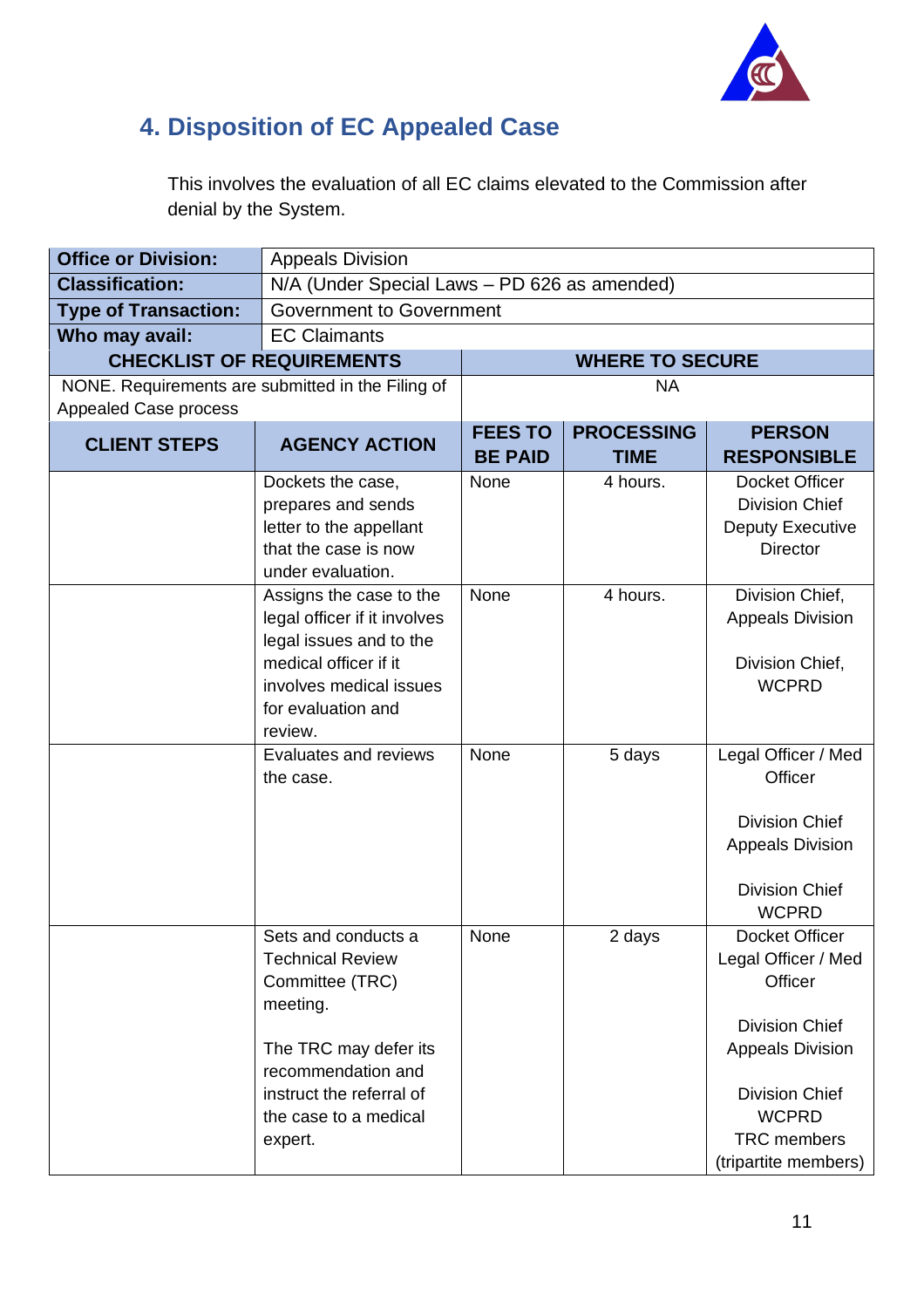

| PCT is suspended if the<br>case is referred to a<br>medical expert |      |         |                                                       |
|--------------------------------------------------------------------|------|---------|-------------------------------------------------------|
|                                                                    |      |         |                                                       |
| Assigns to Legal Officer                                           | None | 5 days  | Legal Officer                                         |
| for preparation of<br>decision                                     |      |         | <b>Division Chief</b><br><b>Appeals Division</b>      |
| Submits the prepared                                               | None | 2 days  | Legal Officer                                         |
| decision to DC-Appeals<br>for review.                              |      |         | <b>Division Chief</b><br><b>Appeals Division</b>      |
| Submits the case for                                               | None | 5 days  | <b>Division Chief</b>                                 |
| decision by the<br>Commission either thru                          |      |         | <b>Appeals Division</b>                               |
| the Board Meeting or                                               |      |         | <b>Board Secretary</b>                                |
| Referendum (approve,                                               |      |         | Deputy Executive                                      |
| deny or modify the                                                 |      |         | <b>Director</b>                                       |
| evaluation and                                                     |      |         |                                                       |
| recommendation of the<br>TRC)                                      |      |         | <b>Executive Director</b><br><b>Commission Proper</b> |
| <b>TOTAL</b>                                                       |      | 20 days |                                                       |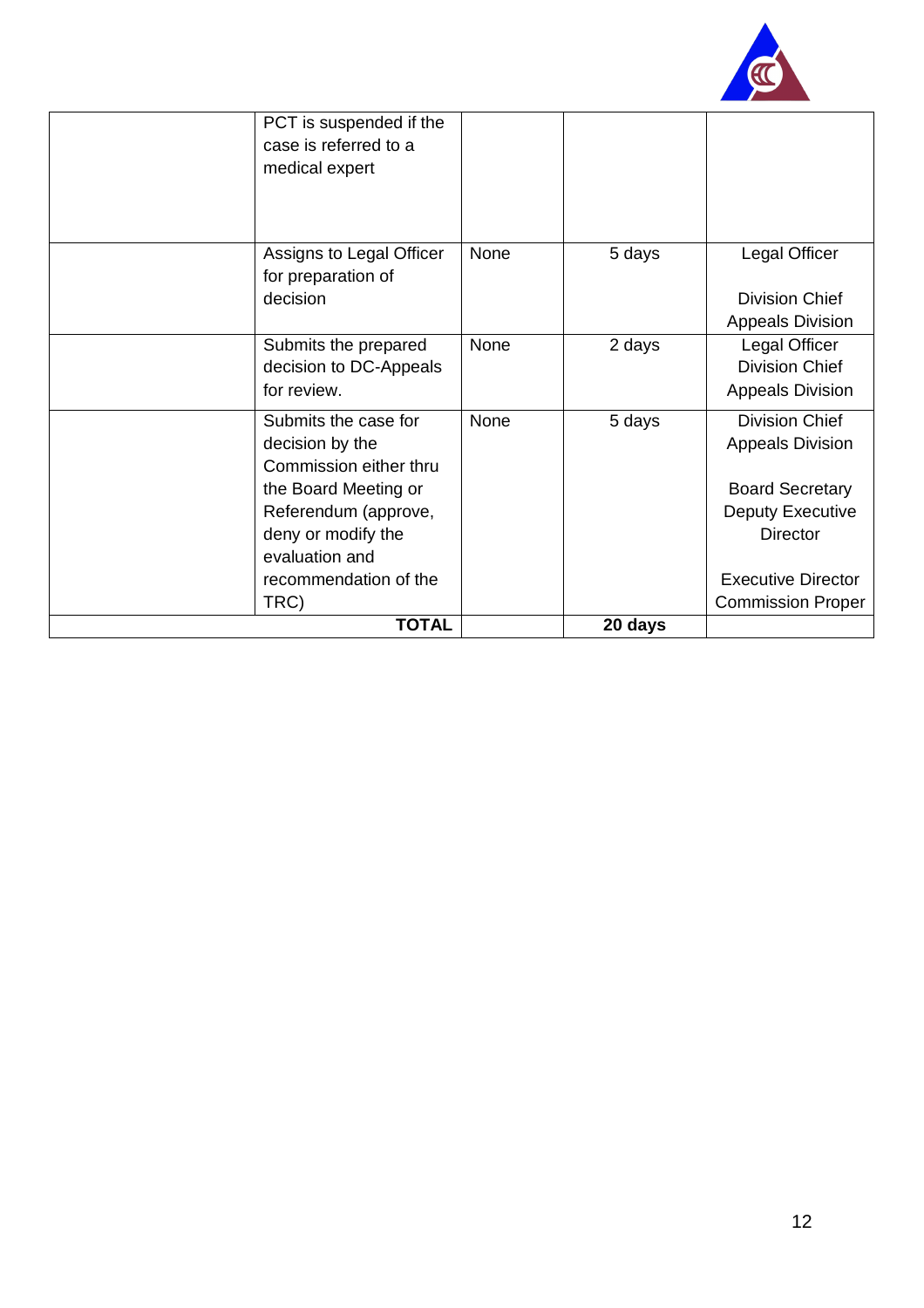

#### <span id="page-12-0"></span>**5. Release of Commission Decision on Appealed Case**

Upon decision on the appealed case by the EC Commission, the case is routed for signature of the Chairman and members of the Commission. This process involves the release of decision to the appellant after receiving the completely signed case decision.

| <b>Office or Division:</b>                                            |                                                                                        | Appeals Division and Board Secretary's Office |                                      |                                                                                                  |
|-----------------------------------------------------------------------|----------------------------------------------------------------------------------------|-----------------------------------------------|--------------------------------------|--------------------------------------------------------------------------------------------------|
| <b>Classification:</b>                                                | Simple                                                                                 |                                               |                                      |                                                                                                  |
| <b>Type of Transaction:</b>                                           | <b>Government to Government</b>                                                        |                                               |                                      |                                                                                                  |
| Who may avail:                                                        | Persons with Work-Related Disability                                                   |                                               |                                      |                                                                                                  |
|                                                                       | <b>CHECKLIST OF REQUIREMENTS</b>                                                       | <b>WHERE TO SECURE</b>                        |                                      |                                                                                                  |
| Signed decision                                                       |                                                                                        |                                               | Department of Labor and Employment   |                                                                                                  |
| <b>CLIENT STEPS</b>                                                   | <b>AGENCY ACTION</b>                                                                   | <b>FEES TO</b><br><b>BE PAID</b>              | <b>PROCESSING</b><br><b>TIME</b>     | <b>PERSON</b><br><b>RESPONSIBLE</b>                                                              |
| DOLE forwards signed<br>decision to ECC - Board<br>Secretary's Office | Receives, records and<br>endorses signed<br>decision to the Appeals<br><b>Division</b> | None                                          | 30 minutes                           | <b>Board Secretary</b><br><b>Staff</b>                                                           |
|                                                                       | Receives and record the<br>signed decision                                             | <b>None</b>                                   | 15 minutes                           | <b>Computer Operator</b><br><b>Appeals Division</b>                                              |
|                                                                       | Prepares endorsement<br>letter to the appellant                                        | None                                          | 15 minutes                           | <b>Computer Operator</b><br><b>Division Chief</b><br><b>Appeals Division</b>                     |
|                                                                       | Signs the endorsement<br>letter                                                        | None                                          | 30 minutes                           | <b>Division Chief</b><br><b>Deputy Executive</b><br><b>Director</b><br><b>Executive Director</b> |
|                                                                       | Endorses letter to<br>Records Unit for mailing                                         | None                                          | 5 minutes                            | <b>Computer Operator</b>                                                                         |
|                                                                       | Prepares signed letter<br>and copy of decision for<br>mailing                          | None                                          | 1 hour                               | <b>Computer Operator</b>                                                                         |
|                                                                       | Mails letter and decision                                                              | None                                          | 4 hours                              | <b>Records Officer</b>                                                                           |
|                                                                       | Updates database of<br>cases                                                           | None                                          | 15 minutes                           | <b>Computer Operator</b>                                                                         |
|                                                                       | <b>TOTAL</b>                                                                           |                                               | <b>6 HOURS, 50</b><br><b>MINUTES</b> |                                                                                                  |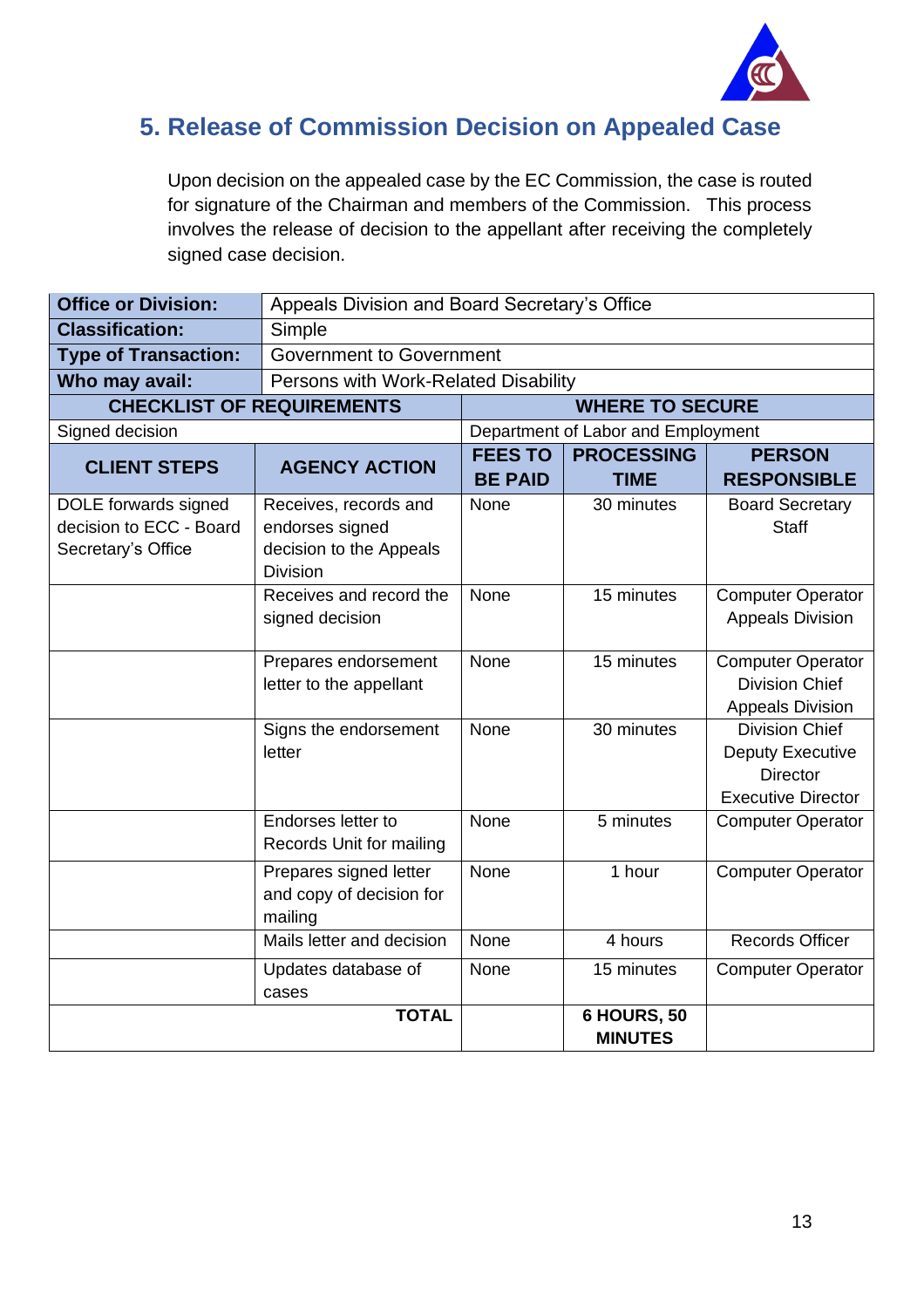

### <span id="page-13-0"></span>**6. Applying for Availment of Physical Restoration (PT/OT)**

Rehabilitation or KaGabay (Katulong at Gabay ng Manggagawang may Kapansanan) Program provides relevant services to workers with employment related disabilities to be able to achieve independent living and engage in social and economic development. Through physical rehabilitation, the effects of permanent disability are mitigated.

| <b>Office or Division:</b>                      | Work Contingency, Prevention and Rehabilitation Division (WCPRD) |                                  |                                   |                                     |
|-------------------------------------------------|------------------------------------------------------------------|----------------------------------|-----------------------------------|-------------------------------------|
| <b>Classification:</b>                          | Simple                                                           |                                  |                                   |                                     |
| <b>Type of Transaction:</b>                     | <b>Government to Client</b>                                      |                                  |                                   |                                     |
| Who may avail:                                  | Persons with Work-Related Disability                             |                                  |                                   |                                     |
| <b>CHECKLIST OF REQUIREMENTS</b>                |                                                                  |                                  | <b>WHERE TO SECURE</b>            |                                     |
| Proof of approved EC claim (SSS / GSIS Voucher) |                                                                  |                                  | SSS - for private sector employee |                                     |
| or ECC invitation letter                        |                                                                  |                                  | GSIS - for public sector employee |                                     |
| Relevant medical records pertinent to PWRD's    |                                                                  | Client                           |                                   |                                     |
| disability or medical condition                 |                                                                  |                                  |                                   |                                     |
| Valid ID                                        |                                                                  |                                  | Government or Employer            |                                     |
| <b>CLIENT STEPS</b>                             | <b>AGENCY ACTION</b>                                             | <b>FEES TO</b><br><b>BE PAID</b> | <b>PROCESSING</b><br><b>TIME</b>  | <b>PERSON</b><br><b>RESPONSIBLE</b> |
| <b>Accomplishes KaGabay</b>                     | Receives and reviews                                             | None                             | 30 minutes                        | <b>Nurse</b>                        |
| Form and submits to                             | the accomplished                                                 |                                  |                                   |                                     |
| responsible persons                             | KaGabay Form with the                                            |                                  |                                   |                                     |
|                                                 | relevant records                                                 |                                  |                                   |                                     |
|                                                 | submitted                                                        | None                             | 30 minutes                        | <b>Nurse</b>                        |
|                                                 | Interviews the client,<br>conducts initial                       |                                  |                                   |                                     |
|                                                 | screening and document                                           |                                  |                                   |                                     |
|                                                 | findings                                                         |                                  |                                   |                                     |
|                                                 | Conducts initial                                                 | None                             | 30 minutes                        | <b>Medical Officer</b>              |
|                                                 | assessment of physical                                           |                                  |                                   |                                     |
|                                                 | and functional capacity                                          |                                  |                                   |                                     |
|                                                 | Approves referral of                                             | None                             | 15 minutes                        | Chief, WCPRD                        |
|                                                 | PWRD for PT/OT to                                                |                                  |                                   |                                     |
|                                                 | partner hospital                                                 |                                  |                                   |                                     |
|                                                 | Prepares documents                                               | None                             | 30 minutes                        | <b>Medical Officer</b>              |
|                                                 | and referral letter to                                           |                                  |                                   |                                     |
|                                                 | partner hospital for those<br>availing the specified             |                                  |                                   |                                     |
|                                                 | rehabilitation service                                           |                                  |                                   |                                     |
|                                                 | Coordinates referral to                                          | None                             | 15 minutes                        | <b>Nurse</b>                        |
|                                                 | partner hospital and                                             |                                  |                                   |                                     |
|                                                 | informs client of                                                |                                  |                                   |                                     |
|                                                 | schedule of initial                                              |                                  |                                   |                                     |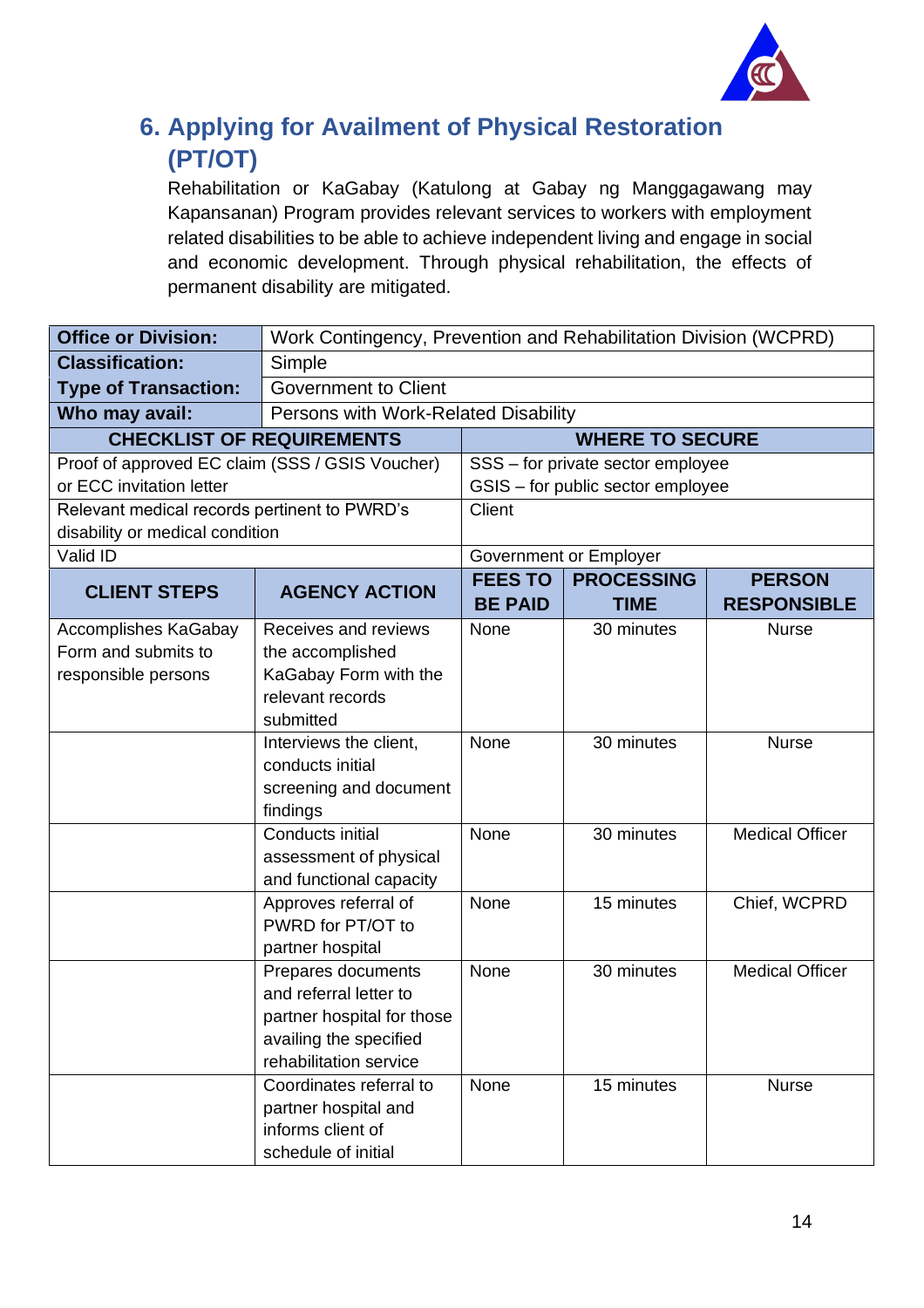

| consultation with partner |      |             |       |
|---------------------------|------|-------------|-------|
| hospital                  |      |             |       |
| Updates database of       | None | 15 minutes  | Nurse |
| <b>PWRDs</b>              |      |             |       |
| <b>TOTAL</b>              |      | 2 hours, 45 |       |
|                           |      | minutes     |       |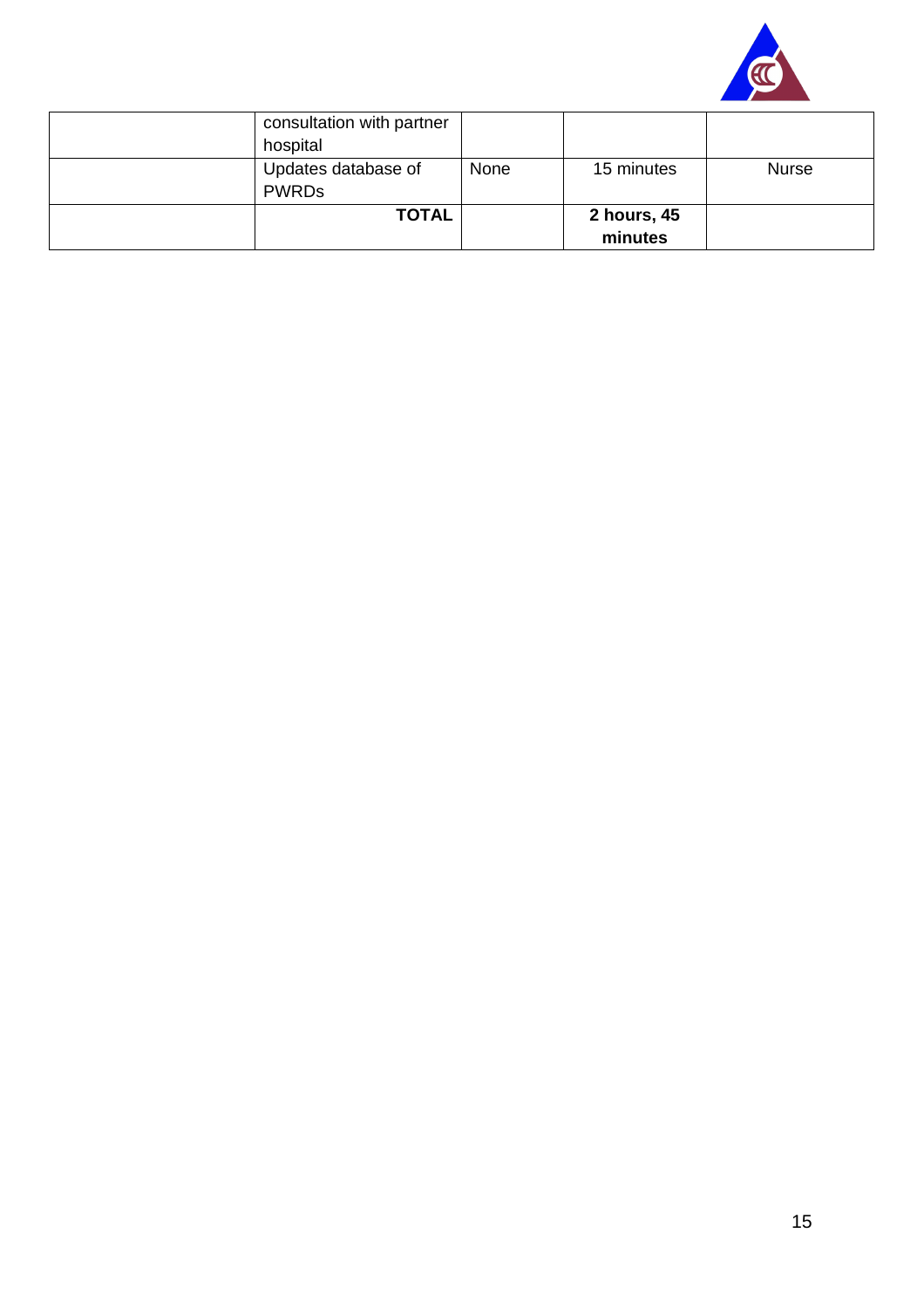

### <span id="page-15-0"></span>**7. Applying for Availment of Prosthesis and Assistive Devices**

Rehabilitation or KaGabay (Katulong at Gabay ng Manggagawang may Kapansanan) Program provides relevant services to workers with employment related disabilities to be able to achieve independent living and engage in social and economic development. Prosthesis or assistive devises are provided for free by ECC.

| <b>Office or Division:</b>                   |                                           | Work Contingency, Prevention and Rehabilitation Division (WCPRD) |                                   |                        |  |
|----------------------------------------------|-------------------------------------------|------------------------------------------------------------------|-----------------------------------|------------------------|--|
| <b>Classification:</b>                       | Simple                                    |                                                                  |                                   |                        |  |
| <b>Type of Transaction:</b>                  | <b>Government to Client</b>               |                                                                  |                                   |                        |  |
| Who may avail:                               | Persons with Work-Related Disability      |                                                                  |                                   |                        |  |
|                                              | <b>CHECKLIST OF REQUIREMENTS</b>          |                                                                  | <b>WHERE TO SECURE</b>            |                        |  |
| Proof of approved EC claim                   |                                           |                                                                  | SSS - for private sector employee |                        |  |
| (SSS / GSIS Voucher)                         |                                           |                                                                  | GSIS - for public sector employee |                        |  |
| or ECC invitation letter                     |                                           |                                                                  |                                   |                        |  |
| Accomplished KAGABAY form                    |                                           | <b>ECC-WCPRD</b>                                                 |                                   |                        |  |
| Relevant medical records pertinent to PWRD's |                                           | c/o client                                                       |                                   |                        |  |
| disability or medical condition              |                                           |                                                                  |                                   |                        |  |
| Valid ID                                     |                                           |                                                                  | Government or Company issued ID   |                        |  |
| <b>CLIENT STEPS</b>                          | <b>AGENCY ACTION</b>                      | <b>FEES TO</b>                                                   | <b>PROCESSING</b>                 | <b>PERSON</b>          |  |
|                                              |                                           | <b>BE PAID</b>                                                   | <b>TIME</b>                       | <b>RESPONSIBLE</b>     |  |
| <b>Accomplishes KaGabay</b>                  | Receives and reviews                      | None                                                             | 30 minutes                        | <b>Nurse</b>           |  |
| Form and submits to                          | the accomplished                          |                                                                  |                                   |                        |  |
| responsible persons                          | KaGabay Form with the<br>relevant records |                                                                  |                                   |                        |  |
|                                              | submitted.                                |                                                                  |                                   |                        |  |
|                                              | Interviews the client and                 | None                                                             | 30 minutes                        | <b>Medical Officer</b> |  |
|                                              | conducts initial                          |                                                                  |                                   |                        |  |
|                                              | examination of the                        |                                                                  |                                   |                        |  |
|                                              | amputation and                            |                                                                  |                                   |                        |  |
|                                              | document findings.                        |                                                                  |                                   |                        |  |
|                                              | Approves referral of                      | None                                                             | 15 minutes                        | Chief, WCPRD           |  |
|                                              | PWRD to partner                           |                                                                  |                                   |                        |  |
|                                              | hospital for clearance by                 |                                                                  |                                   |                        |  |
|                                              | physiatrist relative to                   |                                                                  |                                   |                        |  |
|                                              | application of prosthesis                 |                                                                  |                                   |                        |  |
|                                              | or assistive devices                      |                                                                  |                                   |                        |  |
|                                              | Prepares documents                        | None                                                             | 30 minutes                        | <b>Medical Officer</b> |  |
|                                              | and referral letter to                    |                                                                  |                                   |                        |  |
|                                              | partner hospitals for                     |                                                                  |                                   |                        |  |
|                                              | clearance relative to                     |                                                                  |                                   |                        |  |
|                                              | application of prosthesis                 |                                                                  |                                   |                        |  |
|                                              | or assistive device.                      |                                                                  |                                   |                        |  |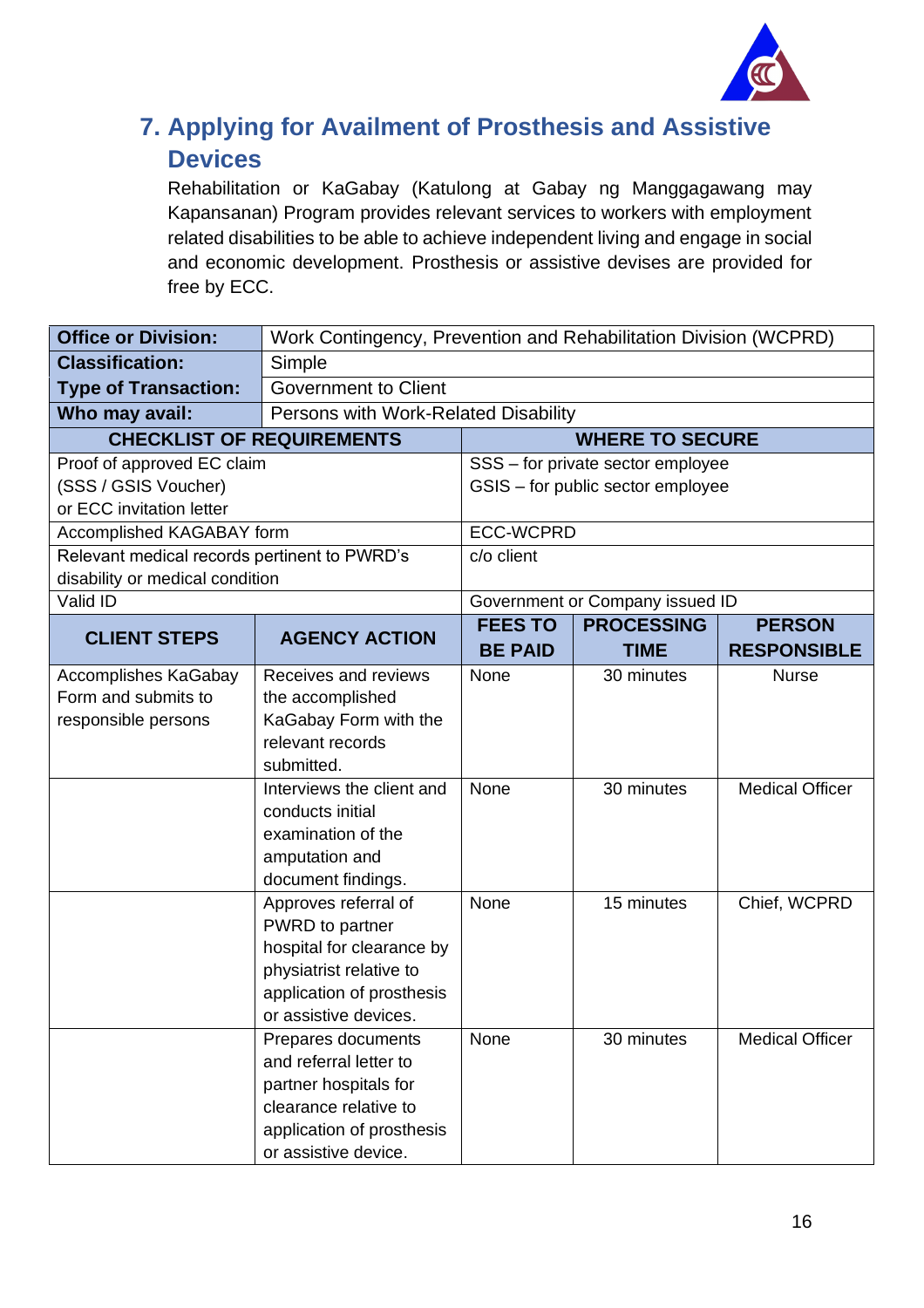

| Coordinates referral to<br>partner hospital and<br>informs client of<br>schedule of consultation | None | 15 minutes             | <b>Nurse</b> |
|--------------------------------------------------------------------------------------------------|------|------------------------|--------------|
| Updates database of<br>PWRDs.                                                                    | None | 15 minutes             | <b>Nurse</b> |
| <b>TOTAL</b>                                                                                     |      | 2 hours, 15<br>minutes |              |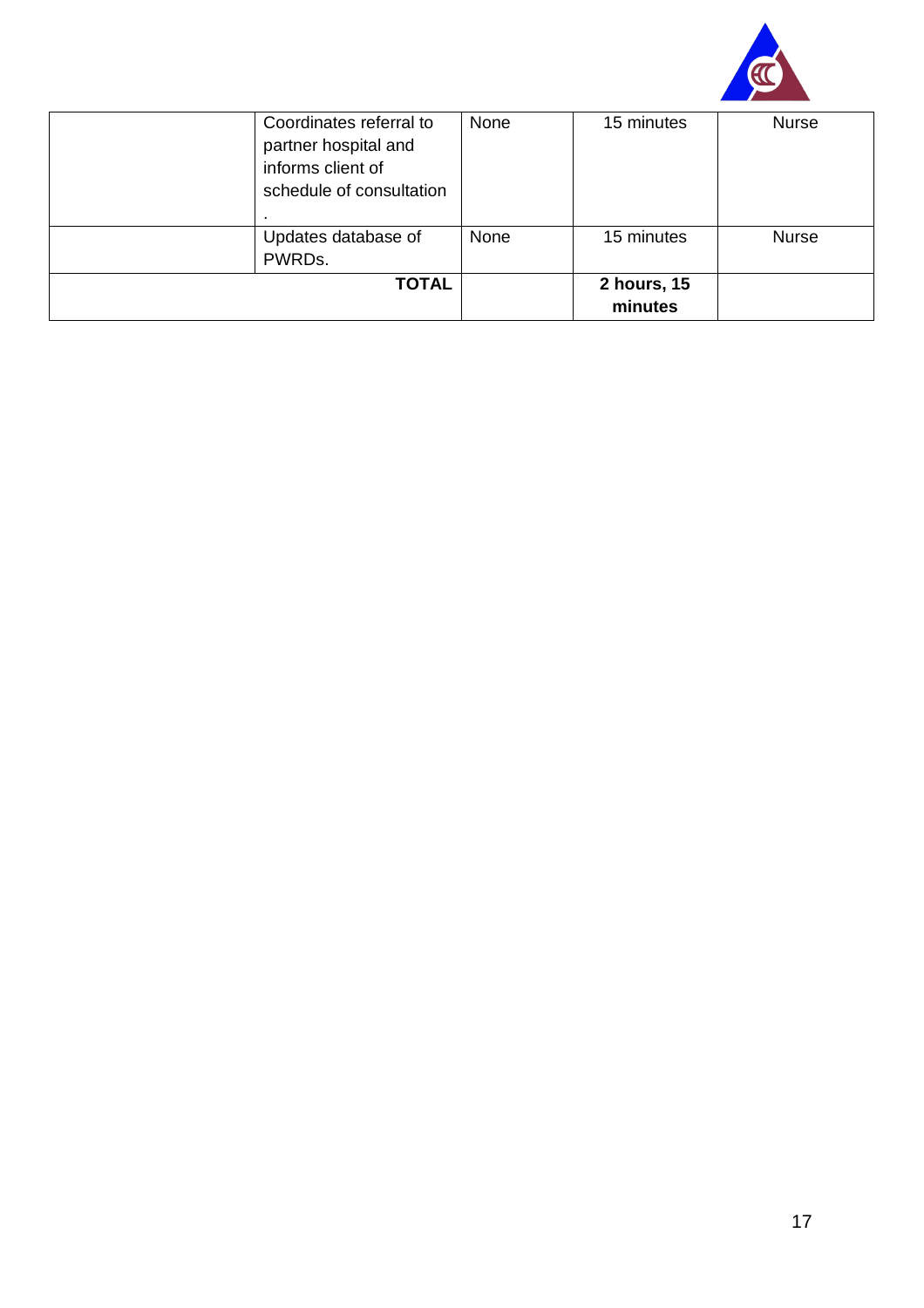

#### <span id="page-17-0"></span>**8. Applying for Availment of Skills Training**

Rehabilitation of KaGabay (Katulong at Gabay ng Manggagawang may Kapansanan) Program provides relevant services to workers with employment related disabilities to be able to achieve independent living and engage in social and economic development. Skills training prepares the PWRD for possible informal or formal employment.

| <b>Office or Division:</b>                   | Work Contingency, Prevention and Rehabilitation Division (WCPRD) |                  |                                   |                    |
|----------------------------------------------|------------------------------------------------------------------|------------------|-----------------------------------|--------------------|
| <b>Classification:</b>                       | Simple                                                           |                  |                                   |                    |
| <b>Type of Transaction:</b>                  | <b>Government to Client</b>                                      |                  |                                   |                    |
| Who may avail:                               | Persons with Work-Related Disability                             |                  |                                   |                    |
|                                              | <b>CHECKLIST OF REQUIREMENTS</b>                                 |                  | <b>WHERE TO SECURE</b>            |                    |
| Proof of approved EC claim                   |                                                                  |                  | SSS - for private sector employee |                    |
| (SSS / GSIS Voucher)                         |                                                                  |                  | GSIS - for public sector employee |                    |
| or ECC invitation letter                     |                                                                  |                  |                                   |                    |
| Accomplished KAGABAY form                    |                                                                  | <b>ECC-WCPRD</b> |                                   |                    |
| Relevant medical records pertinent to PWRD's |                                                                  | c/o client       |                                   |                    |
| disability or medical condition              |                                                                  |                  |                                   |                    |
| Valid ID                                     |                                                                  |                  | Government or Company-issued ID   |                    |
| <b>CLIENT STEPS</b>                          | <b>AGENCY ACTION</b>                                             | <b>FEES TO</b>   | <b>PROCESSING</b>                 | <b>PERSON</b>      |
|                                              |                                                                  | <b>BE PAID</b>   | <b>TIME</b>                       | <b>RESPONSIBLE</b> |
| Accomplishes KaGabay                         | Receives and reviews                                             | None             | 30 minutes                        | Social Worker      |
| Form and submits to                          | the accomplished                                                 |                  |                                   |                    |
| responsible persons                          | KaGabay Form with the                                            |                  |                                   |                    |
|                                              | relevant records                                                 |                  |                                   |                    |
|                                              | submitted.                                                       |                  |                                   |                    |
|                                              | Interviews the client and<br>conducts initial                    | None             | 1 hour                            | Social Worker      |
|                                              | psychosocial preparation                                         |                  |                                   |                    |
|                                              | prior to initiation of                                           |                  |                                   |                    |
|                                              | rehabilitation process                                           |                  |                                   |                    |
|                                              | and refer to medical                                             |                  |                                   |                    |
|                                              | officer, if applicable                                           |                  |                                   |                    |
|                                              |                                                                  |                  |                                   |                    |
|                                              | Conducts initial                                                 |                  |                                   |                    |
|                                              | assessment of physical                                           |                  |                                   |                    |
|                                              | and functional capacity                                          |                  |                                   |                    |
|                                              | (If applicable, see                                              |                  |                                   |                    |
|                                              | process of PT/OT,                                                |                  |                                   |                    |
|                                              | prosthesis provision)                                            |                  |                                   |                    |
|                                              | Prepares and submits                                             | None             | 30 minutes                        | Social Worker      |
|                                              | application documents to                                         |                  |                                   |                    |
|                                              | the Division Chief                                               |                  |                                   |                    |
|                                              | Accepts                                                          | None             | 30 minutes                        | Chief, WCPRD       |
|                                              | recommendation for                                               |                  |                                   | Social Worker      |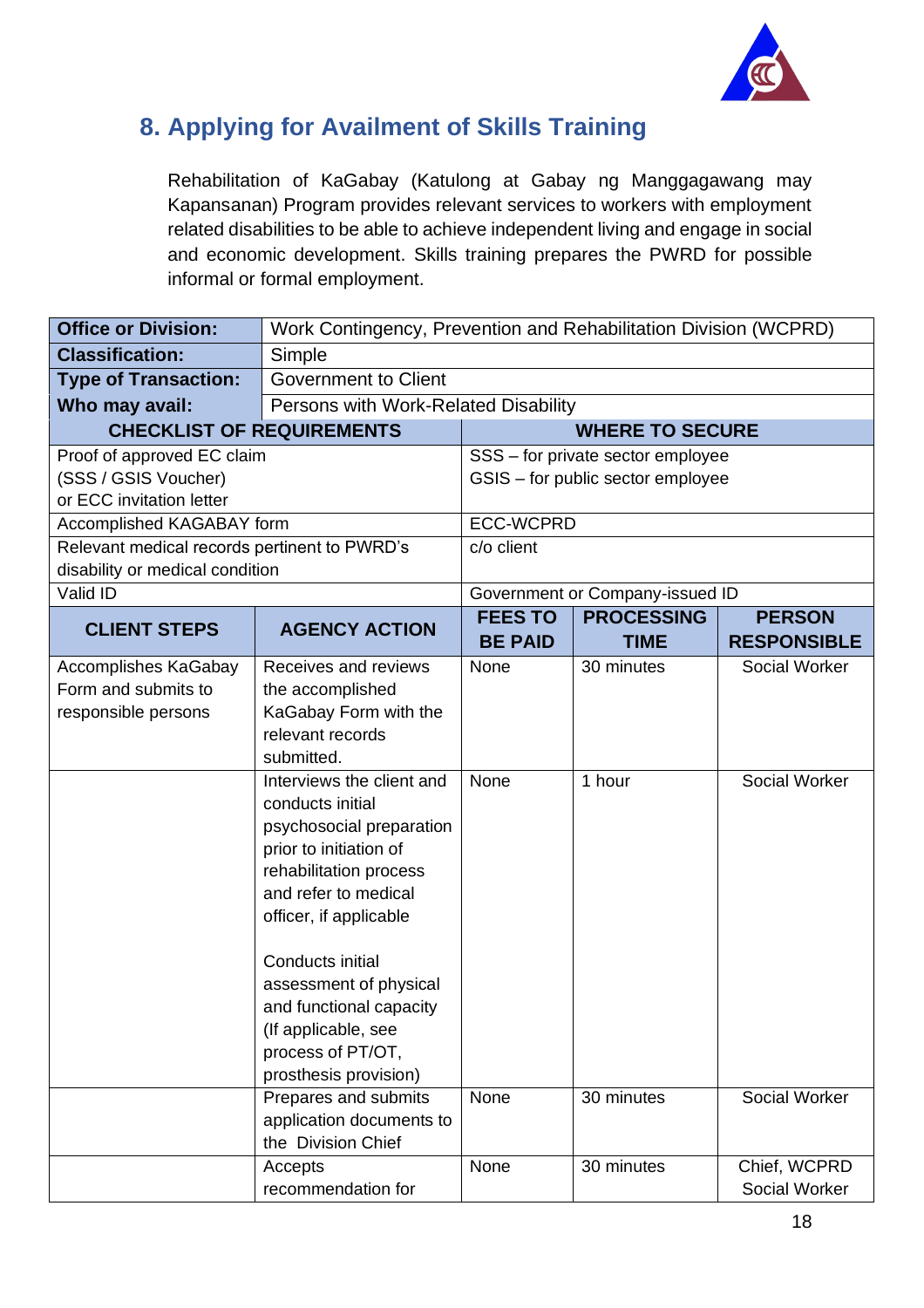

| desired skills training<br>course and informs the<br>PWRD that the<br>application is accepted<br>for processing                             |      |                        |               |
|---------------------------------------------------------------------------------------------------------------------------------------------|------|------------------------|---------------|
| Coordinates with the<br>partner skills training<br>provider for schedule of<br>training course and<br>informs PWRD of<br>tentative schedule | None | 30 minutes             | Social Worker |
| Updates database of<br><b>PWRD</b>                                                                                                          |      | 15 minutes             | Social Worker |
| <b>TOTAL</b>                                                                                                                                |      | 3 hours, 15<br>minutes |               |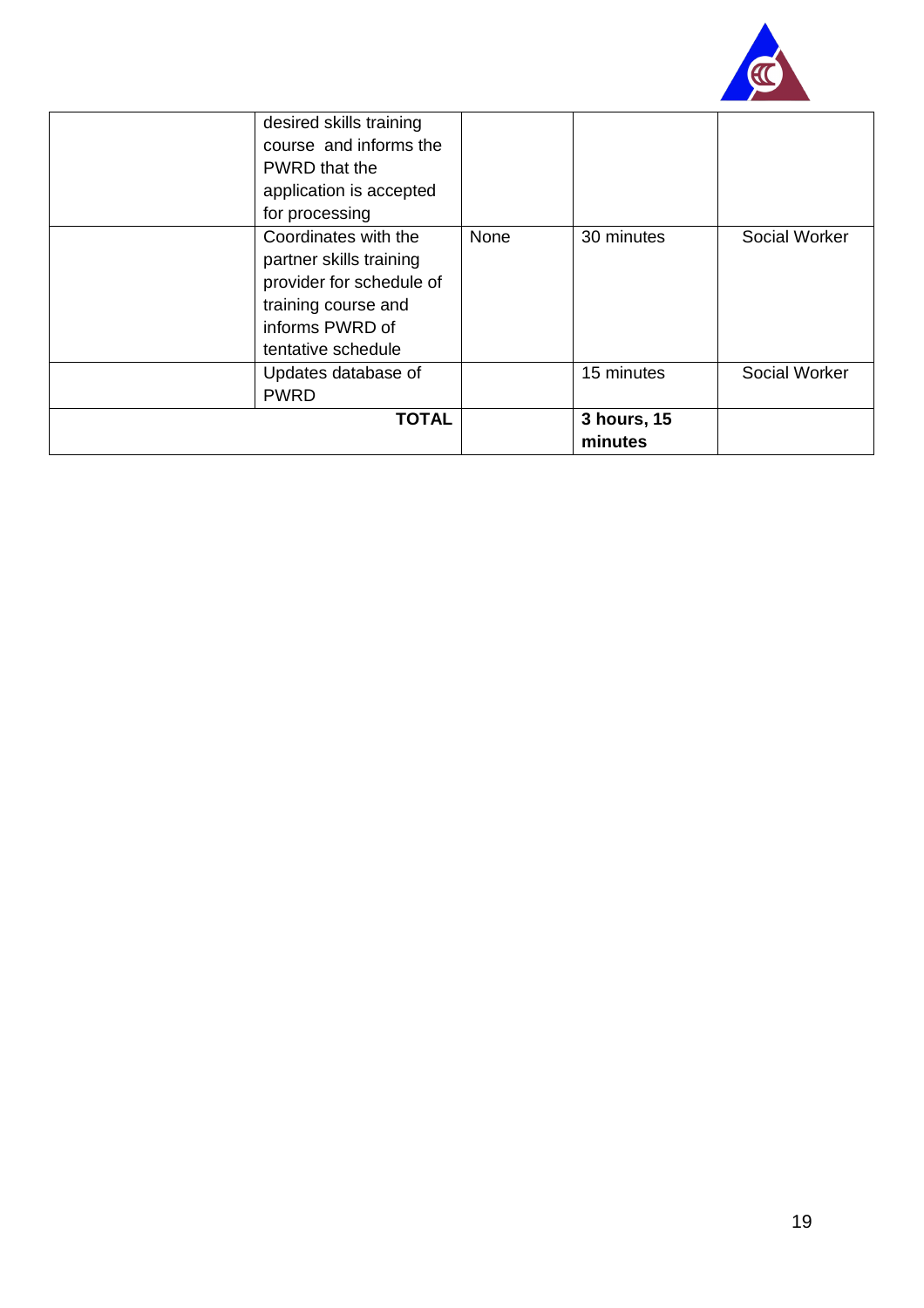

#### <span id="page-19-0"></span>**9. Applying for Availment of Entrepreneurship Training**

Rehabilitation or KaGabay (Katulong at Gabay ng Manggagawang may Kapansanan) Program provides relevant services to workers with employment related disabilities to be able to achieve independent living and engage in social and economic development. Vocational rehabilitation increases opportunities for economic re-engagement through livelihood or re-entry to formal employment.

| <b>Office or Division:</b>                         | Work Contingency, Prevention and Rehabilitation Division (WCPRD) |                                  |                                   |                                     |  |
|----------------------------------------------------|------------------------------------------------------------------|----------------------------------|-----------------------------------|-------------------------------------|--|
| <b>Classification:</b>                             | Simple                                                           |                                  |                                   |                                     |  |
| <b>Type of Transaction:</b>                        | <b>Government to Client</b>                                      |                                  |                                   |                                     |  |
| Who may avail:                                     | Persons with Work-Related Disability                             |                                  |                                   |                                     |  |
|                                                    | <b>CHECKLIST OF REQUIREMENTS</b><br><b>WHERE TO SECURE</b>       |                                  |                                   |                                     |  |
| Proof of approved EC claim                         |                                                                  |                                  | SSS - for private sector employee |                                     |  |
| (SSS / GSIS Voucher)                               |                                                                  |                                  | GSIS - for public sector employee |                                     |  |
| or ECC invitation letter                           |                                                                  |                                  |                                   |                                     |  |
| Accomplished KAGABAY form                          |                                                                  | <b>ECC-WCPRD</b>                 |                                   |                                     |  |
| Relevant medical records pertinent to PWRD's       |                                                                  | c/o client                       |                                   |                                     |  |
| disability or medical condition                    |                                                                  |                                  |                                   |                                     |  |
| Valid ID                                           |                                                                  |                                  | Government or Company issued ID   |                                     |  |
| <b>CLIENT STEPS</b>                                | <b>AGENCY ACTION</b>                                             | <b>FEES TO</b><br><b>BE PAID</b> | <b>PROCESSIN</b><br><b>G TIME</b> | <b>PERSON</b><br><b>RESPONSIBLE</b> |  |
|                                                    |                                                                  |                                  |                                   |                                     |  |
| <b>Accomplishes KaGabay</b><br>Form and submits to | Receives and reviews<br>the accomplished                         | None                             | 30 minutes                        | Social Worker                       |  |
| responsible persons                                | KaGabay Form with the                                            |                                  |                                   |                                     |  |
|                                                    | relevant records                                                 |                                  |                                   |                                     |  |
|                                                    | submitted.                                                       |                                  |                                   |                                     |  |
|                                                    | Interviews the client and                                        | None                             | 1 hour                            | <b>Social Worker</b>                |  |
|                                                    | conducts initial                                                 |                                  |                                   |                                     |  |
|                                                    | psychosocial preparation                                         |                                  |                                   |                                     |  |
|                                                    | prior to initiation of                                           |                                  |                                   |                                     |  |
|                                                    | rehabilitation process                                           |                                  |                                   |                                     |  |
|                                                    | and refer to medical                                             |                                  |                                   |                                     |  |
|                                                    | officer, if applicable.                                          |                                  |                                   |                                     |  |
|                                                    |                                                                  |                                  |                                   |                                     |  |
|                                                    | Conducts initial                                                 |                                  |                                   |                                     |  |
|                                                    | assessment of physical                                           |                                  |                                   |                                     |  |
|                                                    | and functional capacity<br>(if applicable, see                   |                                  |                                   |                                     |  |
|                                                    | process of PT/OT,                                                |                                  |                                   |                                     |  |
|                                                    | prosthesis provision).                                           |                                  |                                   |                                     |  |
|                                                    | Prepares and submits                                             |                                  |                                   | Social Worker                       |  |
|                                                    | application documents to                                         |                                  |                                   |                                     |  |
|                                                    | the Division Chief                                               |                                  |                                   |                                     |  |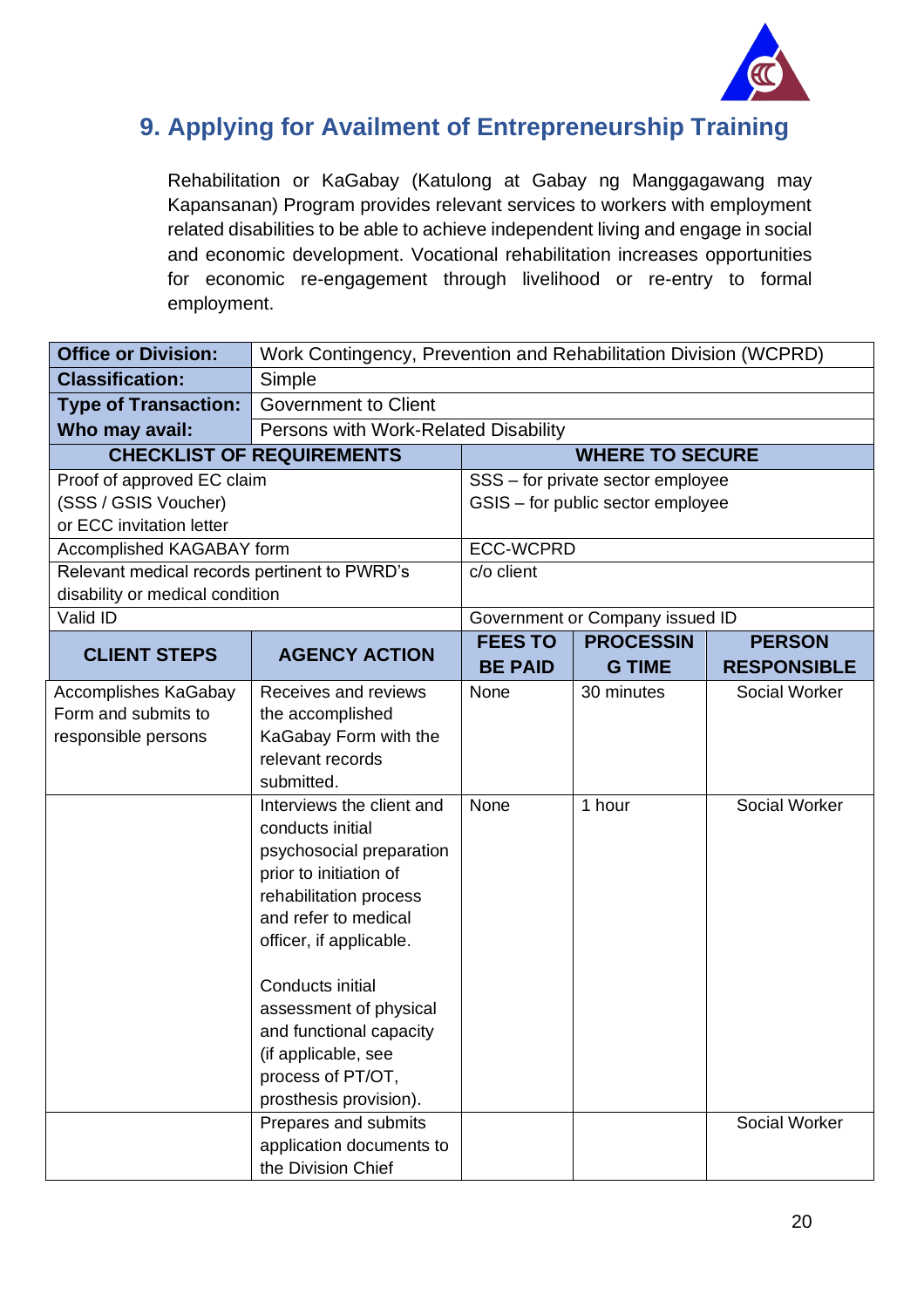

| Accepts the application<br>and informs the PWRD<br>that the application is<br>accepted for processing.                                   |      |                        | Chief, WCPRD<br>Social Worker |
|------------------------------------------------------------------------------------------------------------------------------------------|------|------------------------|-------------------------------|
| Registers PWRD for<br>schedule of in-house or<br>online entrepreneurship<br>training and informs<br><b>PWRD</b> of tentative<br>schedule | None | 1 hour                 | Social Worker                 |
| Updates database of<br>PWRD.                                                                                                             | None | 15 minutes             | Social Worker                 |
| <b>TOTAL</b>                                                                                                                             |      | 2 hours, 45<br>minutes |                               |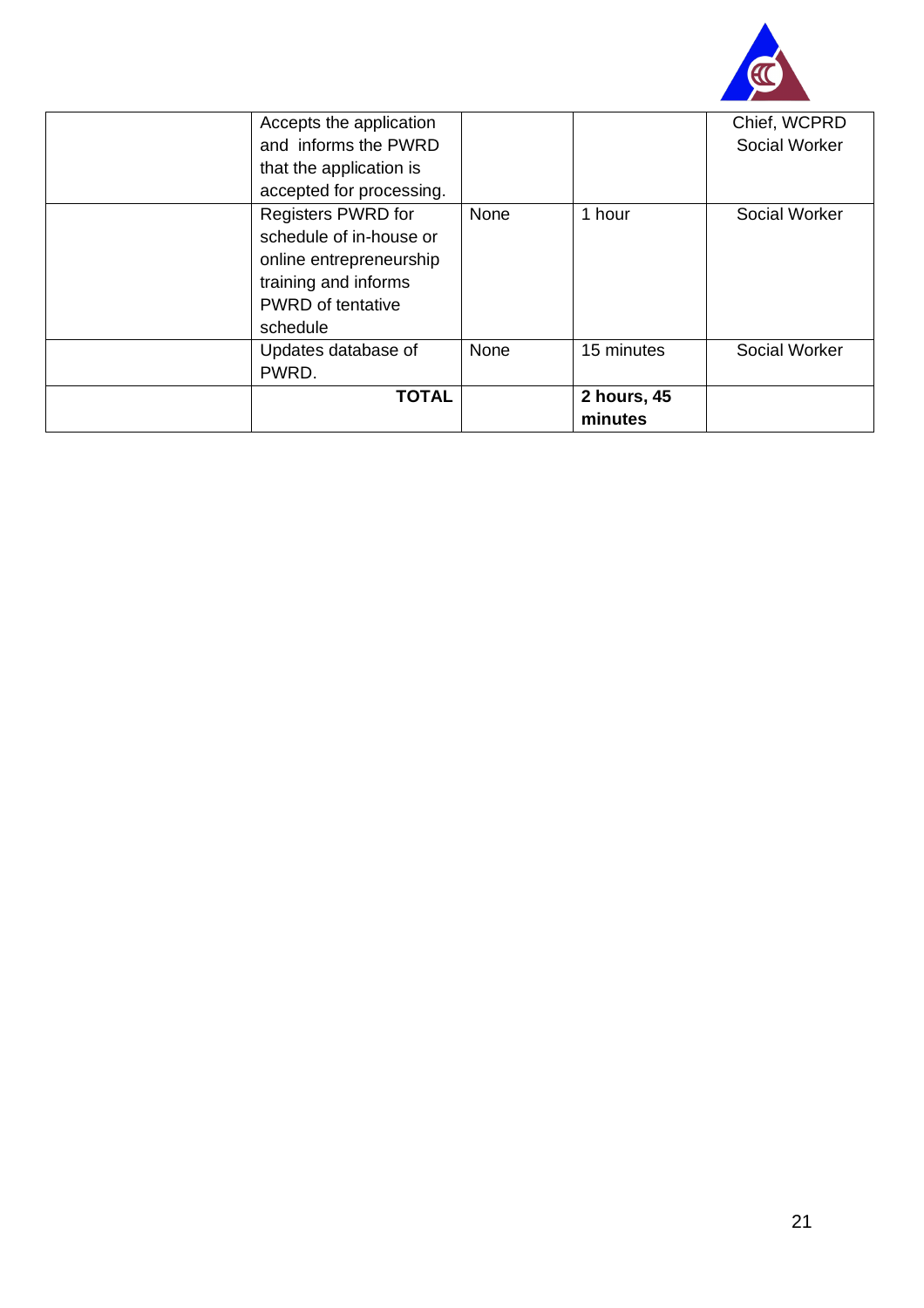

## <span id="page-21-0"></span>**10. Applying for Starter / Complimentary Kits**

| <b>Office or Division:</b>                   | Work Contingency, Prevention and Rehabilitation Division (WCPRD) |                  |                                   |                      |
|----------------------------------------------|------------------------------------------------------------------|------------------|-----------------------------------|----------------------|
| <b>Classification:</b>                       | Simple                                                           |                  |                                   |                      |
| <b>Type of Transaction:</b>                  | <b>Government to Client</b>                                      |                  |                                   |                      |
| Who may avail:                               | Persons with Work-Related Disability                             |                  |                                   |                      |
|                                              | <b>CHECKLIST OF REQUIREMENTS</b><br><b>WHERE TO SECURE</b>       |                  |                                   |                      |
| Proof of approved EC claim                   |                                                                  |                  | SSS - for private sector employee |                      |
| (SSS / GSIS Voucher)                         |                                                                  |                  | GSIS - for public sector employee |                      |
| or ECC invitation letter                     |                                                                  |                  |                                   |                      |
| Accomplished KAGABAY form                    |                                                                  | <b>ECC-WCPRD</b> |                                   |                      |
| Relevant medical records pertinent to PWRD's |                                                                  | c/o client       |                                   |                      |
| disability or medical condition<br>Valid ID  |                                                                  |                  | Government or Company issued ID   |                      |
|                                              |                                                                  | <b>FEES TO</b>   | <b>PROCESSING</b>                 | <b>PERSON</b>        |
| <b>CLIENT STEPS</b>                          | <b>AGENCY ACTION</b>                                             | <b>BE PAID</b>   | <b>TIME</b>                       | <b>RESPONSIBLE</b>   |
| <b>Accomplishes KaGabay</b>                  | Receives and reviews                                             | None             | 30 minutes                        | <b>Social Worker</b> |
| Form and submits to                          | the accomplished                                                 |                  |                                   |                      |
| responsible persons                          | KaGabay Form with the                                            |                  |                                   |                      |
|                                              | relevant records                                                 |                  |                                   |                      |
|                                              | submitted.                                                       |                  |                                   |                      |
|                                              | Assists the PWRD in                                              | None             | 1 hour                            | Social Worker        |
|                                              | preparing the business                                           |                  |                                   |                      |
|                                              | plan.                                                            |                  |                                   |                      |
|                                              | Prepares and submits                                             | None             | 15 minutes                        | Social Worker        |
|                                              | application documents to<br>the Division Chief                   |                  |                                   |                      |
|                                              | Accepts the application                                          | None             | 15 minutes                        | Chief, WCPRD         |
|                                              | for starter/complimentary                                        |                  |                                   | Social Worker        |
|                                              | kit and informs the                                              |                  |                                   |                      |
|                                              | PWRD that the                                                    |                  |                                   |                      |
|                                              | application is accepted                                          |                  |                                   |                      |
|                                              | for processing.                                                  |                  |                                   |                      |
|                                              | Updates database of                                              | None             | 15 minutes                        | Social Worker        |
|                                              | <b>PWRD</b>                                                      |                  |                                   |                      |
|                                              | <b>TOTAL</b>                                                     |                  | 2 hours, 15                       |                      |
|                                              |                                                                  |                  | minutes                           |                      |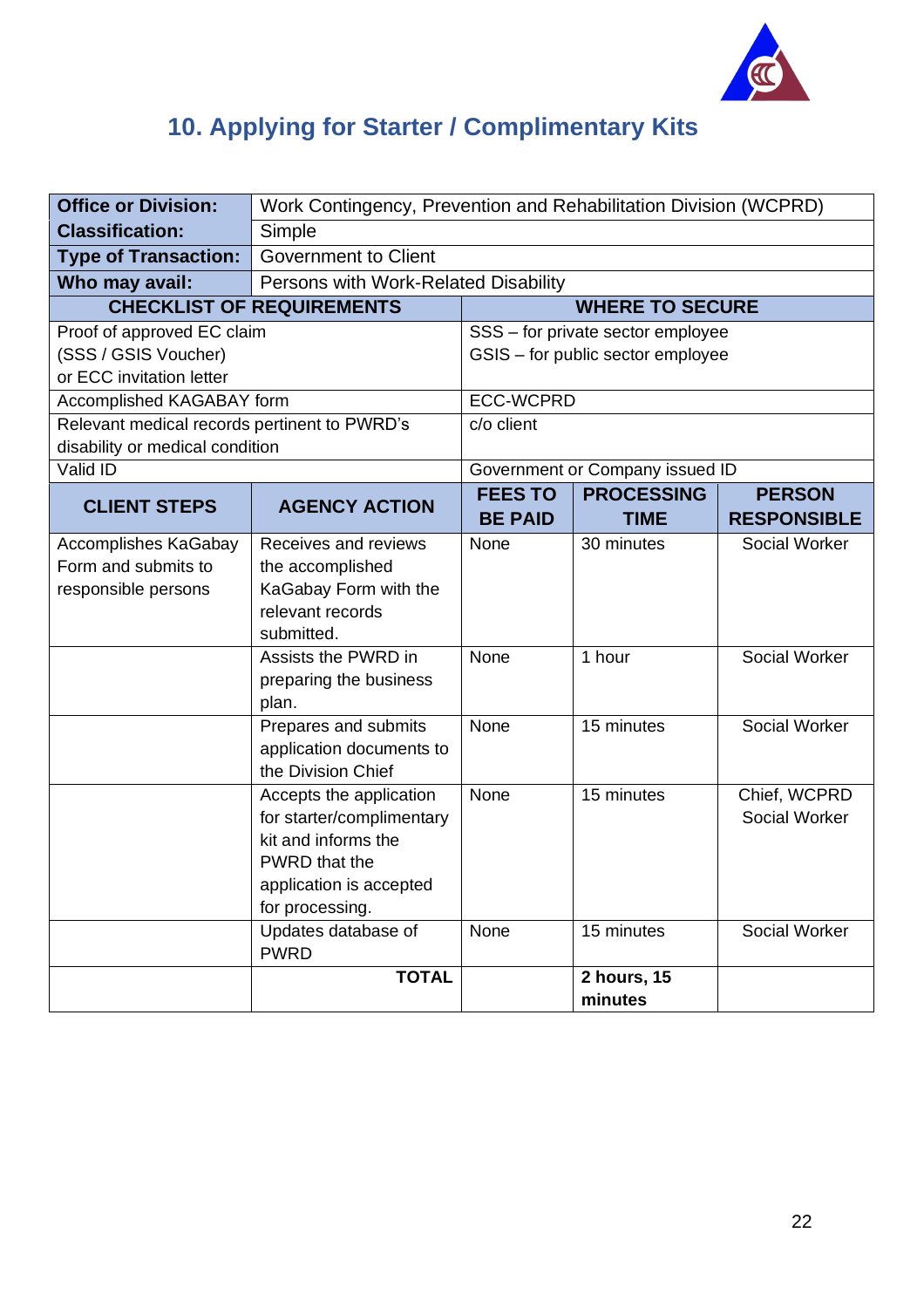

### <span id="page-22-0"></span>**11. Applying for Cash Assistance (Online)**

Cash assistance is provided to workers (and their families) who fell ill or died as a result of work-related contingencies to augment the income (disability) benefits provided under P.D. 626 as amended, in order to cope with increasing cost of living expenditures

| <b>Classification:</b><br>Simple                                                                    |                                            |  |  |
|-----------------------------------------------------------------------------------------------------|--------------------------------------------|--|--|
| <b>Government to Client</b><br><b>Type of Transaction:</b>                                          |                                            |  |  |
| Uniformed, Public and Private Employees' who met work-connected<br>Who may avail:                   |                                            |  |  |
| contingencies                                                                                       |                                            |  |  |
| <b>CHECKLIST OF REQUIREMENTS</b><br><b>WHERE TO SECURE</b>                                          |                                            |  |  |
| Accomplished request form for cash assistance<br>ECC                                                |                                            |  |  |
| Valid ID<br>Government or company issued ID                                                         |                                            |  |  |
| Photocopy of approved EC voucher (Non-<br>SSS - for private sector employee                         |                                            |  |  |
| Uniformed Personnel)<br>GSIS - for public sector employee                                           |                                            |  |  |
| Accident/ Police Report (Non-Uniformed<br>Philippine National Police or Company                     |                                            |  |  |
| Personnel), as applicable                                                                           |                                            |  |  |
| Death Certificate (Uniformed and Non-Uniformed<br><b>NSO</b>                                        |                                            |  |  |
| Personnel), as applicable                                                                           |                                            |  |  |
| Spot report / Mission order / Casualty report<br>Department of National Defense-Armed Forces of     |                                            |  |  |
| (Uniformed Personnel), as applicable<br>the Philippines;                                            |                                            |  |  |
|                                                                                                     |                                            |  |  |
| Department of Interior and Local Government-                                                        | Philippine National Police, Bureau of Fire |  |  |
|                                                                                                     | Protection, Bureau of Jail Management and  |  |  |
|                                                                                                     | Penology;                                  |  |  |
|                                                                                                     |                                            |  |  |
| Office of the President-Philippine Drug Enforcement                                                 |                                            |  |  |
| Agency;                                                                                             |                                            |  |  |
|                                                                                                     |                                            |  |  |
| Department of Justice-National Bureau of                                                            |                                            |  |  |
| Investigation, Bureau of Corrections;                                                               |                                            |  |  |
|                                                                                                     |                                            |  |  |
| Department of Transportation-Philippine Coast                                                       |                                            |  |  |
| Guard                                                                                               |                                            |  |  |
| Medical Certificate, as applicable                                                                  | c/o client or qualified dependent          |  |  |
| For qualified dependents (as applicable): marriage<br>NSO, government or company issued IDs         |                                            |  |  |
| certificate, birth certificate, valid IDs                                                           |                                            |  |  |
| <b>FEES TO</b><br><b>PROCESSING</b><br><b>PERSON</b><br><b>CLIENT STEPS</b><br><b>AGENCY ACTION</b> |                                            |  |  |
| <b>BE PAID</b><br><b>RESPONSIBLE</b><br><b>TIME</b>                                                 |                                            |  |  |
| <b>Clerk</b><br>Submits application<br>Validates and evaluates<br>None<br>30 minutes                |                                            |  |  |
| online with complete<br>documents and updates<br>documents<br>database                              |                                            |  |  |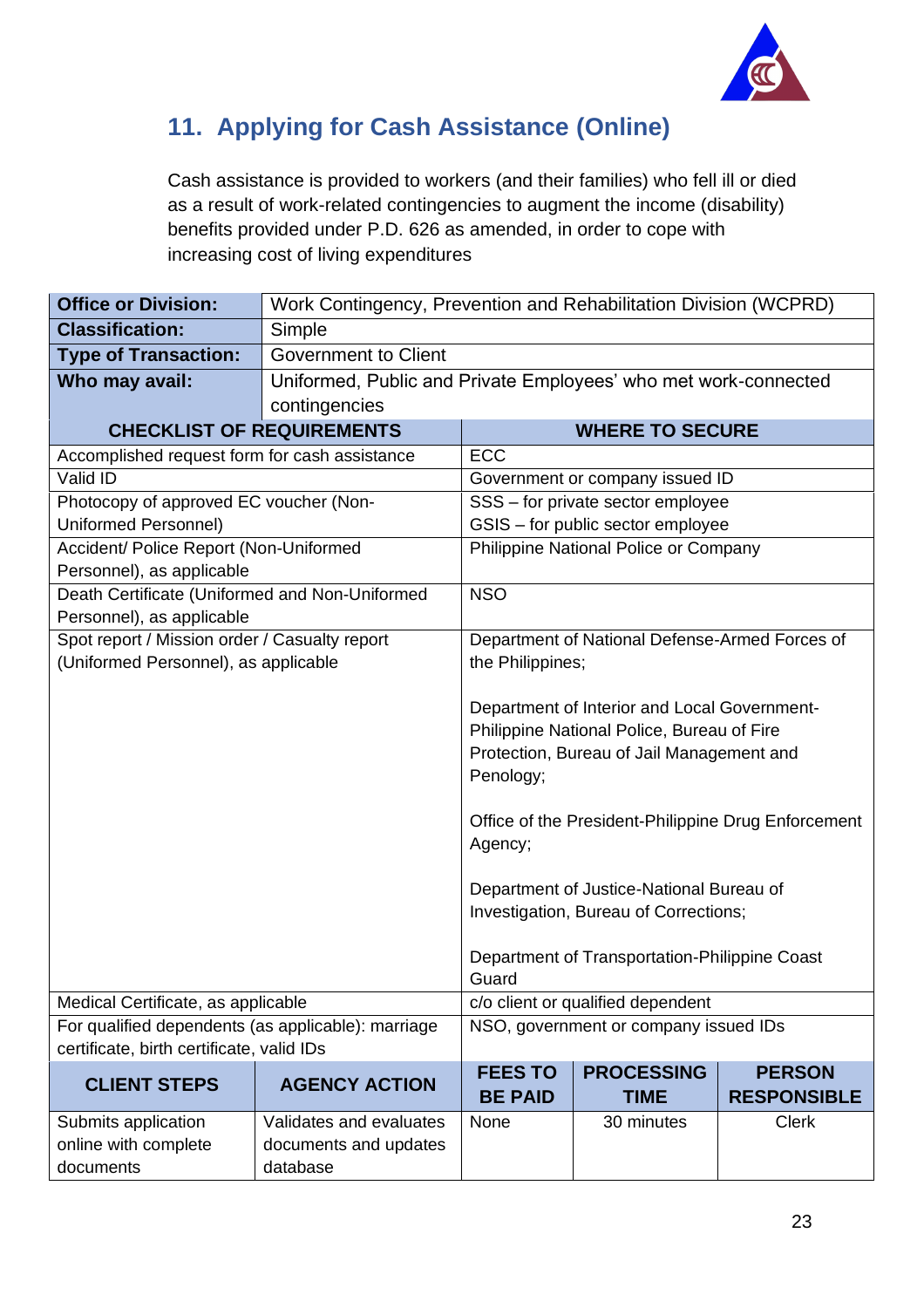

| Prints documents for<br>transmittal and updates | None | 15 minutes | <b>Clerk</b>              |
|-------------------------------------------------|------|------------|---------------------------|
| database                                        |      |            |                           |
| Recommends the                                  | None | 15 minutes | Chief, WCPRD              |
| application for approval                        |      |            |                           |
| and update database                             |      |            |                           |
| Recommends the                                  | None | 15 minutes | Deputy Executive          |
| application for approval                        |      |            | <b>Director</b>           |
| and update database                             |      |            |                           |
| Approves the application                        | None | 15 minutes | <b>Executive Director</b> |
| for payment of cash                             |      |            |                           |
| assistance benefit and                          |      |            |                           |
| updates database                                |      |            |                           |
| <b>TOTAL</b>                                    |      | 1 hour, 30 |                           |
|                                                 |      | minutes    |                           |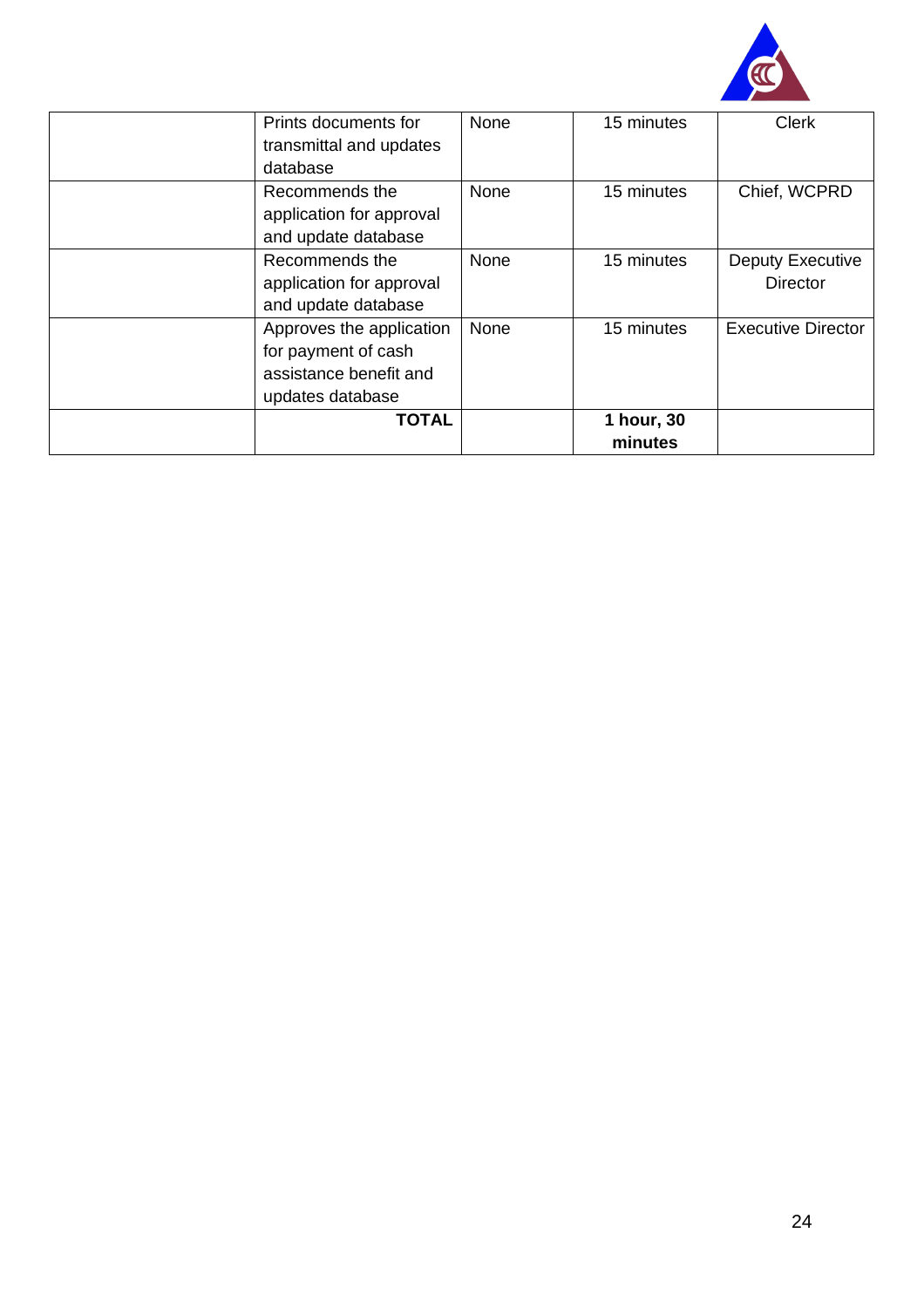

#### <span id="page-24-0"></span>**12.Applying for Cash Assistance (Manual)**

Cash assistance is provided to workers (and their families) who fell ill or died as a result of work-related contingencies to augment the income (disability) benefits provided under P.D. 626 as amended, in order to cope with increasing cost of living expenditures

| <b>Office or Division:</b>                         | Work Contingency, Prevention and Rehabilitation Division (WCPRD) |                                                        |                                                |                    |
|----------------------------------------------------|------------------------------------------------------------------|--------------------------------------------------------|------------------------------------------------|--------------------|
| <b>Classification:</b>                             | Simple                                                           |                                                        |                                                |                    |
| <b>Type of Transaction:</b>                        | <b>Government to Client</b>                                      |                                                        |                                                |                    |
| Who may avail:                                     | Uniformed, Public and Private Employees' who met work-connected  |                                                        |                                                |                    |
|                                                    | contingencies                                                    |                                                        |                                                |                    |
| <b>CHECKLIST OF REQUIREMENTS</b>                   |                                                                  |                                                        | <b>WHERE TO SECURE</b>                         |                    |
| Accomplished request form for cash assistance      |                                                                  | <b>ECC</b>                                             |                                                |                    |
| Valid ID                                           |                                                                  |                                                        | Government or company issued ID                |                    |
| Photocopy of approved EC voucher (Non-             |                                                                  |                                                        | SSS - for private sector employee              |                    |
| Uniformed Personnel)                               |                                                                  |                                                        | GSIS - for public sector employee              |                    |
| Accident/ Police Report (Non-Uniformed             |                                                                  |                                                        | Philippine National Police or Company          |                    |
| Personnel), as applicable                          |                                                                  |                                                        |                                                |                    |
| Death Certificate (Uniformed and Non-Uniformed     |                                                                  | <b>NSO</b>                                             |                                                |                    |
| Personnel), as applicable                          |                                                                  |                                                        |                                                |                    |
| Spot report / Mission order / Casualty report      |                                                                  |                                                        | Department of National Defense-Armed Forces of |                    |
| (Uniformed Personnel), as applicable               |                                                                  | the Philippines;                                       |                                                |                    |
|                                                    |                                                                  |                                                        |                                                |                    |
|                                                    |                                                                  | Department of Interior and Local Government-           |                                                |                    |
|                                                    |                                                                  | Philippine National Police, Bureau of Fire             |                                                |                    |
|                                                    |                                                                  | Protection, Bureau of Jail Management and<br>Penology; |                                                |                    |
|                                                    |                                                                  |                                                        |                                                |                    |
|                                                    |                                                                  | Office of the President-Philippine Drug Enforcement    |                                                |                    |
|                                                    |                                                                  | Agency;                                                |                                                |                    |
|                                                    |                                                                  |                                                        |                                                |                    |
|                                                    |                                                                  |                                                        | Department of Justice-National Bureau of       |                    |
|                                                    |                                                                  | Investigation, Bureau of Corrections;                  |                                                |                    |
|                                                    |                                                                  |                                                        |                                                |                    |
|                                                    |                                                                  | Department of Transportation-Philippine Coast          |                                                |                    |
|                                                    |                                                                  | Guard                                                  |                                                |                    |
| Medical Certificate, as applicable                 |                                                                  |                                                        | c/o client or qualified dependent              |                    |
| For qualified dependents (as applicable): marriage |                                                                  |                                                        | NSO, government or company issued IDs          |                    |
| certificate, birth certificate, valid IDs          |                                                                  |                                                        |                                                |                    |
| <b>CLIENT STEPS</b>                                | <b>AGENCY ACTION</b>                                             | <b>FEES TO</b>                                         | <b>PROCESSING</b>                              | <b>PERSON</b>      |
|                                                    |                                                                  | <b>BE PAID</b>                                         | <b>TIME</b>                                    | <b>RESPONSIBLE</b> |
| Submits application via                            | Encodes application,                                             | None                                                   | 30 minutes                                     | <b>Clerk</b>       |
| courier / drop box / email                         | scan documents and                                               |                                                        |                                                |                    |
| or walk-in with complete                           | uploads scanned                                                  |                                                        |                                                |                    |
| documents                                          | documents.                                                       |                                                        |                                                |                    |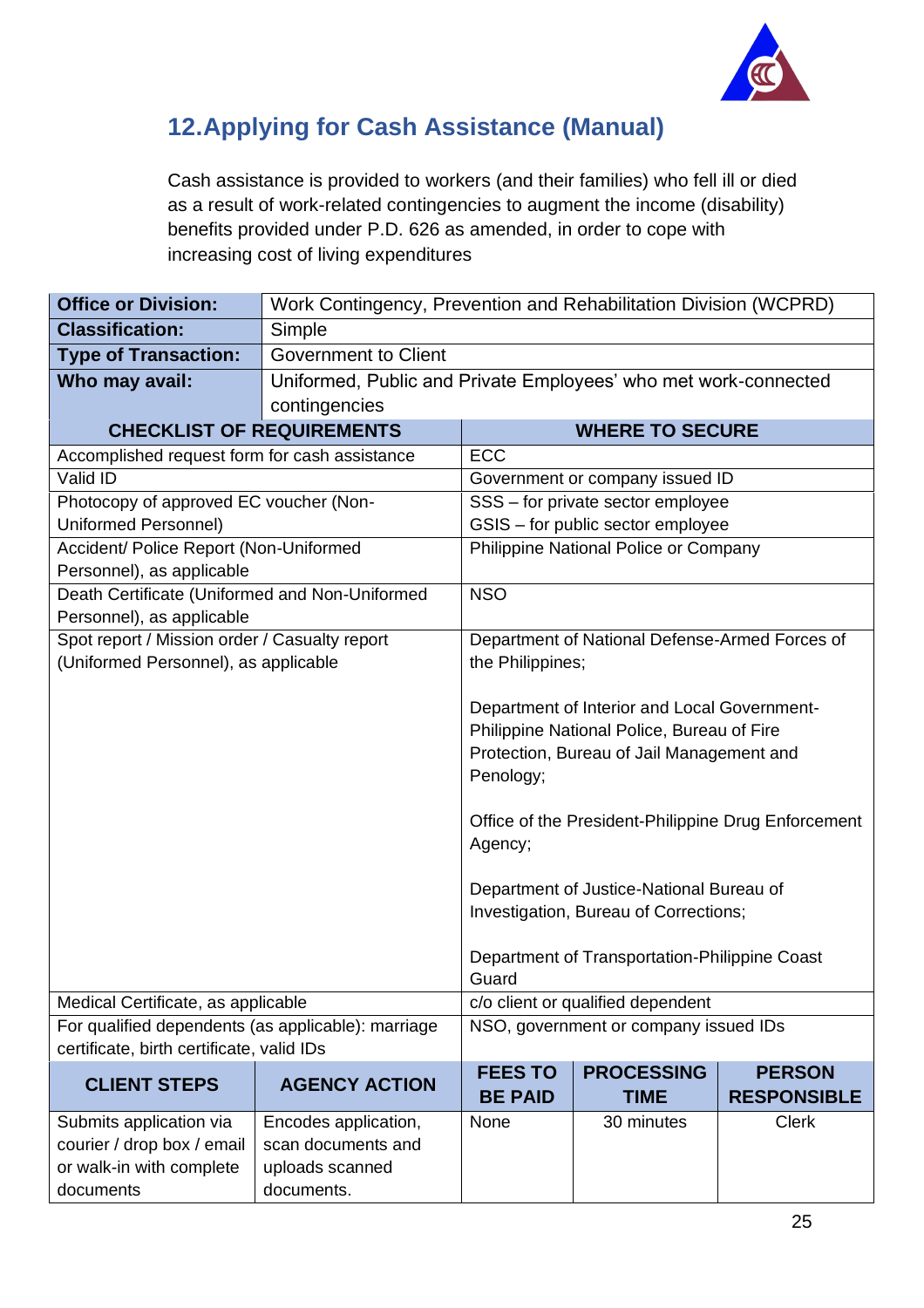

| Validates and evaluates  | None | 30 minutes            | <b>Clerk</b>              |
|--------------------------|------|-----------------------|---------------------------|
| documents and updates    |      |                       |                           |
| database.                |      |                       |                           |
| Recommends the           | None | 15 minutes            | Chief, WCPRD              |
| application for approval |      |                       |                           |
| and updates database.    |      |                       |                           |
| Recommends the           | None | 15 minutes            | Deputy Executive          |
| application for approval |      |                       | <b>Director</b>           |
| and updates database.    |      |                       |                           |
| Approves the application | None | 15 minutes            | <b>Executive Director</b> |
| for payment of cash      |      |                       |                           |
| assistance benefit and   |      |                       |                           |
| updates database.        |      |                       |                           |
| <b>TOTAL</b>             |      | 1 hour, 45<br>minutes |                           |
|                          |      |                       |                           |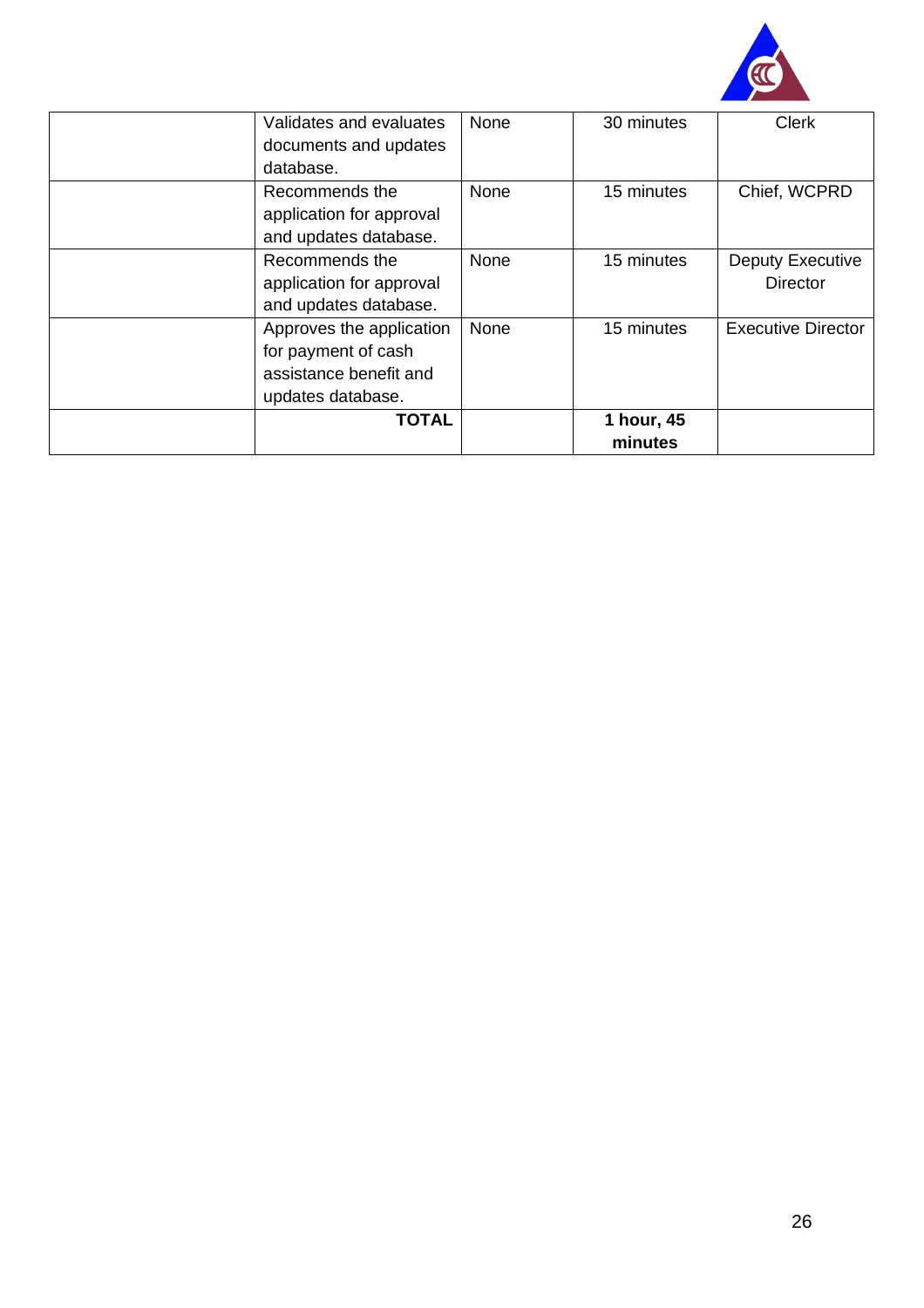

## <span id="page-26-0"></span>**13. Releasing of Cash Assistance**

| <b>Office or Division:</b>  | Work Contingency, Prevention and Rehabilitation Division (WCPRD)                                                       |                                  |                                  |                                     |  |
|-----------------------------|------------------------------------------------------------------------------------------------------------------------|----------------------------------|----------------------------------|-------------------------------------|--|
| <b>Classification:</b>      | Simple                                                                                                                 |                                  |                                  |                                     |  |
| <b>Type of Transaction:</b> | <b>Government to Client</b>                                                                                            |                                  |                                  |                                     |  |
| Who may avail:              | Uniformed, Public and Private Employees' who met work-connected                                                        |                                  |                                  |                                     |  |
|                             | contingencies                                                                                                          |                                  |                                  |                                     |  |
|                             | <b>CHECKLIST OF REQUIREMENTS</b>                                                                                       |                                  | <b>WHERE TO SECURE</b>           |                                     |  |
| Government-Issued ID        |                                                                                                                        | Client                           |                                  |                                     |  |
| <b>CLIENT STEPS</b>         | <b>AGENCY ACTION</b>                                                                                                   | <b>FEES TO</b><br><b>BE PAID</b> | <b>PROCESSING</b><br><b>TIME</b> | <b>PERSON</b><br><b>RESPONSIBLE</b> |  |
|                             | Receives cheques from<br><b>Finance Division</b>                                                                       | <b>None</b>                      | 10 minutes                       | <b>Clerk</b>                        |  |
|                             | Records, sorts and<br>prepares checks for<br>distribution                                                              | None                             | 30 minutes                       | <b>Clerk</b>                        |  |
|                             | Prepare REU - bound<br>cheques for mailing                                                                             |                                  |                                  |                                     |  |
|                             | Notifies client on the<br>availability of check (for<br>NCR clients) and<br>coordinates schedule of<br>pick-up/release | <b>None</b>                      | 15 minutes                       | <b>Clerk</b>                        |  |
|                             | Updates database                                                                                                       |                                  | 5 minutes                        | <b>Clerk</b>                        |  |
|                             | <b>TOTAL</b>                                                                                                           |                                  | 1 hour                           |                                     |  |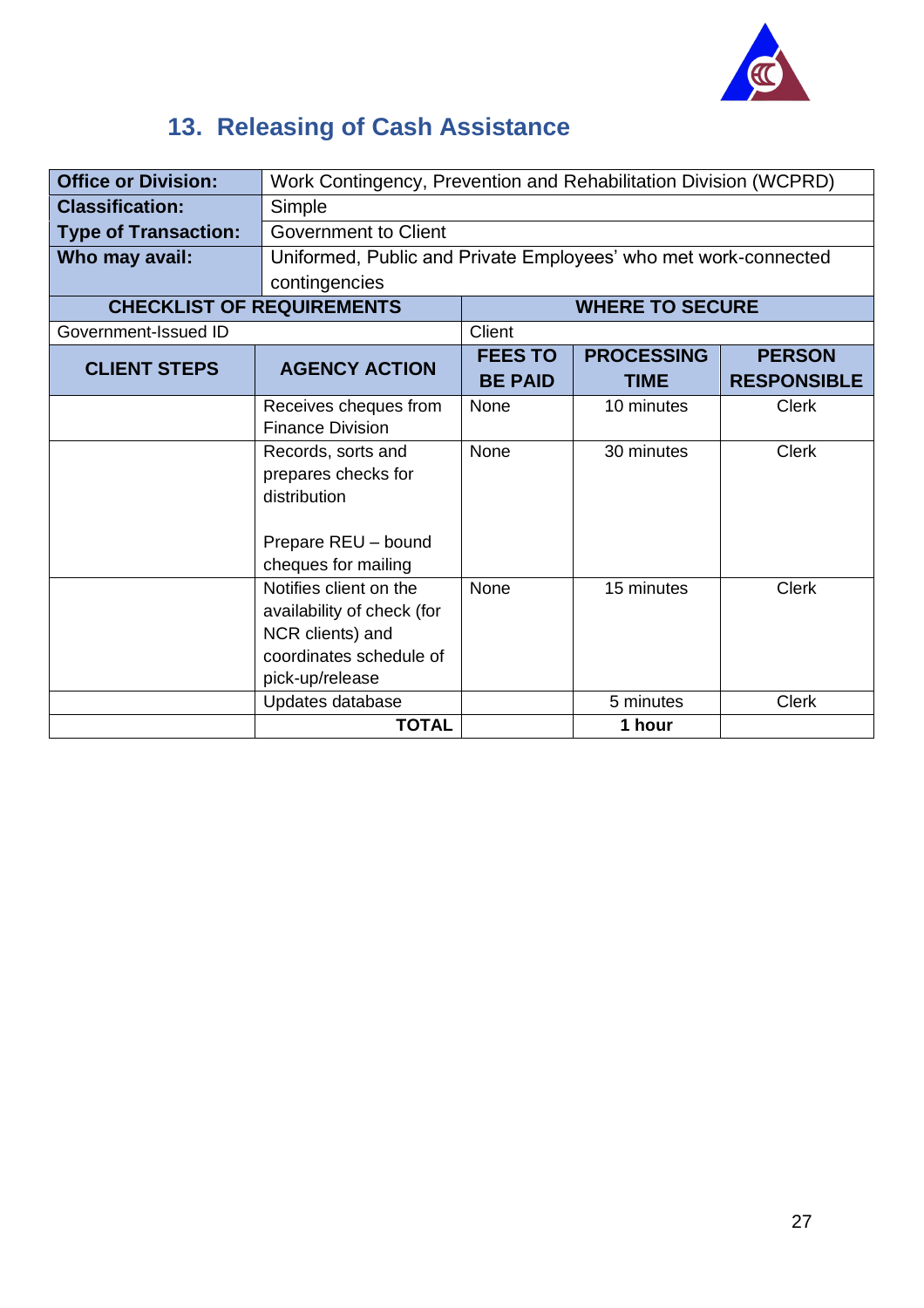

#### <span id="page-27-0"></span>**14. Requesting for Conduct of On-Site ECP Seminar**

ECC conducts in-depth EC Program orientation to companies/offices upon their request.

| <b>Office or Division:</b>                                                                                                                             |                                                                                                                                                                                                                                                                                                        | Information and Public Assistance Division |                                  |                                     |  |
|--------------------------------------------------------------------------------------------------------------------------------------------------------|--------------------------------------------------------------------------------------------------------------------------------------------------------------------------------------------------------------------------------------------------------------------------------------------------------|--------------------------------------------|----------------------------------|-------------------------------------|--|
| <b>Classification:</b>                                                                                                                                 | Simple                                                                                                                                                                                                                                                                                                 |                                            |                                  |                                     |  |
| <b>Type of Transaction:</b>                                                                                                                            | <b>Government to Client</b>                                                                                                                                                                                                                                                                            |                                            |                                  |                                     |  |
| Who may avail:                                                                                                                                         | Public and Private Companies and Organizations                                                                                                                                                                                                                                                         |                                            |                                  |                                     |  |
|                                                                                                                                                        | <b>CHECKLIST OF REQUIREMENTS</b>                                                                                                                                                                                                                                                                       |                                            | <b>WHERE TO SECURE</b>           |                                     |  |
| Letter request/Onsite Seminar Request form                                                                                                             |                                                                                                                                                                                                                                                                                                        | Client                                     |                                  |                                     |  |
| <b>CLIENT STEPS</b>                                                                                                                                    | <b>AGENCY ACTION</b>                                                                                                                                                                                                                                                                                   | <b>FEES TO</b><br><b>BE PAID</b>           | <b>PROCESSING</b><br><b>TIME</b> | <b>PERSON</b><br><b>RESPONSIBLE</b> |  |
| Accomplishes the ECP<br>onsite request form or<br>writes a letter requesting<br>for on-site ECP seminar<br>and send it to<br>ecpseminars@gmail.co<br>m | Receives letter request/<br>onsite request form.                                                                                                                                                                                                                                                       | None                                       | 30 minutes                       | Information<br>Officer              |  |
|                                                                                                                                                        | Acknowledges letter<br>request, check the<br>availability of the<br>resource speakers,<br>decks resource person<br>for the seminar.                                                                                                                                                                    | <b>None</b>                                | 2 hours                          | Information<br>Officer              |  |
|                                                                                                                                                        | Coordinates with the<br>requesting company or<br>organization on the<br>approved request<br>Transportation,<br>$\bullet$<br>laptop, projector,<br>sound system,<br>etc. (Face-to-<br>Face seminar)<br>Request for<br>zoom, Microsoft<br>teams, Google<br>meet, etc. links<br>and password<br>(webinar) | None                                       | 1 day                            | Information<br>Officer              |  |
|                                                                                                                                                        | <b>TOTAL</b>                                                                                                                                                                                                                                                                                           |                                            | 1 day, 2 hours,<br>30 minutes    |                                     |  |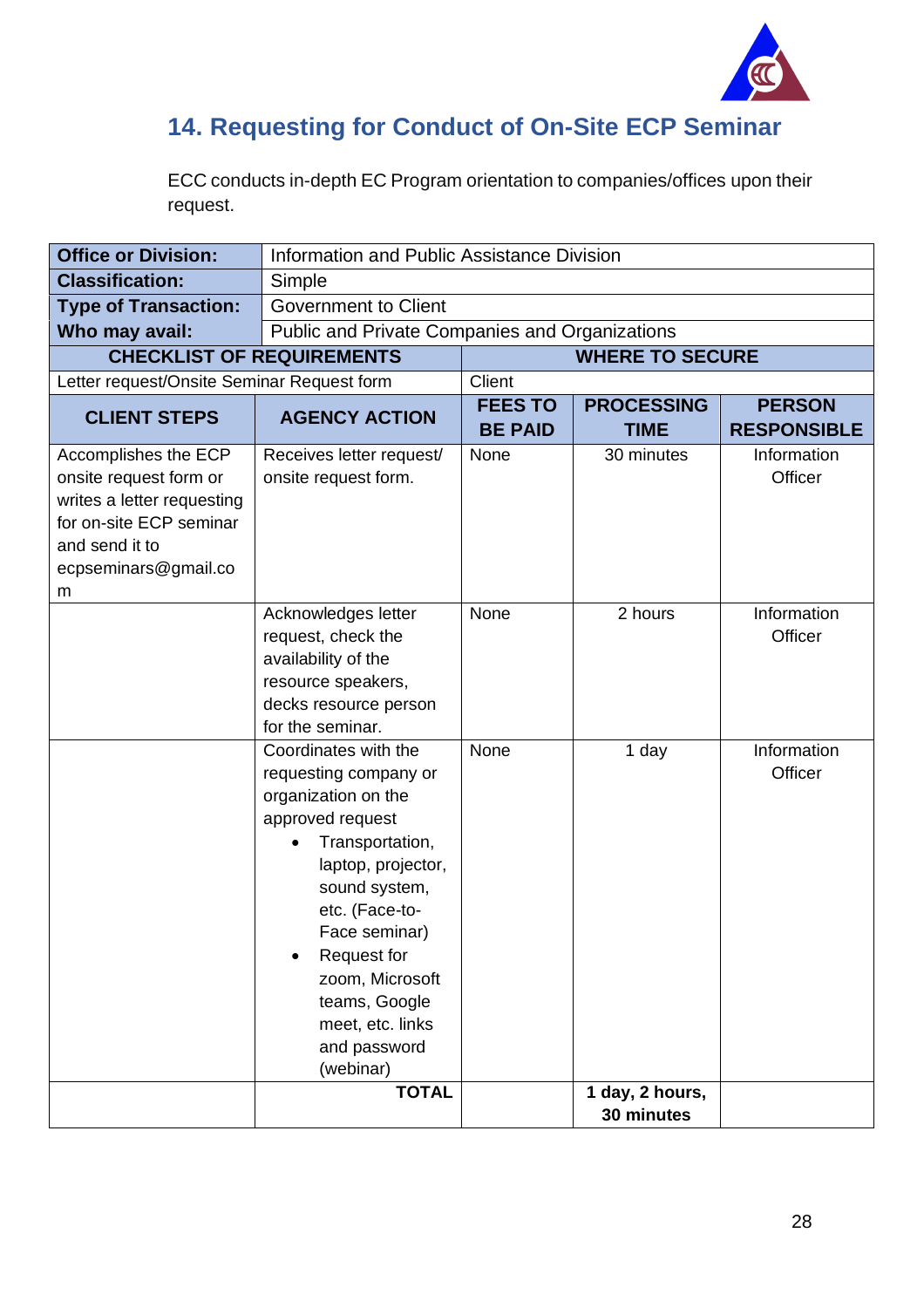

#### <span id="page-28-0"></span>**15. Freedom of Information (FOI) Request (Manual)**

Executive Order No. 2, series of 2016 requires all executive departments, agencies, bureaus, and offices to disclose public records, contracts, transactions, and any information requested by a member of the public, except for matters affecting national security and other information that falls under the inventory of exceptions

| <b>Office or Division:</b>       | Administrative Division / Policy, Programs and Systems Management<br><b>Division</b>                          |                                  |                                  |                                     |
|----------------------------------|---------------------------------------------------------------------------------------------------------------|----------------------------------|----------------------------------|-------------------------------------|
| <b>Classification:</b>           | Simple                                                                                                        |                                  |                                  |                                     |
| <b>Type of Transaction:</b>      | <b>Government to Client</b>                                                                                   |                                  |                                  |                                     |
| Who may avail:                   | All                                                                                                           |                                  |                                  |                                     |
| <b>CHECKLIST OF REQUIREMENTS</b> |                                                                                                               |                                  | <b>WHERE TO SECURE</b>           |                                     |
| Letter request                   |                                                                                                               | Client                           |                                  |                                     |
| <b>CLIENT STEPS</b>              | <b>AGENCY ACTION</b>                                                                                          | <b>FEES TO</b><br><b>BE PAID</b> | <b>PROCESSING</b><br><b>TIME</b> | <b>PERSON</b><br><b>RESPONSIBLE</b> |
| Files request for<br>information | Receives application /<br>request for information<br>and forwards the request<br>to the FOI decision<br>maker | None                             | 15 minutes                       | <b>FOI Receiving</b><br>Officer     |
|                                  | Recommends for<br>appropriate action                                                                          | None                             | 30 minutes                       | <b>FOI Decision</b><br>Maker        |
|                                  | Prepares reply to the<br>client and information<br>requested as necessary                                     | None                             | 2 days                           | <b>FOI Receiving</b><br>Officer     |
|                                  | Releases the document                                                                                         | None                             | 15 minutes                       | <b>FOI Receiving</b><br>Officer     |
|                                  | Updates the eFOI portal                                                                                       | None                             | 15 minutes                       | <b>FOI Receiving</b><br>Officer     |
|                                  | <b>TOTAL</b>                                                                                                  |                                  | 2 days, 1 hour<br>15 minutes     |                                     |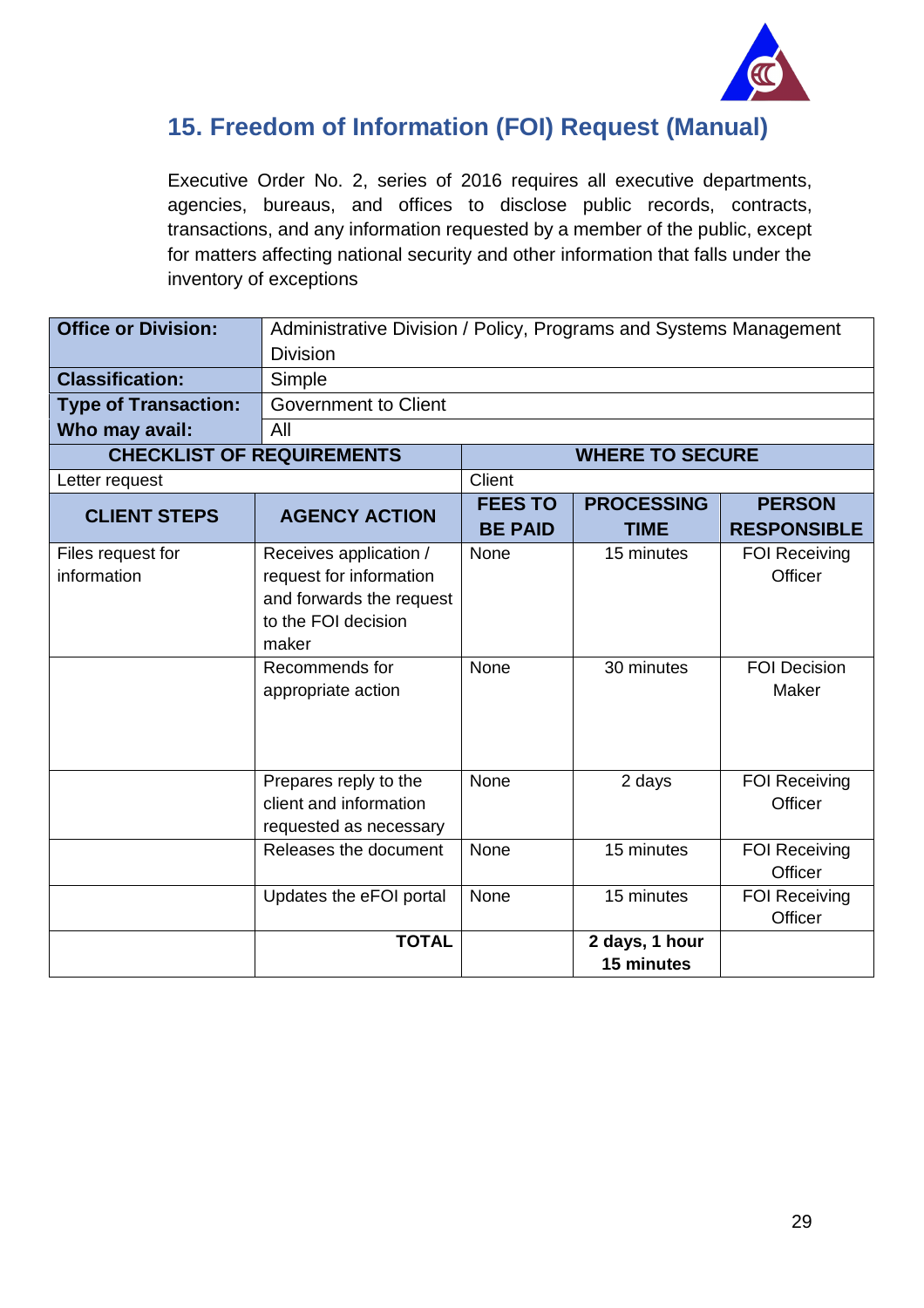

#### <span id="page-29-0"></span>**16. Freedom of Information (FOI) Request (eFOI)**

Executive Order No. 2, series of 2016 requires all executive departments, agencies, bureaus, and offices to disclose public records, contracts, transactions, and any information requested by a member of the public, except for matters affecting national security and other information that falls under the inventory of exceptions

| <b>Office or Division:</b>       |                                                                                                        | Administrative Division / Policy, Programs and Systems Management |                                  |                                     |  |
|----------------------------------|--------------------------------------------------------------------------------------------------------|-------------------------------------------------------------------|----------------------------------|-------------------------------------|--|
|                                  | <b>Division</b>                                                                                        |                                                                   |                                  |                                     |  |
| <b>Classification:</b>           | Simple                                                                                                 |                                                                   |                                  |                                     |  |
| <b>Type of Transaction:</b>      | <b>Government to Client</b>                                                                            |                                                                   |                                  |                                     |  |
| Who may avail:                   | All                                                                                                    |                                                                   |                                  |                                     |  |
|                                  | <b>CHECKLIST OF REQUIREMENTS</b>                                                                       | <b>WHERE TO SECURE</b>                                            |                                  |                                     |  |
| Letter request                   |                                                                                                        | Client                                                            |                                  |                                     |  |
| <b>CLIENT STEPS</b>              | <b>AGENCY ACTION</b>                                                                                   | <b>FEES TO</b><br><b>BE PAID</b>                                  | <b>PROCESSING</b><br><b>TIME</b> | <b>PERSON</b><br><b>RESPONSIBLE</b> |  |
| Files request for<br>information | Receives application /<br>request for information<br>and forwards the request<br>to the decision maker | None                                                              | 15 minutes                       | <b>FOI Receiving</b><br>Officer     |  |
|                                  | Recommends for<br>appropriate action                                                                   | None                                                              | 30 minutes                       | <b>FOI Decision</b><br>Maker        |  |
|                                  | Prepares reply to the<br>client and information<br>requested as necessary                              | None                                                              | 2 days                           | <b>FOI Receiving</b><br>Officer     |  |
|                                  | Releases the document                                                                                  | <b>None</b>                                                       | 15 minutes                       | <b>FOI Receiving</b><br>Officer     |  |
|                                  | <b>TOTAL</b>                                                                                           |                                                                   | 2 days, 1 hour                   |                                     |  |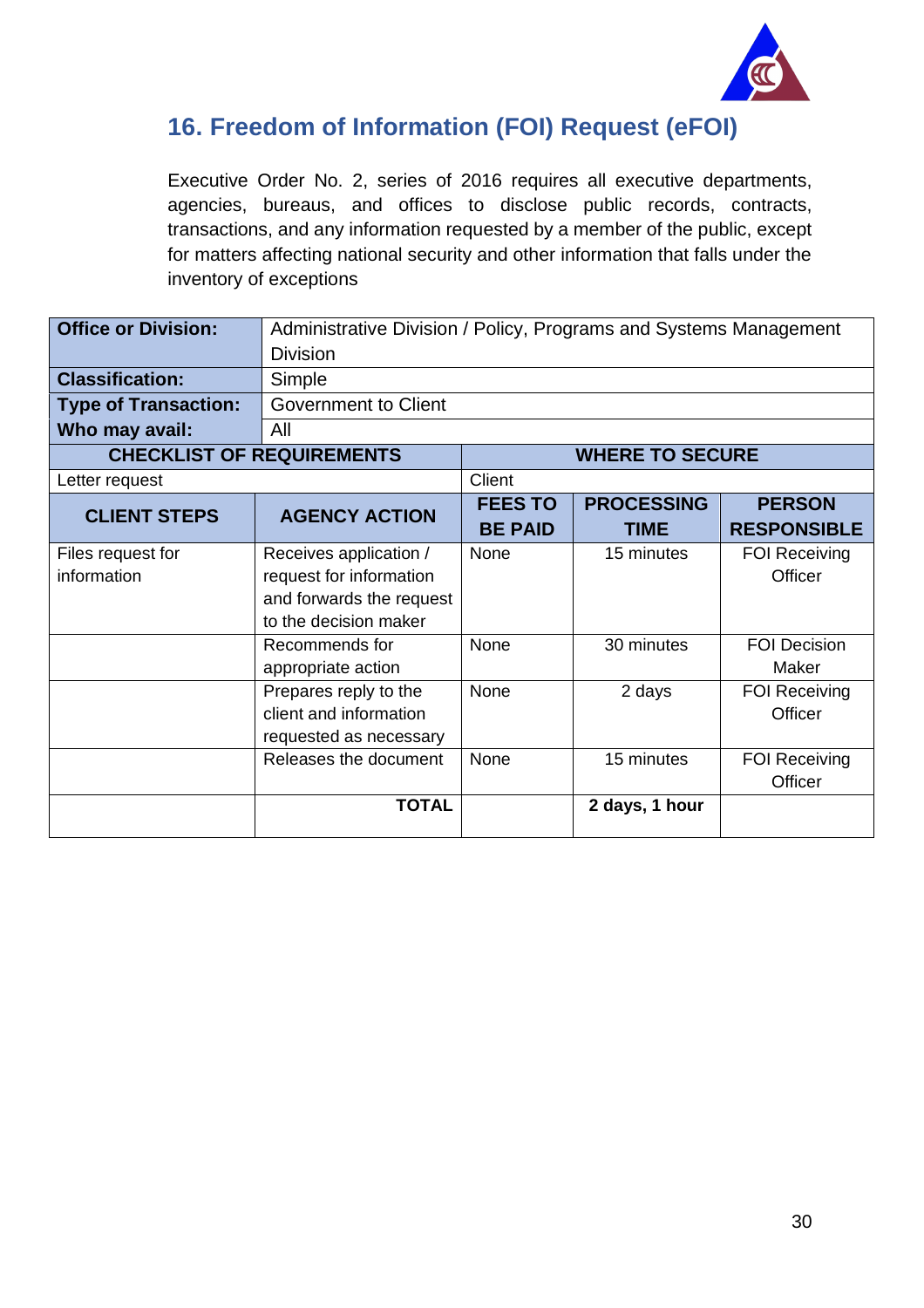

## <span id="page-30-0"></span>**Central Office: Internal Services**

- 1. Requesting for Personnel Records
- 2. Processing of Payment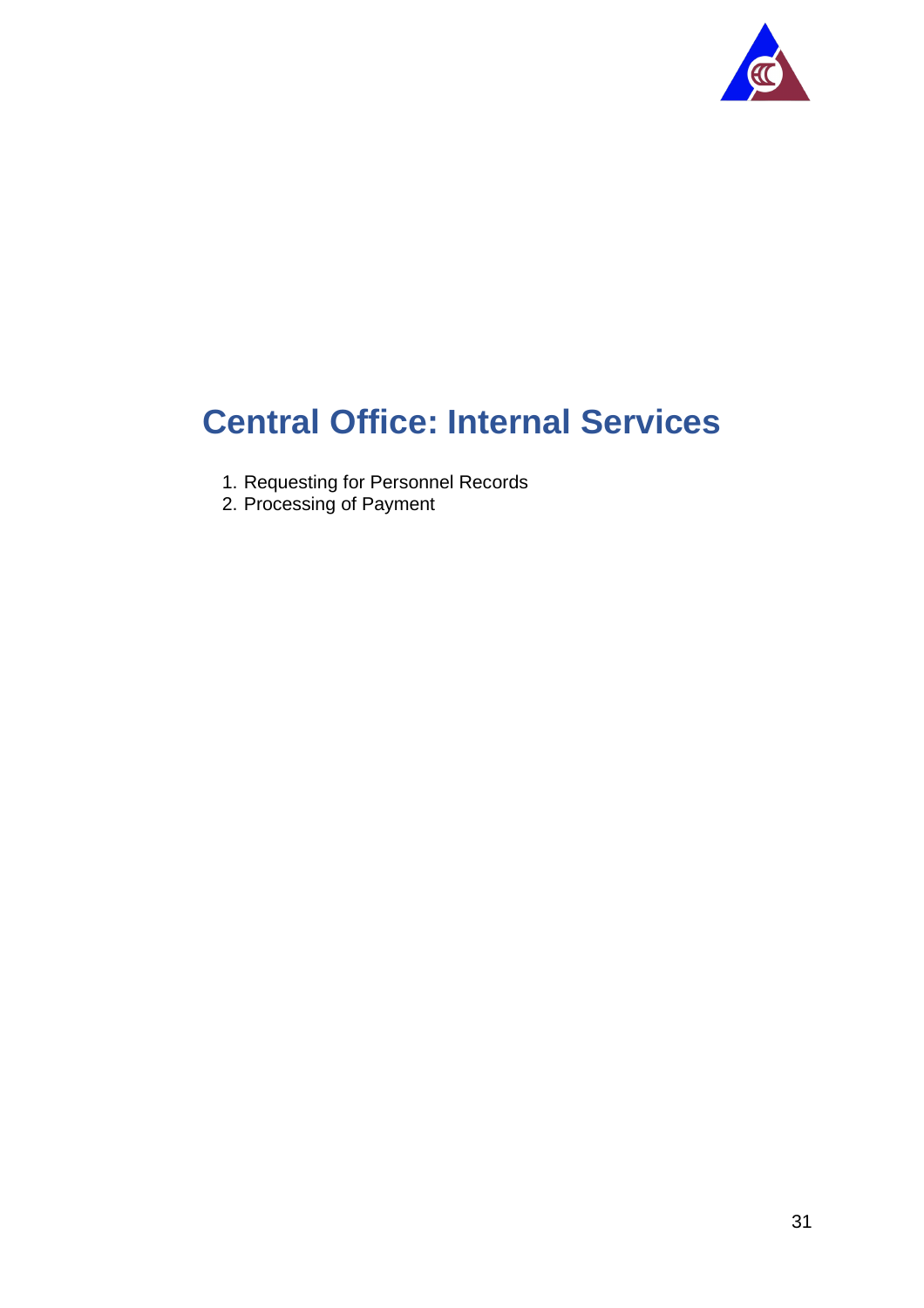

#### <span id="page-31-0"></span>**1. Requesting for Personnel Records**

Request for personnel records such: as Service Records, Certificate of Employment and Compensation, Certificate of Leave Balance, Certificate of Last Salary Received, Clearance from Money, and Property Accountability, Performance Evaluation and other personnel records necessary for legal purposes.

| <b>Office or Division:</b>           | <b>Administrative Division</b>                                                      |                                  |                                  |                                                        |  |
|--------------------------------------|-------------------------------------------------------------------------------------|----------------------------------|----------------------------------|--------------------------------------------------------|--|
| <b>Classification:</b>               | Simple                                                                              |                                  |                                  |                                                        |  |
| <b>Type of Transaction:</b>          | <b>Government to Government</b>                                                     |                                  |                                  |                                                        |  |
| Who may avail:                       | Former and Current ECC Employees                                                    |                                  |                                  |                                                        |  |
| <b>CHECKLIST OF REQUIREMENTS</b>     |                                                                                     | <b>WHERE TO SECURE</b>           |                                  |                                                        |  |
| <b>HR Documents Request Form</b>     |                                                                                     | Admin - HR                       |                                  |                                                        |  |
| <b>CLIENT STEPS</b>                  | <b>AGENCY ACTION</b>                                                                | <b>FEES TO</b><br><b>BE PAID</b> | <b>PROCESSING</b><br><b>TIME</b> | <b>PERSON</b><br><b>RESPONSIBLE</b>                    |  |
| Accomplishes request<br>form from HR | Receives request form                                                               | None                             | 5 minutes                        | <b>HR</b> officer                                      |  |
|                                      | Evaluates request                                                                   | None                             | 5 minutes                        | HR staff                                               |  |
|                                      | Forwards request to<br>Division Chief for<br>approval                               | None                             | 5 minutes                        | <b>HR Staff</b>                                        |  |
|                                      | Approves/disapproves<br>request                                                     | None                             | 5 minutes                        | Division chief                                         |  |
|                                      | Prepares requested<br>documents                                                     | None                             | 5 minutes                        | <b>HR Officer</b>                                      |  |
|                                      | Signs documents                                                                     | None                             | 5 minutes                        | <b>Division Chief</b><br>/Executive<br><b>Director</b> |  |
|                                      | Stamps ECC Dry seal                                                                 | None                             | 5 minutes                        | <b>HR Officer</b>                                      |  |
|                                      | Informs client on agency<br>action (approved<br>/disapproved) via email<br>or phone | None                             | 10 minutes                       | <b>HR Officer</b>                                      |  |
| Receive documents                    | Releases documents                                                                  | None                             | 5 minutes                        | <b>HR Officer</b>                                      |  |
|                                      | <b>TOTAL</b>                                                                        |                                  | 50 minutes                       |                                                        |  |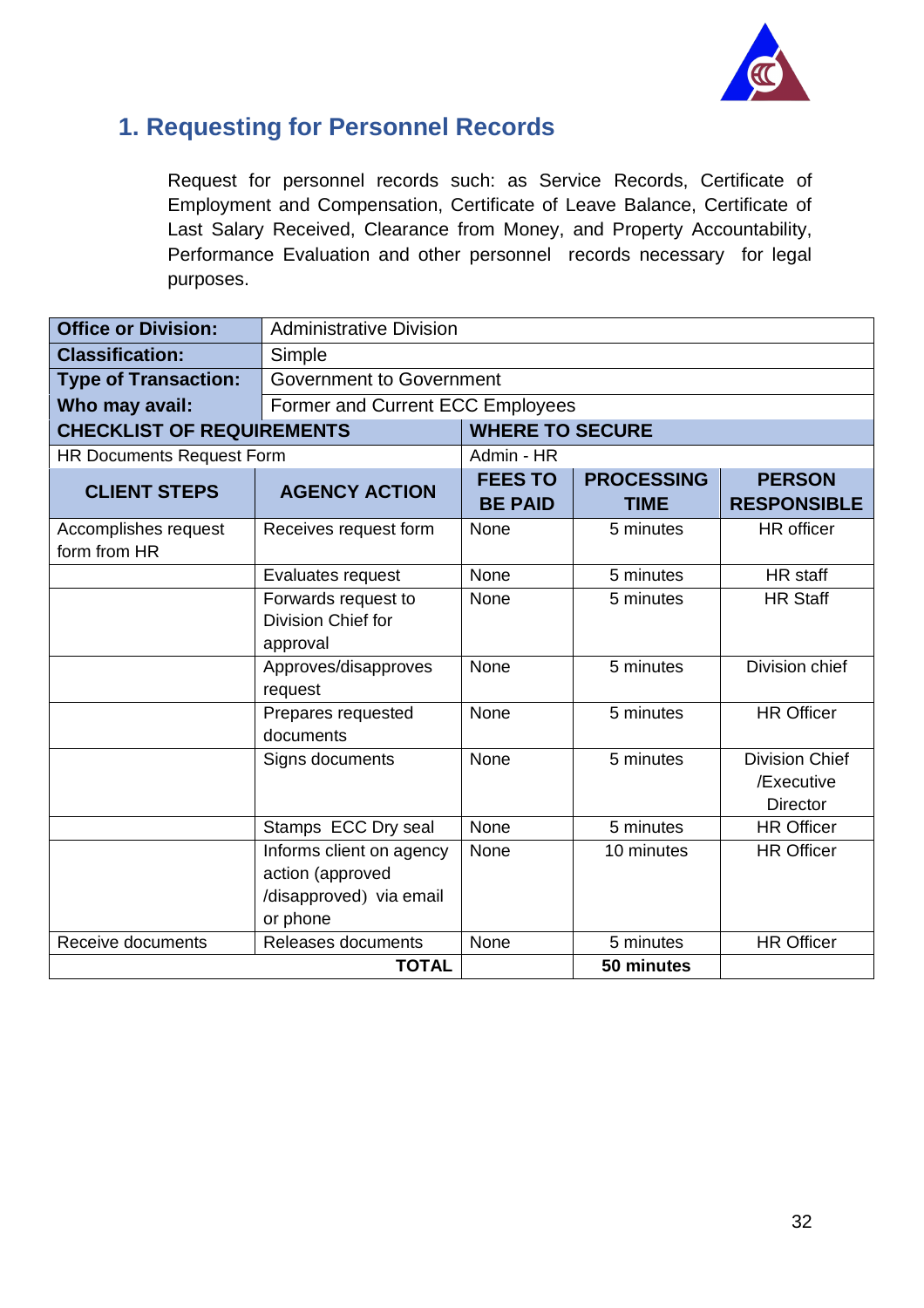

#### <span id="page-32-0"></span>**2. Processing of Payment**

Payments to internal and external clients – (employees, suppliers, other clients) is processed starting from the receipt of the Budget Utilization Report (BUR) signed by the concerned Division Chief with complete supporting documents, funding of the BUR, preparation and approval of Disbursement Voucher, preparation and approval of the check payment, and recording and issuance to concerned division and payee.

| <b>Office or Division:</b>       | <b>Finance Division</b>                  |                                                                     |                                  |                                     |  |
|----------------------------------|------------------------------------------|---------------------------------------------------------------------|----------------------------------|-------------------------------------|--|
| <b>Classification:</b>           | Simple                                   |                                                                     |                                  |                                     |  |
| <b>Type of Transaction:</b>      | <b>Government to Government</b>          |                                                                     |                                  |                                     |  |
|                                  | <b>Government to Client</b>              |                                                                     |                                  |                                     |  |
| Who may avail:                   |                                          | Internal and External clients - Employees, suppliers, other clients |                                  |                                     |  |
| <b>CHECKLIST OF REQUIREMENTS</b> | <b>WHERE TO SECURE</b>                   |                                                                     |                                  |                                     |  |
|                                  |                                          |                                                                     |                                  |                                     |  |
| <b>CLIENT STEPS</b>              | <b>AGENCY ACTION</b>                     | <b>FEES TO</b><br><b>BE PAID</b>                                    | <b>PROCESSING</b><br><b>TIME</b> | <b>PERSON</b><br><b>RESPONSIBLE</b> |  |
| Prepares and signs (Box          | Receives, records,                       | None                                                                | 15 minutes                       | <b>Budget Officer</b>               |  |
| A) Budget Utilization            | processes and signs                      |                                                                     |                                  |                                     |  |
| Request                          | <b>BUR</b>                               |                                                                     |                                  |                                     |  |
|                                  | <b>Prepares Disbursement</b>             | None                                                                | 10 minutes                       | <b>Clerk</b>                        |  |
|                                  | Voucher                                  | None                                                                | 10 minutes                       |                                     |  |
|                                  | Checks accounting<br>entries and indexes |                                                                     |                                  | Accountant                          |  |
|                                  | transaction                              |                                                                     |                                  |                                     |  |
| Signs Box A of DV                | Forwards DV and                          | None                                                                | 5 minutes                        | <b>Clerk</b>                        |  |
|                                  | documents to Division                    |                                                                     |                                  |                                     |  |
|                                  | concerned                                |                                                                     |                                  |                                     |  |
| Forwards signed DV to            | Receives signed DV                       | None                                                                | 5 minutes                        | <b>Clerk</b>                        |  |
| <b>Finance Division</b>          | (Box A)                                  |                                                                     |                                  |                                     |  |
|                                  | Signs DV (Box B)                         | None                                                                | 10 minutes                       | Chief, Finance                      |  |
|                                  |                                          |                                                                     |                                  | <b>Division</b>                     |  |
|                                  | Forwards DV and<br>documents to ED/DED   | None                                                                | 5 minutes                        | <b>Clerk</b>                        |  |
|                                  | for signature                            |                                                                     |                                  |                                     |  |
|                                  | Signs DV (Box C)                         | None                                                                | 15 minutes                       | Executive                           |  |
|                                  |                                          |                                                                     |                                  | Director / Deputy                   |  |
|                                  |                                          |                                                                     |                                  | Executive                           |  |
|                                  |                                          |                                                                     |                                  | Director                            |  |
|                                  | Forwards DV and                          | None                                                                | 5 minutes                        | Clerk / Secretary                   |  |
|                                  | documents to Cashier                     |                                                                     |                                  |                                     |  |
|                                  | Prepares and records                     | None                                                                | 15 minutes                       | Cashier                             |  |
|                                  | cheque                                   |                                                                     |                                  |                                     |  |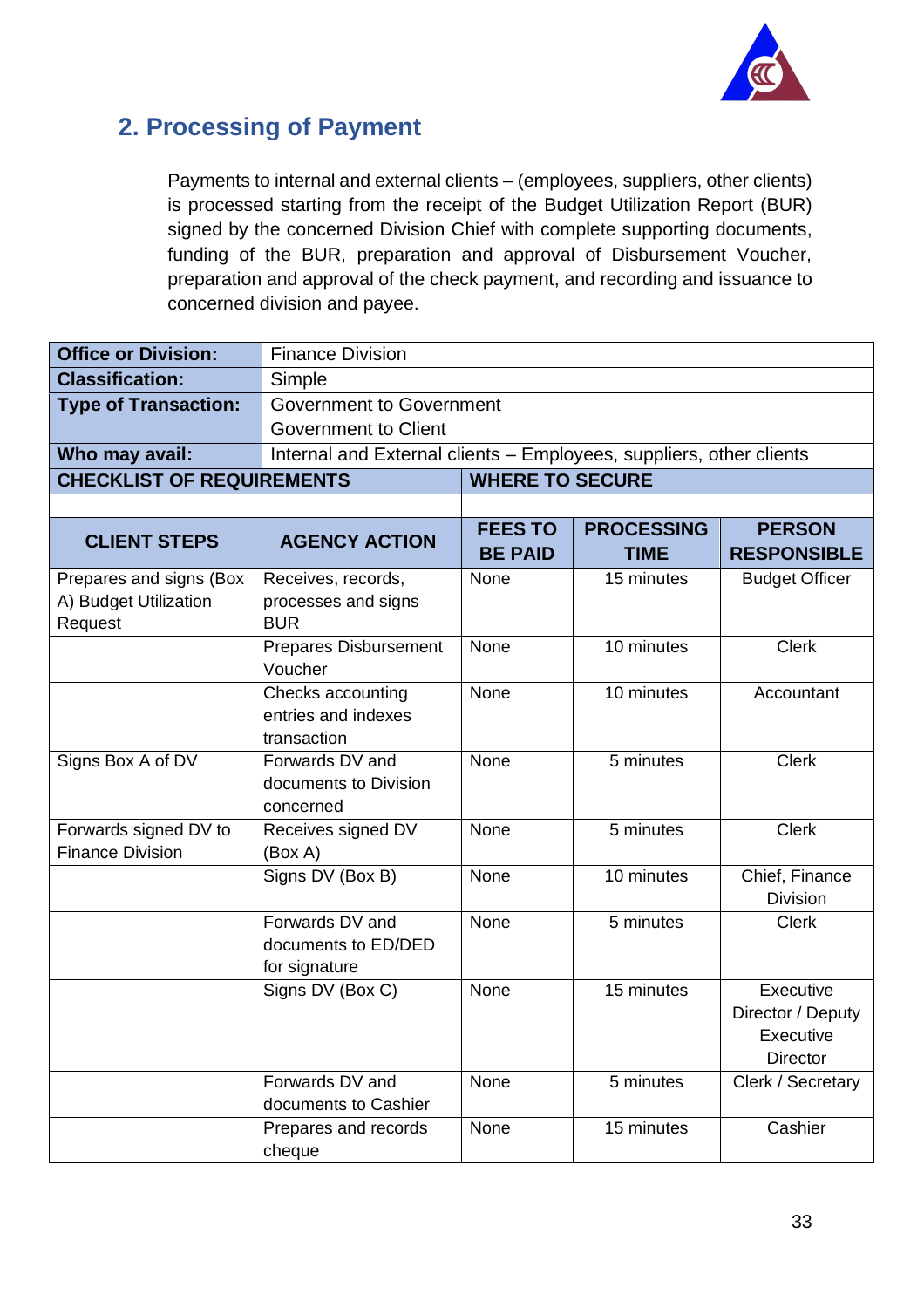

| Signs cheque         | None | 15 minutes | Chief,           |
|----------------------|------|------------|------------------|
|                      |      |            | Administrative   |
|                      |      |            | <b>Division</b>  |
|                      |      |            | Deputy Executive |
|                      |      |            | Director /       |
|                      |      |            | Executive        |
|                      |      |            | <b>Director</b>  |
| Records and releases | None | 15 minutes | <b>Clerk</b>     |
| cheque to concerned  |      |            |                  |
| division/payee       |      |            |                  |
| <b>TOTAL</b>         |      | 2 hours 5  |                  |
|                      |      | minutes    |                  |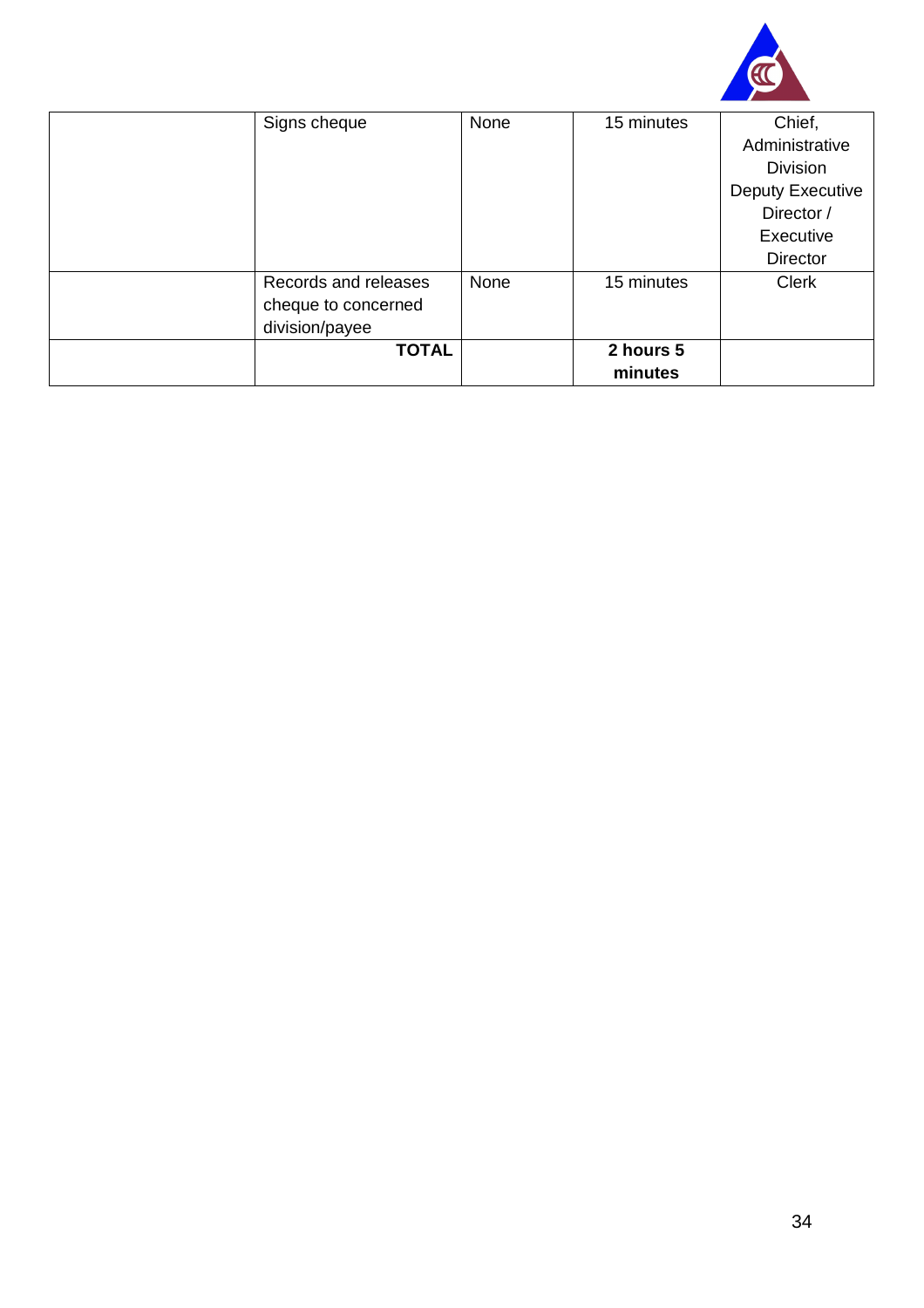

# <span id="page-34-0"></span>**Regional Extension Units: External Services**

- 1. Public Assistance Walk-in
- 2. Applying for Availment of Physical Restoration (PT/OT)
- 3. Applying for Availment of Prosthesis and Assistive Devices
- 4. Applying for Availment of Skills Training
- 5. Applying for Availment of Entrepreneurship Training
- 6. Applying for Starter / Complimentary Kit
- 7. Applying for Cash Assistance (Manual)
- 8. Releasing of Cash Assistance
- 9. Requesting for Conduct of On-Site ECP Seminar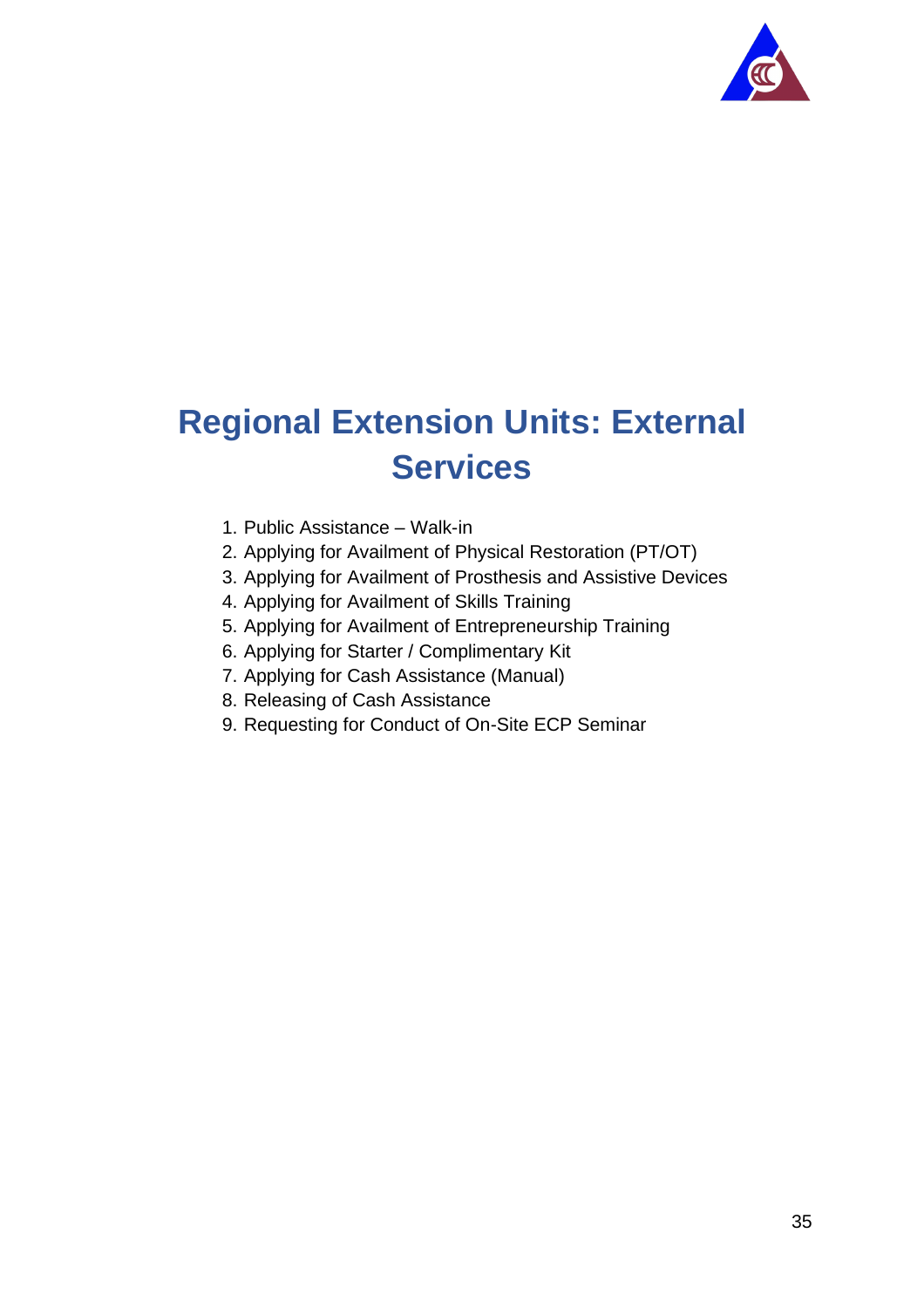

### <span id="page-35-0"></span>**1. Public Assistance – Walk-in**

The Public Assistance Center provides needed information and assistance to walk-in clients/claimants in the availment of the EC Program

| <b>Office or Division:</b>                                                                                                                                      | <b>Regional Extension Units</b>                                                                                                                                                                                                  |                                  |                                  |                                     |
|-----------------------------------------------------------------------------------------------------------------------------------------------------------------|----------------------------------------------------------------------------------------------------------------------------------------------------------------------------------------------------------------------------------|----------------------------------|----------------------------------|-------------------------------------|
| <b>Classification:</b>                                                                                                                                          | Simple                                                                                                                                                                                                                           |                                  |                                  |                                     |
| <b>Type of Transaction:</b>                                                                                                                                     | <b>Government to Client</b>                                                                                                                                                                                                      |                                  |                                  |                                     |
| Who may avail:                                                                                                                                                  | All                                                                                                                                                                                                                              |                                  |                                  |                                     |
| <b>CHECKLIST OF REQUIREMENTS</b>                                                                                                                                |                                                                                                                                                                                                                                  | <b>WHERE TO SECURE</b>           |                                  |                                     |
| Proof of identity (ID) for walk-in clients and/or<br>Authorization Letter (if applicable, for request of EC<br>appealed claim status update / copy of decision) |                                                                                                                                                                                                                                  | Client                           |                                  |                                     |
| <b>CLIENT STEPS</b>                                                                                                                                             | <b>AGENCY ACTION</b>                                                                                                                                                                                                             | <b>FEES TO</b><br><b>BE PAID</b> | <b>PROCESSING</b><br><b>TIME</b> | <b>PERSON</b><br><b>RESPONSIBLE</b> |
| Accomplishes the Public<br>Assistance information<br>sheet                                                                                                      | Receives client                                                                                                                                                                                                                  | None                             | 2 minutes                        | PAC Officer-of-<br>the-Day          |
|                                                                                                                                                                 | Interviews the client,<br>answers query and<br>provide assistance<br>If the question is not<br>related to the ECP,<br>advises the client to<br>proceed to the proper<br>DOLE agency and/or<br>provides the DOLE<br>Hotline 1349. | None                             | 15 minutes                       | PAC Officer-of-<br>the-Day          |
| Accomplishes the<br><b>Customer Feedback</b>                                                                                                                    | Provides client with<br><b>Customer Feedback</b>                                                                                                                                                                                 | None                             | 3 minutes                        | PAC Officer-of-                     |
| Form                                                                                                                                                            | Form.                                                                                                                                                                                                                            |                                  |                                  | the-Day                             |
|                                                                                                                                                                 | <b>TOTAL</b>                                                                                                                                                                                                                     | 20 minutes                       |                                  |                                     |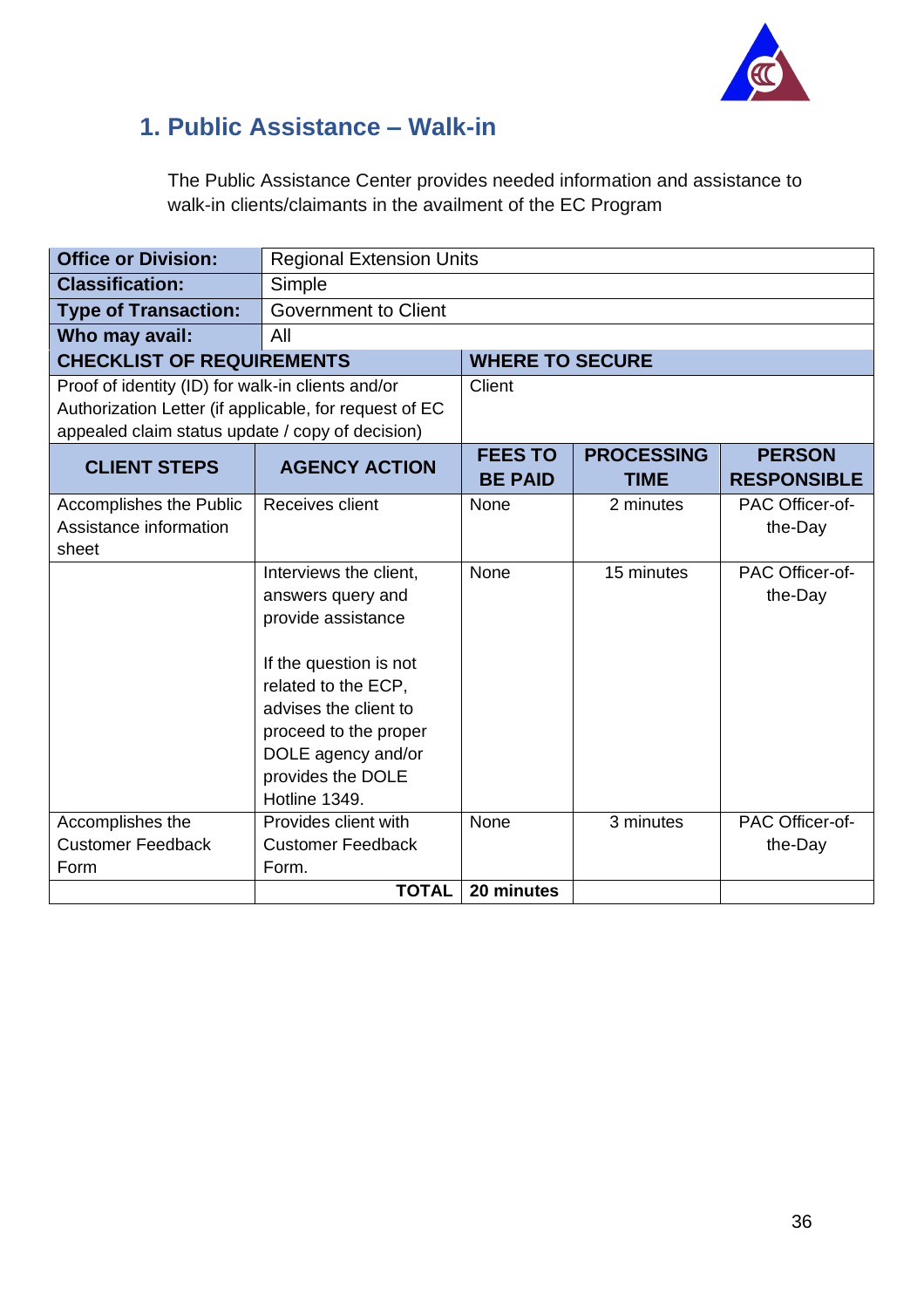

#### <span id="page-36-0"></span>**2. Applying for Availment of Physical Restoration (PT/OT)**

Rehabilitation or KaGabay (Katulong at Gabay ng Manggagawang may Kapansanan) Program provides relevant services to workers with employment related disabilities to be able to achieve independent living and engage in social and economic development. Through physical rehabilitation, the effects of permanent disability is mitigated.

| <b>Office or Division:</b>                   | <b>Regional Extension Unit (REU)</b> |                                  |                                   |                                     |  |
|----------------------------------------------|--------------------------------------|----------------------------------|-----------------------------------|-------------------------------------|--|
| <b>Classification:</b>                       | Simple                               |                                  |                                   |                                     |  |
| <b>Type of Transaction:</b>                  | <b>Government to Client</b>          |                                  |                                   |                                     |  |
| Who may avail:                               | Persons with Work-Related Disability |                                  |                                   |                                     |  |
| <b>CHECKLIST OF REQUIREMENTS</b>             |                                      |                                  | <b>WHERE TO SECURE</b>            |                                     |  |
| Proof of approved EC claim                   |                                      |                                  | SSS - for private sector employee |                                     |  |
| (SSS / GSIS Voucher)                         |                                      |                                  | GSIS - for public sector employee |                                     |  |
| or ECC invitation letter                     |                                      |                                  |                                   |                                     |  |
| Relevant medical records pertinent to PWRD's |                                      | c/o client                       |                                   |                                     |  |
| disability or medical condition              |                                      |                                  |                                   |                                     |  |
| Valid ID                                     |                                      |                                  | Government or company issued      |                                     |  |
| <b>CLIENT STEPS</b>                          | <b>AGENCY ACTION</b>                 | <b>FEES TO</b><br><b>BE PAID</b> | <b>PROCESSING</b><br><b>TIME</b>  | <b>PERSON</b><br><b>RESPONSIBLE</b> |  |
| Accomplish KaGabay                           | Receives and review the              | None                             | 30 minutes                        | <b>Clerk</b>                        |  |
| Form and submit to                           | accomplished KaGabay                 |                                  |                                   |                                     |  |
| responsible persons                          | Form with the relevant               |                                  |                                   |                                     |  |
|                                              | records submitted                    |                                  |                                   |                                     |  |
|                                              | Interviews the client,               | None                             | 30 minutes                        | Administrative                      |  |
|                                              | conduct initial screening            |                                  |                                   | Officer /                           |  |
|                                              | and document findings                |                                  |                                   | Rehabilitation                      |  |
|                                              |                                      |                                  |                                   | Focal                               |  |
|                                              | Conducts initial                     | None                             | 30 minutes                        | Administrative                      |  |
|                                              | assessment of physical               |                                  |                                   | Officer /                           |  |
|                                              | and functional capacity              |                                  |                                   | Rehabilitation                      |  |
|                                              |                                      |                                  |                                   | Focal                               |  |
|                                              | Forward documents to                 | None                             | 15 minutes                        | Administrative                      |  |
|                                              | <b>ECC Central Office</b>            |                                  |                                   | Officer /                           |  |
|                                              |                                      |                                  |                                   | Rehabilitation<br>Focal             |  |
|                                              | Approves referral of                 | None                             | 15 minutes                        | Chief, WCPRD                        |  |
|                                              | PWRD for PT/OT to                    |                                  |                                   |                                     |  |
|                                              | partner hospital                     |                                  |                                   |                                     |  |
|                                              | Forward signed                       | None                             | 15 minutes                        | Computer                            |  |
|                                              | documents to REU                     |                                  |                                   | Operator                            |  |
|                                              |                                      |                                  |                                   |                                     |  |
|                                              | Prepares documents                   | None                             | 30 minutes                        | <b>Medical Officer</b>              |  |
|                                              | and referral letter to               |                                  |                                   |                                     |  |
|                                              | partner hospital for those           |                                  |                                   |                                     |  |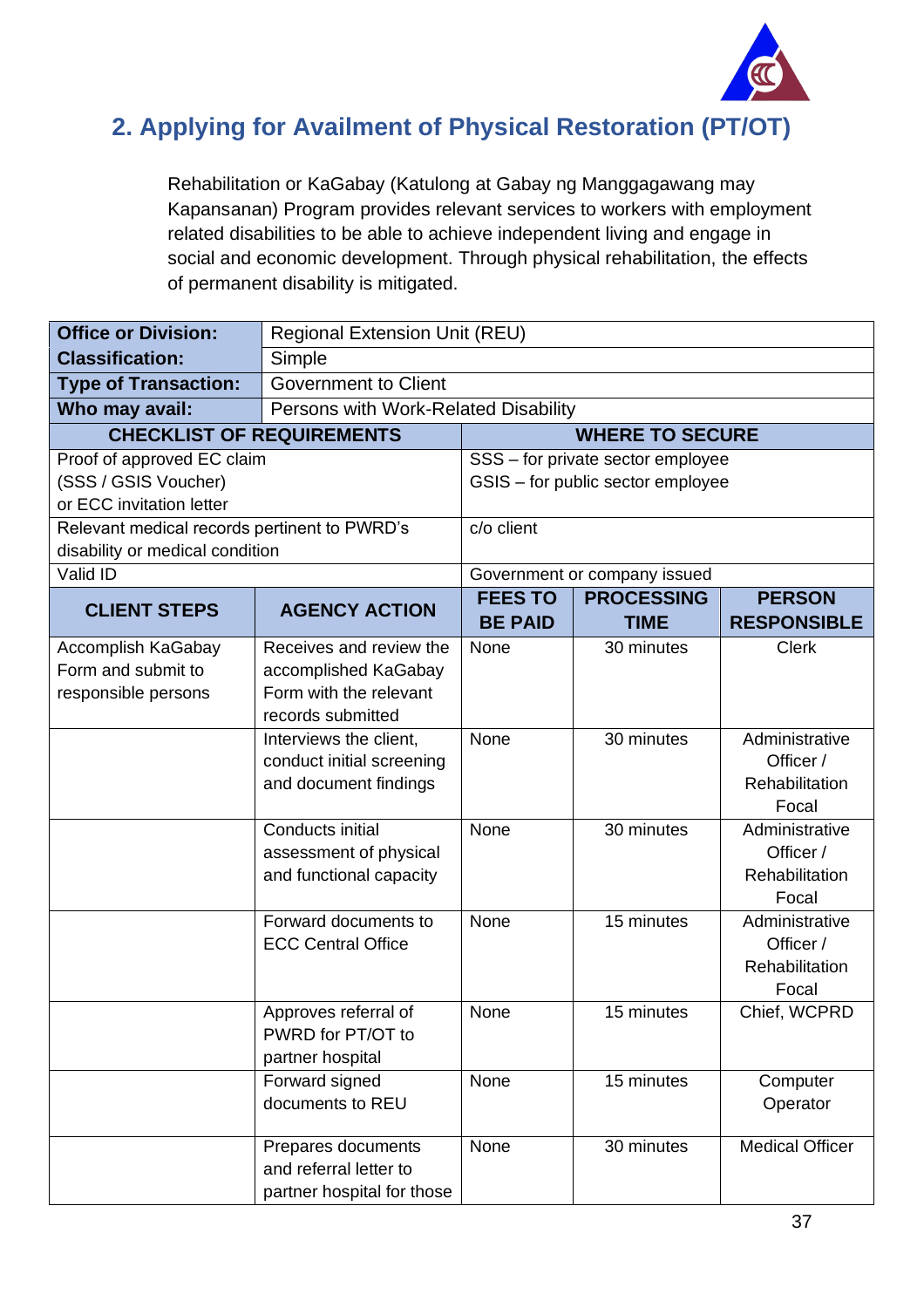

| availing the specified<br>rehabilitation service                                                                                      |      |                        |                                                               |
|---------------------------------------------------------------------------------------------------------------------------------------|------|------------------------|---------------------------------------------------------------|
| Coordinatess referral to<br>partner hospital and<br>informs client of<br>schedule of initial<br>consultation with partner<br>hospital | None | 15 minutes             | Administrative<br>Officer /<br><b>Rehabilitation</b><br>Focal |
| Update database of<br><b>PWRDs</b>                                                                                                    | None | 15 minutes             | Administrative<br>Officer /<br>Rehabilitation<br>Focal        |
| <b>TOTAL</b>                                                                                                                          |      | 3 hours, 15<br>minutes |                                                               |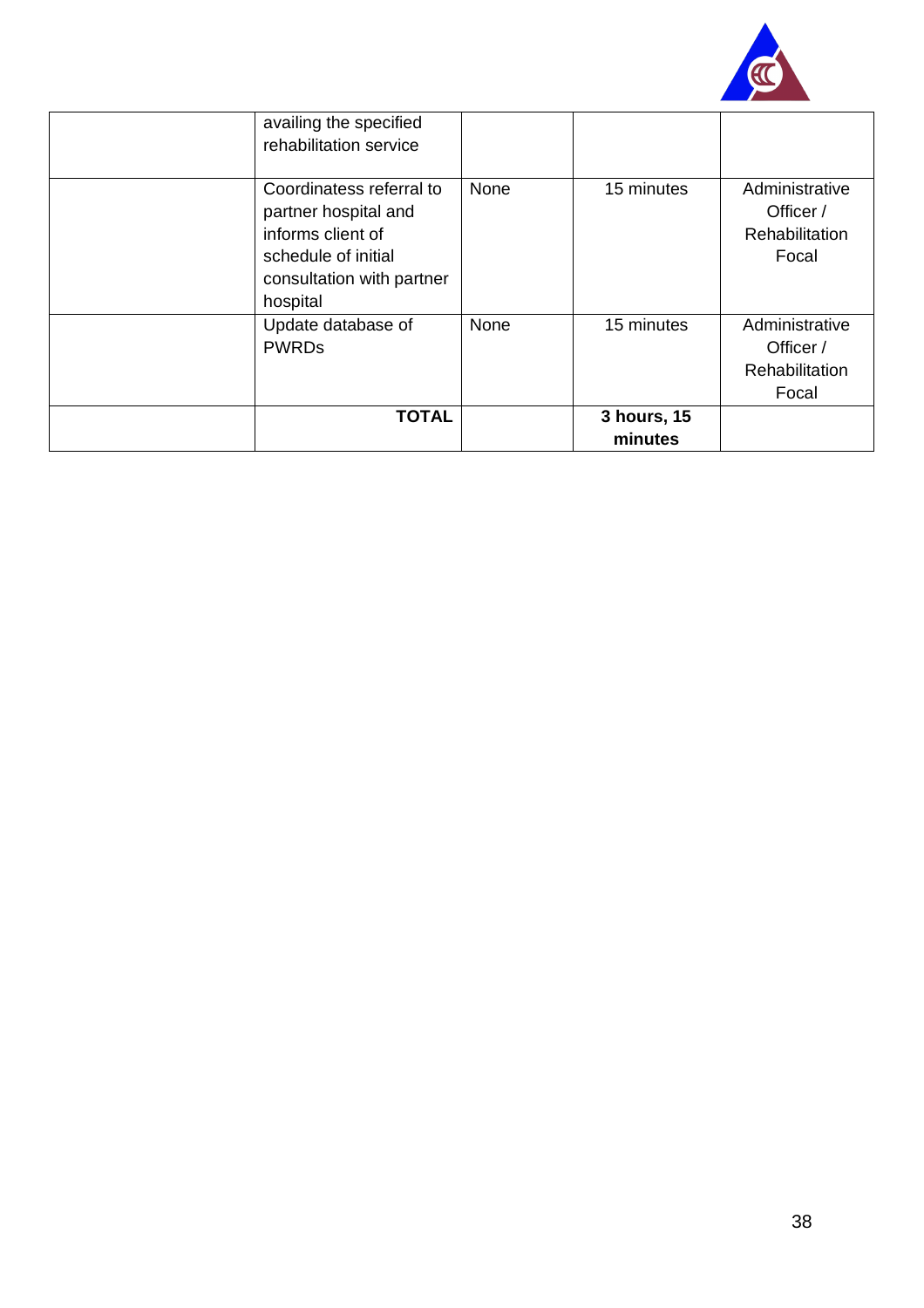

#### <span id="page-38-0"></span>**3. Applying for Availment of Prosthesis and Assistive Devices**

Rehabilitation or KaGabay (Katulong at Gabay ng Manggagawang may Kapansanan) Program provides relevant services to workers with employment related disabilities to be able to achieve independent living and engage in social and economic development. Prosthesis or assistive devises are provided for free by ECC.

| <b>Office or Division:</b>                                                      | <b>Regional Extension Unit (REU)</b>                                                                                                                                                                                                                                 |                         |                                        |                                                                                                                                                                            |
|---------------------------------------------------------------------------------|----------------------------------------------------------------------------------------------------------------------------------------------------------------------------------------------------------------------------------------------------------------------|-------------------------|----------------------------------------|----------------------------------------------------------------------------------------------------------------------------------------------------------------------------|
| <b>Classification:</b>                                                          | Simple                                                                                                                                                                                                                                                               |                         |                                        |                                                                                                                                                                            |
| <b>Type of Transaction:</b>                                                     | <b>Government to Client</b>                                                                                                                                                                                                                                          |                         |                                        |                                                                                                                                                                            |
| Who may avail:                                                                  | Persons with Work-Related Disability                                                                                                                                                                                                                                 |                         |                                        |                                                                                                                                                                            |
| <b>CHECKLIST OF REQUIREMENTS</b>                                                |                                                                                                                                                                                                                                                                      |                         | <b>WHERE TO SECURE</b>                 |                                                                                                                                                                            |
| Proof of approved EC claim                                                      |                                                                                                                                                                                                                                                                      |                         | SSS - for private sector employee      |                                                                                                                                                                            |
| (SSS / GSIS Voucher)                                                            |                                                                                                                                                                                                                                                                      |                         | GSIS - for public sector employee      |                                                                                                                                                                            |
| or ECC invitation letter                                                        |                                                                                                                                                                                                                                                                      |                         |                                        |                                                                                                                                                                            |
| Accomplished KAGABAY form                                                       |                                                                                                                                                                                                                                                                      |                         | <b>ECC-Regional Extension Unit</b>     |                                                                                                                                                                            |
| Relevant medical records pertinent to PWRD's<br>disability or medical condition |                                                                                                                                                                                                                                                                      | $\overline{c/o}$ client |                                        |                                                                                                                                                                            |
| Valid ID                                                                        |                                                                                                                                                                                                                                                                      |                         | Government or Company issued ID        |                                                                                                                                                                            |
|                                                                                 |                                                                                                                                                                                                                                                                      | <b>FEES TO</b>          | <b>PROCESSING</b>                      | <b>PERSON</b>                                                                                                                                                              |
| <b>CLIENT STEPS</b>                                                             | <b>AGENCY ACTION</b>                                                                                                                                                                                                                                                 | <b>BE PAID</b>          | <b>TIME</b>                            | <b>RESPONSIBLE</b>                                                                                                                                                         |
| Accomplish KaGabay<br>Form and submit to<br>responsible persons                 | Receives and reviews<br>the accomplished<br>KaGabay Form with the<br>relevant records<br>submitted<br>Interviews the client and<br>conduct initial<br>examination of the<br>amputation and<br>document findings<br>Forward documents to<br><b>ECC Central Office</b> | None<br>None<br>None    | 30 minutes<br>30 minutes<br>15 minutes | Administrative<br>Officer /<br>Rehabilitation<br>Focal<br>Administrative<br>Officer /<br>Rehabilitation<br>Focal<br>Administrative<br>Officer /<br>Rehabilitation<br>Focal |
|                                                                                 | Approves referral of<br>PWRD to partner<br>hospital for clearance by<br>physiatrist relative to<br>application of prosthesis<br>or assistive devices<br>Forward signed                                                                                               | None<br>None            | 15 minutes<br>15 minutes               | Chief, WCPRD<br>Computer                                                                                                                                                   |
|                                                                                 | documents to REU                                                                                                                                                                                                                                                     |                         |                                        | Operator                                                                                                                                                                   |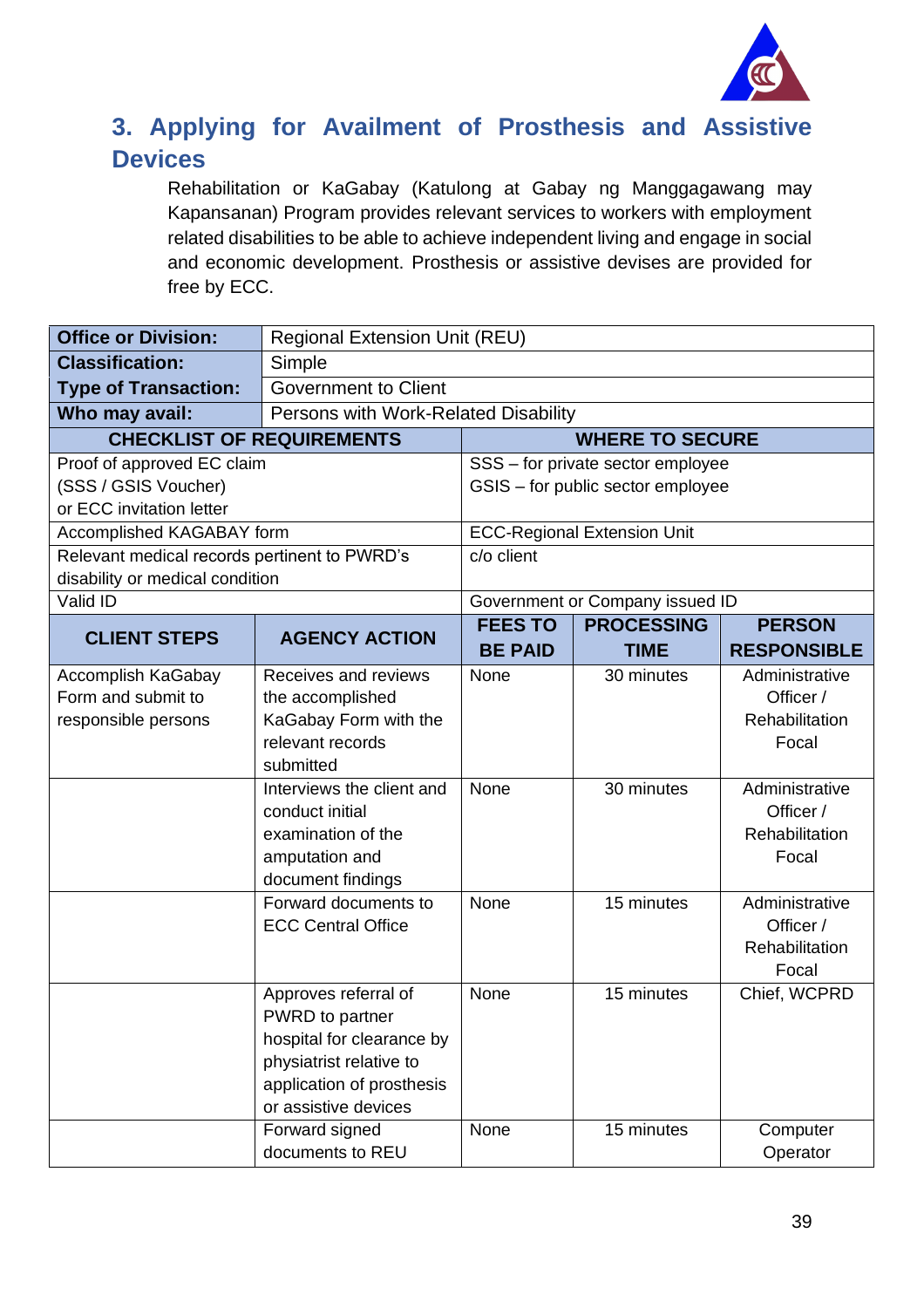

| Prepare documents and      | None | 30 minutes  | Administrative        |
|----------------------------|------|-------------|-----------------------|
| referral letter to partner |      |             | Officer /             |
| hospitals for clearance    |      |             | <b>Rehabilitation</b> |
| relative to application of |      |             | Focal                 |
| prosthesis or assistive    |      |             |                       |
| device                     |      |             |                       |
| Coordinate referral to     | None | 15 minutes  | Administrative        |
| partner hospital and       |      |             | Officer /             |
| informs client of          |      |             | Rehabilitation        |
| schedule of consultation   |      |             | Focal                 |
| Update database of         | None | 15 minutes  | Administrative        |
| <b>PWRDs</b>               |      |             | Officer /             |
|                            |      |             | Rehabilitation        |
|                            |      |             | Focal                 |
| <b>TOTAL</b>               |      | 2 hours, 45 |                       |
|                            |      | minutes     |                       |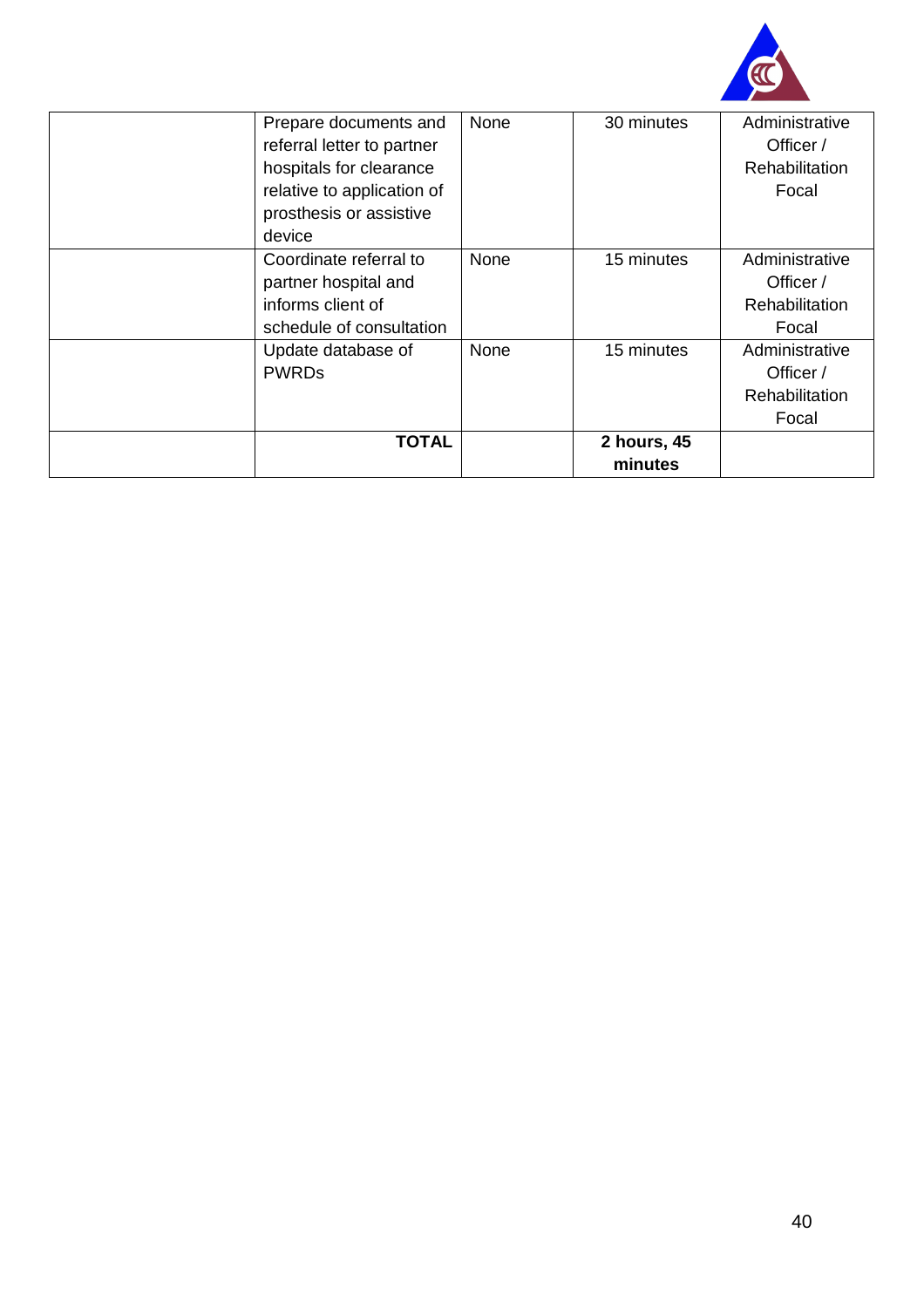

#### <span id="page-40-0"></span>**4. Applying for Availment of Skills Training**

Rehabilitation of KaGabay (Katulong at Gabay ng Manggagawang may Kapansanan) Program provides relevant services to workers with employment related disabilities to be able to achieve independent living and engage in social and economic development. Skills training prepares the PWRD for possible informal or formal employment.

| <b>Office or Division:</b>                   | <b>Regional Extension Unit (REU)</b> |                |                                    |                           |
|----------------------------------------------|--------------------------------------|----------------|------------------------------------|---------------------------|
| <b>Classification:</b>                       | Simple                               |                |                                    |                           |
| <b>Type of Transaction:</b>                  | <b>Government to Client</b>          |                |                                    |                           |
| Who may avail:                               | Persons with Work-Related Disability |                |                                    |                           |
| <b>CHECKLIST OF REQUIREMENTS</b>             |                                      |                | <b>WHERE TO SECURE</b>             |                           |
| Proof of approved EC claim                   |                                      |                | SSS - for private sector employee  |                           |
| (SSS / GSIS Voucher)                         |                                      |                | GSIS - for public sector employee  |                           |
| or ECC invitation letter                     |                                      |                |                                    |                           |
| Accomplished KAGABAY form                    |                                      |                | <b>ECC-Regional Extension Unit</b> |                           |
| Relevant medical records pertinent to PWRD's |                                      | c/o client     |                                    |                           |
| disability or medical condition              |                                      |                |                                    |                           |
| Valid ID                                     |                                      |                | Government or Company issued ID    |                           |
| <b>CLIENT STEPS</b>                          | <b>AGENCY ACTION</b>                 | <b>FEES TO</b> | <b>PROCESSING</b>                  | <b>PERSON</b>             |
|                                              |                                      | <b>BE PAID</b> | <b>TIME</b>                        | <b>RESPONSIBLE</b>        |
| Accomplish KaGabay                           | Receives and reviews                 | None           | 30 minutes                         | Administrative            |
| Form and submit to                           | the accomplished                     |                |                                    | Officer                   |
| responsible persons                          | KaGabay Form with the                |                |                                    |                           |
|                                              | relevant records<br>submitted        |                |                                    |                           |
|                                              | Interviews the client and            | None           | 1 hour                             | Administrative            |
|                                              | conduct initial                      |                |                                    | Officer                   |
|                                              | psychosocial preparation             |                |                                    |                           |
|                                              | prior to initiation of               |                |                                    |                           |
|                                              | rehabilitation process               |                |                                    |                           |
|                                              | and refer to medical                 |                |                                    |                           |
|                                              | officer, if applicable               |                |                                    |                           |
|                                              |                                      |                |                                    |                           |
|                                              | Conducts initial                     |                |                                    |                           |
|                                              | assessment of physical               |                |                                    |                           |
|                                              | and functional capacity              |                |                                    |                           |
|                                              | (if applicable, see                  |                |                                    |                           |
|                                              | process of PT/OT,                    |                |                                    |                           |
|                                              | prosthesis provision)                | None           |                                    |                           |
|                                              | Prepares documents for<br>approval   |                | 30 minutes                         | Administrative<br>Officer |
|                                              | Forward documents to                 | None           | 15 minutes                         | Administrative            |
|                                              | <b>ECC Central Office</b>            |                |                                    | Officer                   |
|                                              | Approves                             | None           | 30 minutes                         | Chief, WCPRD              |
|                                              | recommendation for                   |                |                                    |                           |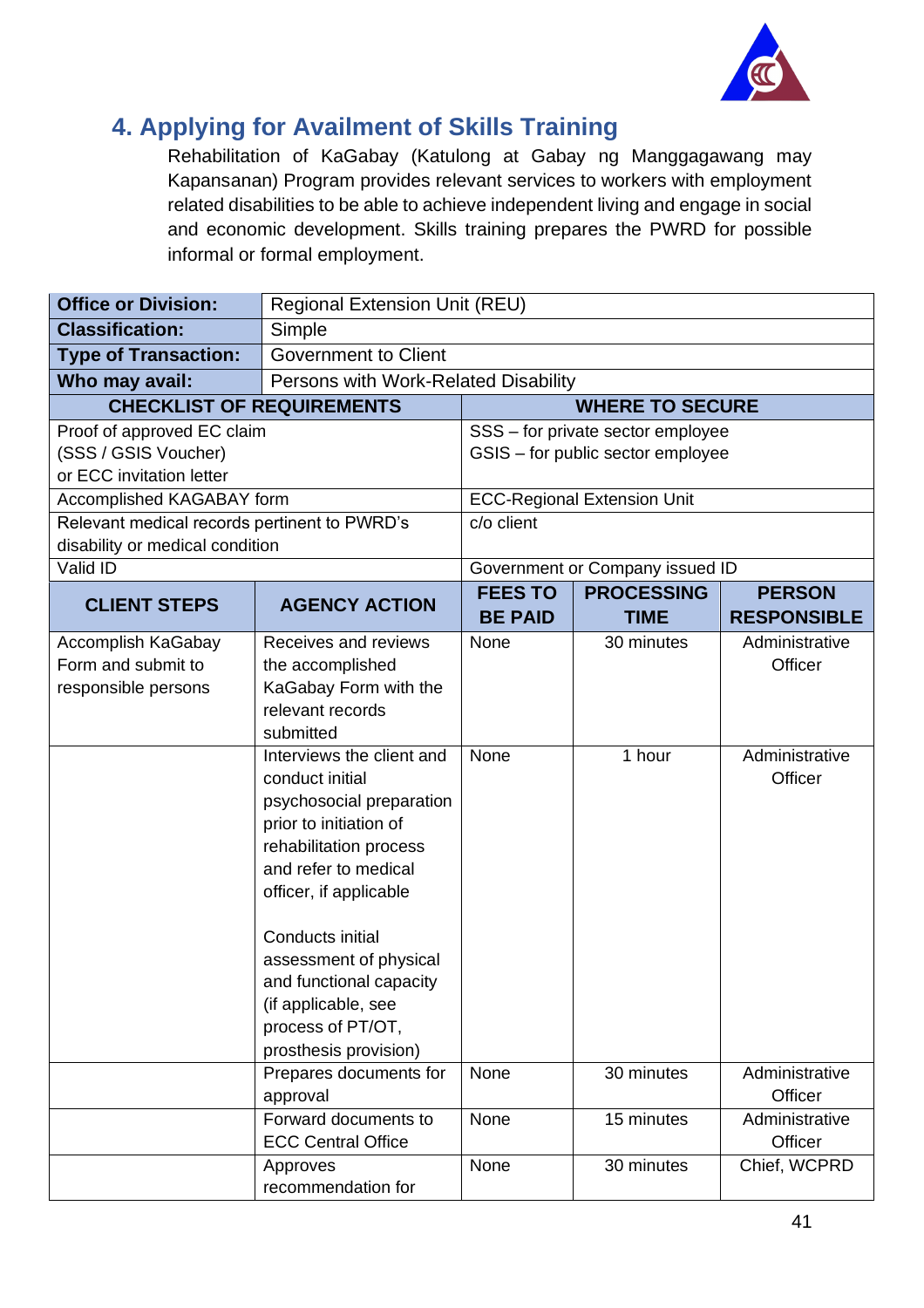

| desired skills training  |      |             |                |
|--------------------------|------|-------------|----------------|
| course                   |      |             |                |
| Forward signed           | None | 15 minutes  | Computer       |
| documents to REU         |      |             | Operator       |
| Coordinate with the      | None | 15 minutes  | Administrative |
| partner skills training  |      |             | Officer        |
| provider for schedule of |      |             |                |
| training course and      |      |             |                |
| inform PWRD of           |      |             |                |
| tentative schedule       |      |             |                |
| Update database of       | None | 15 minutes  | Administrative |
| <b>PWRD</b>              |      |             | Officer        |
| <b>TOTAL</b>             |      | 3 hours, 30 |                |
|                          |      | minutes     |                |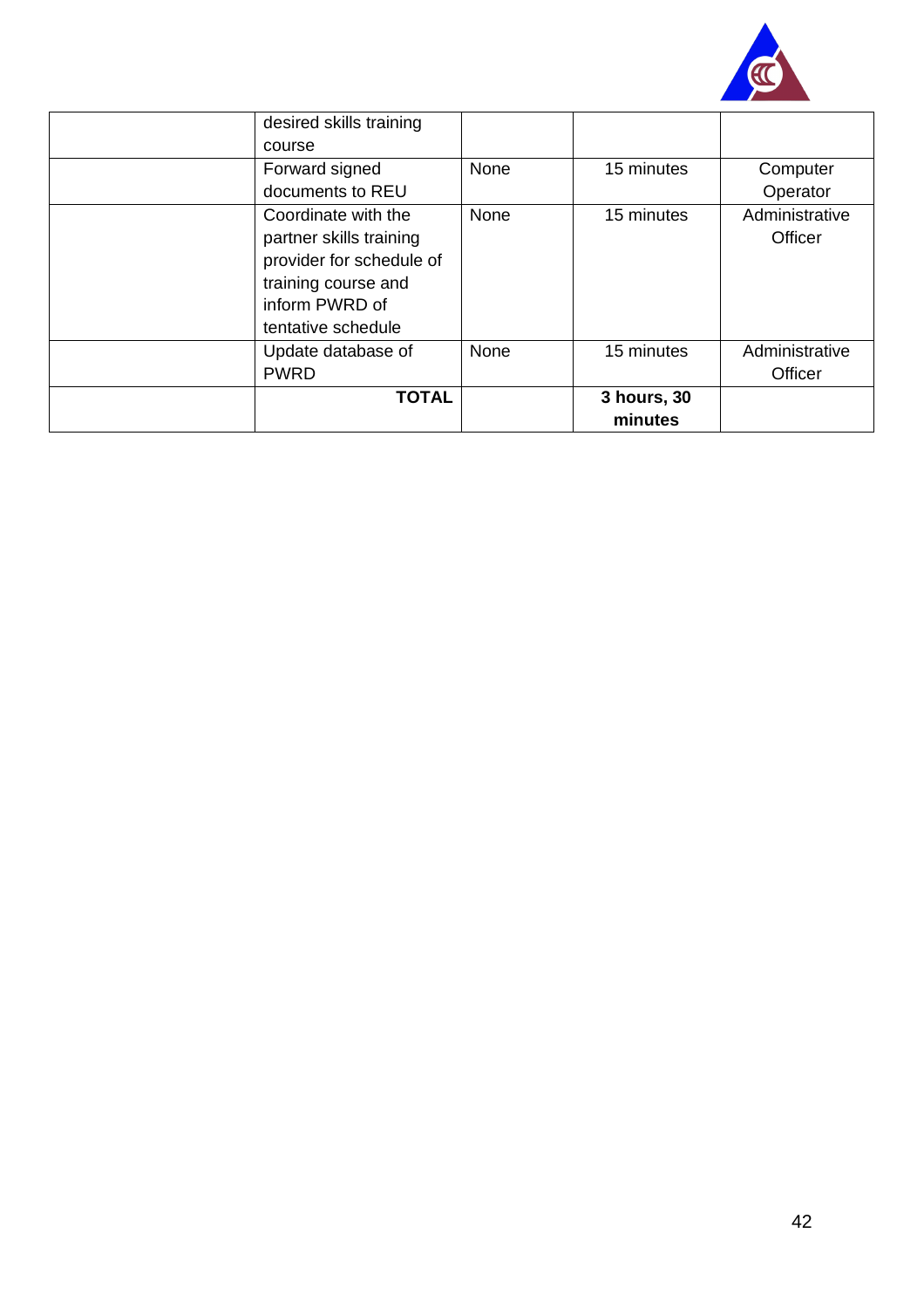

#### <span id="page-42-0"></span>**5. Applying for Availment of Entrepreneurship Training**

Rehabilitation or KaGabay (Katulong at Gabay ng Manggagawang may Kapansanan) Program provides relevant services to workers with employment related disabilities to be able to achieve independent living and engage in social and economic development. Vocational rehabilitation increases opportunities for economic re-engagement through livelihood or re-entry to formal employment.

| <b>Office or Division:</b>                   | <b>Regional Extension Unit (REU)</b>         |                |                                    |                    |  |
|----------------------------------------------|----------------------------------------------|----------------|------------------------------------|--------------------|--|
| <b>Classification:</b>                       | Simple                                       |                |                                    |                    |  |
| <b>Type of Transaction:</b>                  | <b>Government to Client</b>                  |                |                                    |                    |  |
| Who may avail:                               | Persons with Work-Related Disability         |                |                                    |                    |  |
|                                              | <b>CHECKLIST OF REQUIREMENTS</b>             |                | <b>WHERE TO SECURE</b>             |                    |  |
| Proof of approved EC claim                   |                                              |                | SSS - for private sector employee  |                    |  |
| (SSS / GSIS Voucher)                         |                                              |                | GSIS - for public sector employee  |                    |  |
| or ECC invitation letter                     |                                              |                |                                    |                    |  |
| Accomplished KAGABAY form                    |                                              |                | <b>ECC-Regional Extension Unit</b> |                    |  |
| Relevant medical records pertinent to PWRD's |                                              | c/o client     |                                    |                    |  |
| disability or medical condition              |                                              |                |                                    |                    |  |
| Valid ID                                     |                                              |                | Government or Company issued ID    |                    |  |
| <b>CLIENT STEPS</b>                          | <b>AGENCY ACTION</b>                         | <b>FEES TO</b> | <b>PROCESSING</b>                  | <b>PERSON</b>      |  |
|                                              |                                              | <b>BE PAID</b> | <b>TIME</b>                        | <b>RESPONSIBLE</b> |  |
| Accomplish KaGabay                           | Receives and review the                      | None           | 30 minutes                         | Administrative     |  |
| Form and submit to                           | accomplished KaGabay                         |                |                                    | Officer            |  |
| responsible persons                          | Form with the relevant<br>records submitted. |                |                                    |                    |  |
|                                              | Interviews the client and                    | None           | 1 hour                             | Administrative     |  |
|                                              | conduct initial                              |                |                                    | Officer            |  |
|                                              | psychosocial preparation                     |                |                                    |                    |  |
|                                              | prior to initiation of                       |                |                                    |                    |  |
|                                              | rehabilitation process and                   |                |                                    |                    |  |
|                                              | refer to medical officer, if                 |                |                                    |                    |  |
|                                              | applicable                                   |                |                                    |                    |  |
|                                              | Conduct initial                              |                |                                    |                    |  |
|                                              | assessment of physical                       |                |                                    |                    |  |
|                                              | and functional capacity                      |                |                                    |                    |  |
|                                              | (if applicable, see process                  |                |                                    |                    |  |
|                                              | of PT/OT, prosthesis                         |                |                                    |                    |  |
|                                              | provision)                                   |                |                                    |                    |  |
|                                              | <b>Registers PWRD for</b>                    | None           | 1 hour                             | Administrative     |  |
|                                              | schedule of in-house or                      | Officer        |                                    |                    |  |
|                                              | online entrepreneurship                      |                |                                    |                    |  |
|                                              | training<br>Updates database of              | None           | 15 minutes                         | Administrative     |  |
|                                              | <b>PWRD</b>                                  |                |                                    | Officer            |  |
|                                              |                                              |                |                                    |                    |  |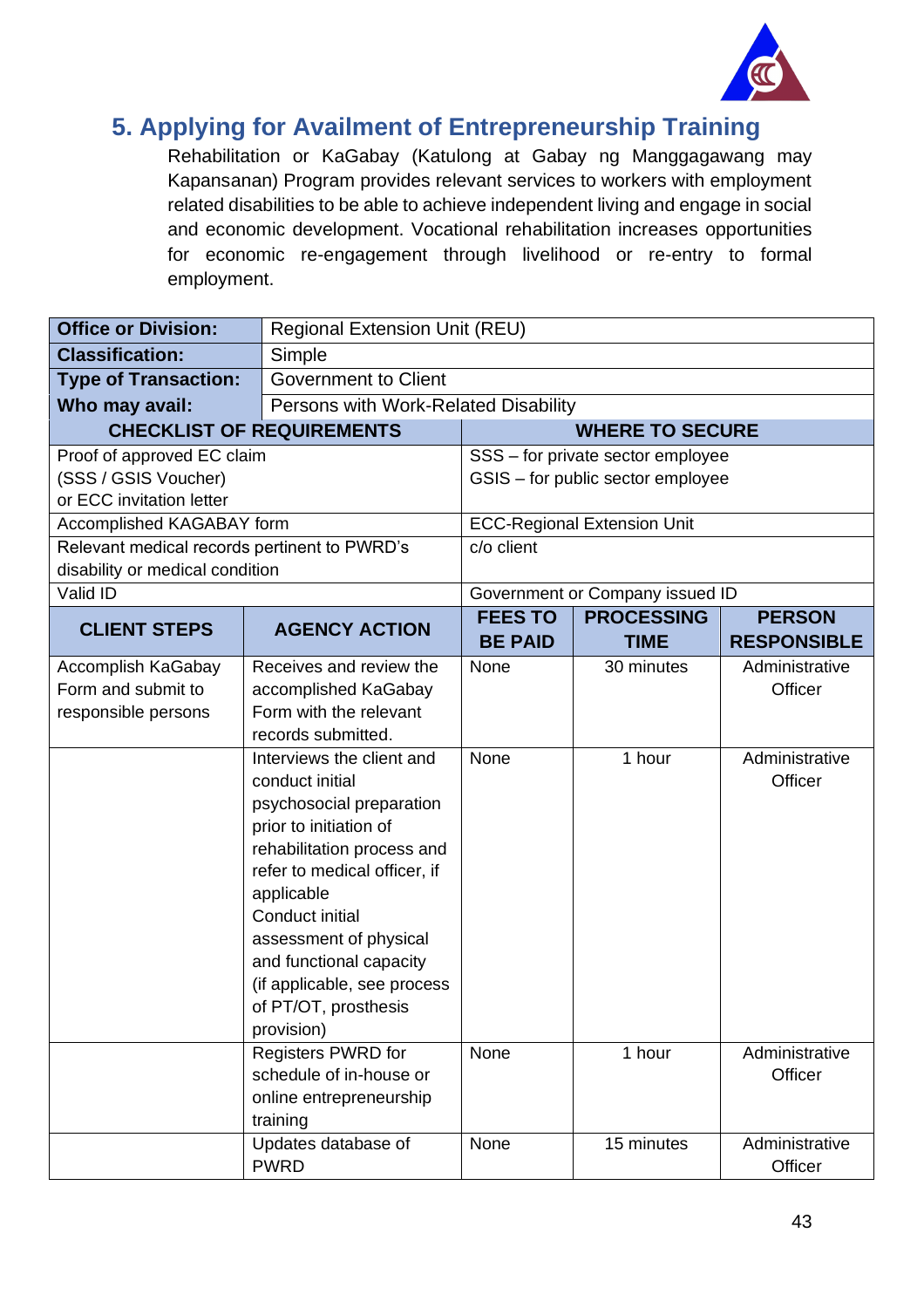

| <b>TOTAL</b> | 2 hours, 45 |  |
|--------------|-------------|--|
|              | minutes     |  |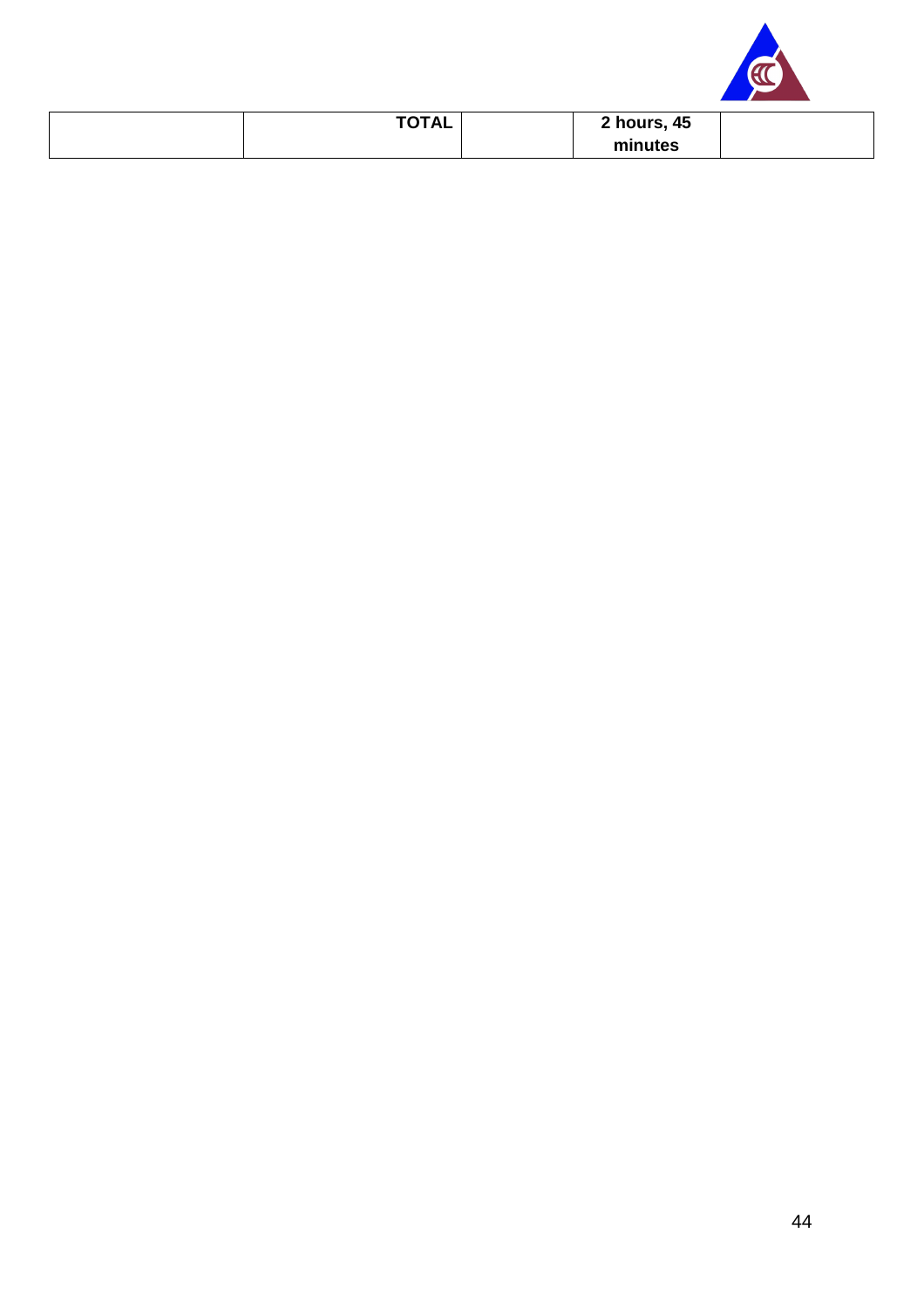![](_page_44_Picture_0.jpeg)

## <span id="page-44-0"></span>**6. Applying for Starter / Complimentary Kits**

| <b>Office or Division:</b>                 | Work Contingency, Prevention and Rehabilitation Division (WCPRD) |                                  |                                   |                                     |
|--------------------------------------------|------------------------------------------------------------------|----------------------------------|-----------------------------------|-------------------------------------|
| <b>Classification:</b>                     | Simple                                                           |                                  |                                   |                                     |
| <b>Type of Transaction:</b>                | <b>Government to Client</b>                                      |                                  |                                   |                                     |
| Who may avail:                             | Persons with Work-Related Disability                             |                                  |                                   |                                     |
|                                            | <b>CHECKLIST OF REQUIREMENTS</b>                                 |                                  | <b>WHERE TO SECURE</b>            |                                     |
| DTI, LGU or Barangay Business permit       |                                                                  | DTI, LGU / Barangay              |                                   |                                     |
| Recent pictures of business or livelihood  |                                                                  | Client                           |                                   |                                     |
| undertaking                                |                                                                  |                                  |                                   |                                     |
| Record of income generated or sales ledger |                                                                  | Client                           |                                   |                                     |
| <b>CLIENT STEPS</b>                        | <b>AGENCY ACTION</b>                                             | <b>FEES TO</b><br><b>BE PAID</b> | <b>PROCESSIN</b><br><b>G TIME</b> | <b>PERSON</b><br><b>RESPONSIBLE</b> |
| Accomplish KaGabay                         | Receives and reviews                                             | None                             | 30 minutes                        | Administrative                      |
| Form and submit to                         | the accomplished                                                 |                                  |                                   | Officer                             |
| responsible persons                        | KaGabay Form with the                                            |                                  |                                   |                                     |
|                                            | relevant records                                                 |                                  |                                   |                                     |
|                                            | submitted                                                        |                                  |                                   |                                     |
|                                            | Assists the PWRD in<br>preparing the business                    | None                             | 1 hour                            | Administrative<br>Officer           |
|                                            | plan                                                             |                                  |                                   |                                     |
|                                            | Prepares and submit                                              | None                             | 15 minutes                        | Administrative                      |
|                                            | application documents to                                         |                                  |                                   | Officer                             |
|                                            | the division chief for                                           |                                  |                                   |                                     |
|                                            | approval                                                         |                                  |                                   |                                     |
|                                            | Forward documents to                                             | None                             | 15 minutes                        | Administrative                      |
|                                            | <b>ECC Central Office</b>                                        | None                             | 15 minutes                        | Officer<br>Chief, WCPRD             |
|                                            | Approves the application<br>for starter/complimentary            |                                  |                                   |                                     |
|                                            | kit assistance and inform                                        |                                  |                                   |                                     |
|                                            | the PWRD that the                                                |                                  |                                   |                                     |
|                                            | application is accepted                                          |                                  |                                   |                                     |
|                                            | for processing                                                   |                                  |                                   |                                     |
|                                            | Forward signed                                                   | None                             | 15 minutes                        | <b>Computer Operator</b>            |
|                                            | documents to REU                                                 |                                  |                                   |                                     |
|                                            | Updates database of                                              | None                             | 15 minutes                        | Administrative                      |
|                                            | <b>PWRD</b>                                                      |                                  |                                   | Officer                             |
|                                            | <b>TOTAL</b>                                                     |                                  | 2 hours, 45                       |                                     |
|                                            |                                                                  |                                  | minutes                           |                                     |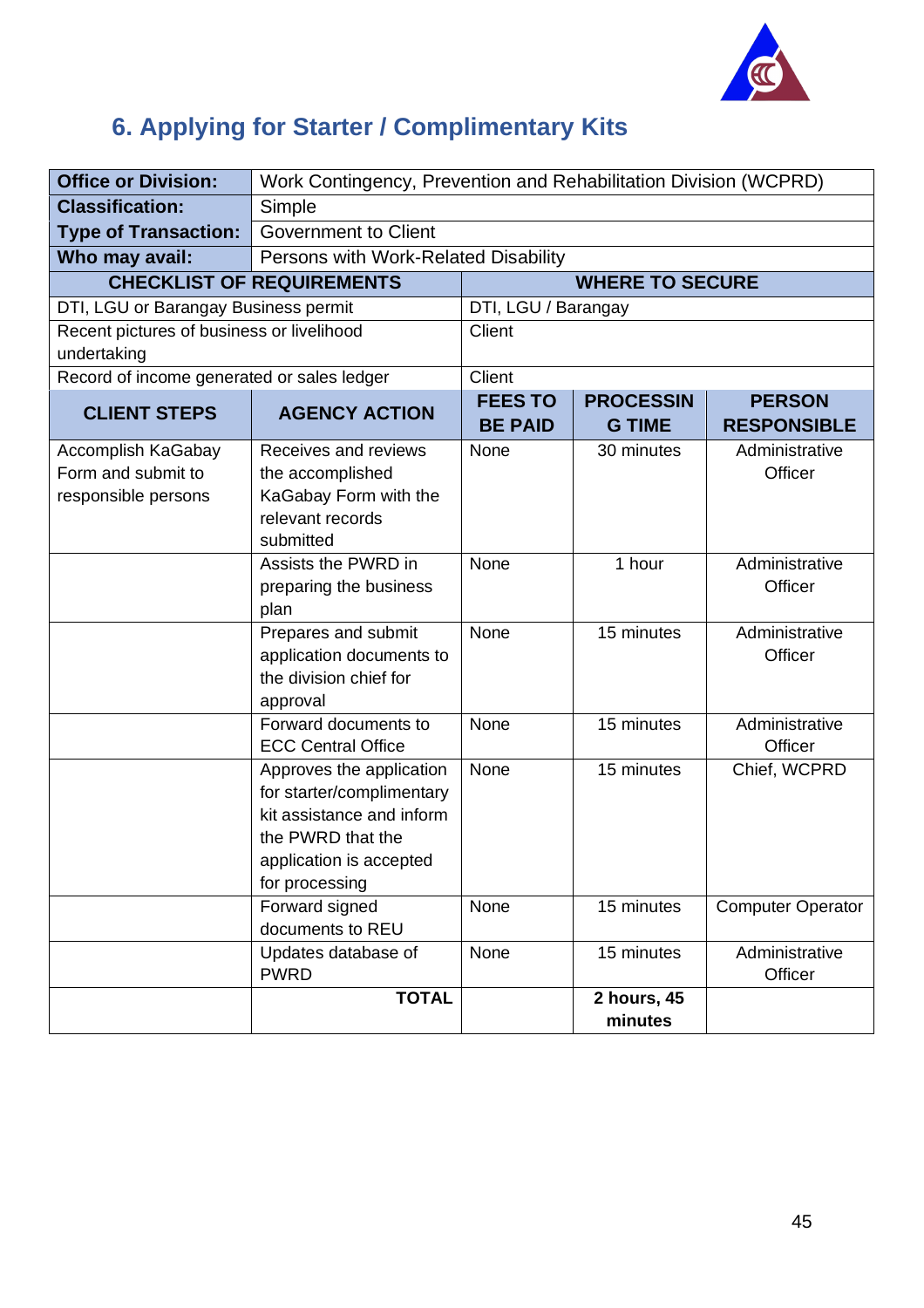![](_page_45_Picture_0.jpeg)

### <span id="page-45-0"></span>**7. Applying for Cash Assistance (Manual)**

Cash assistance is provided to workers (and their families) who fell ill or died as a result of work-related contingencies to augment the income (disability) benefits provided under P.D. 626 as amended, in order to cope with increasing cost of living expenditures

| <b>Office or Division:</b>                         | <b>Regional Extension Unit (REU)</b>       |                                                                 |                                                |                                                     |  |
|----------------------------------------------------|--------------------------------------------|-----------------------------------------------------------------|------------------------------------------------|-----------------------------------------------------|--|
| <b>Classification:</b>                             | Complex                                    |                                                                 |                                                |                                                     |  |
| <b>Type of Transaction:</b>                        | <b>Government to Client</b>                |                                                                 |                                                |                                                     |  |
| Who may avail:                                     |                                            | Uniformed, Public and Private Employees' who met work-connected |                                                |                                                     |  |
|                                                    | contingencies                              |                                                                 |                                                |                                                     |  |
|                                                    | <b>CHECKLIST OF REQUIREMENTS</b>           |                                                                 | <b>WHERE TO SECURE</b>                         |                                                     |  |
| Accomplished request form for cash assistance      |                                            | <b>ECC</b>                                                      |                                                |                                                     |  |
| Valid ID                                           |                                            |                                                                 | Government or company issued ID                |                                                     |  |
| Photocopy of approved EC voucher (Non-             |                                            |                                                                 | SSS - for private sector employee              |                                                     |  |
| Uniformed Personnel)                               |                                            |                                                                 | GSIS - for public sector employee              |                                                     |  |
| Accident/ Police Report (Non-Uniformed Personnel)  |                                            |                                                                 | Philippine National Police or Company          |                                                     |  |
| Death Certificate (Uniformed and Non-Uniformed     |                                            | <b>NSO</b>                                                      |                                                |                                                     |  |
| Personnel)                                         |                                            |                                                                 |                                                |                                                     |  |
| Spot report / Mission order / Casualty report      |                                            |                                                                 | Department of National Defense-Armed Forces of |                                                     |  |
| (Uniformed Personnel)                              |                                            | the Philippines;                                                |                                                |                                                     |  |
|                                                    |                                            |                                                                 |                                                |                                                     |  |
|                                                    |                                            | Department of Interior and Local Government-                    |                                                |                                                     |  |
|                                                    |                                            | Philippine National Police, Bureau of Fire                      |                                                |                                                     |  |
|                                                    |                                            | Protection, Bureau of Jail Management and<br>Penology;          |                                                |                                                     |  |
|                                                    |                                            |                                                                 |                                                |                                                     |  |
|                                                    |                                            |                                                                 |                                                | Office of the President-Philippine Drug Enforcement |  |
|                                                    |                                            | Agency;                                                         |                                                |                                                     |  |
|                                                    |                                            |                                                                 |                                                |                                                     |  |
|                                                    |                                            |                                                                 | Department of Justice-National Bureau of       |                                                     |  |
|                                                    |                                            | Investigation, Bureau of Corrections;                           |                                                |                                                     |  |
|                                                    |                                            |                                                                 |                                                |                                                     |  |
|                                                    |                                            |                                                                 | Department of Transportation-Philippine Coast  |                                                     |  |
|                                                    |                                            | Guard                                                           |                                                |                                                     |  |
| <b>Medical Certificate</b>                         |                                            |                                                                 | c/o client or qualified dependent              |                                                     |  |
| For qualified dependents (as applicable): marriage |                                            |                                                                 | NSO, government or company issued IDs          |                                                     |  |
| certificate, birth certificate, valid IDs          |                                            |                                                                 |                                                |                                                     |  |
| <b>CLIENT STEPS</b>                                | <b>AGENCY ACTION</b>                       | <b>FEES TO</b><br><b>BE PAID</b>                                | <b>PROCESSING</b><br><b>TIME</b>               | <b>PERSON</b><br><b>RESPONSIBLE</b>                 |  |
| Submit application via                             |                                            | None                                                            | 30 minutes                                     | Administrative                                      |  |
| courier / drop box / email                         | Encodes application,<br>scan documents and |                                                                 |                                                | Officer                                             |  |
| or walk-in with complete                           | upload scanned                             |                                                                 |                                                |                                                     |  |
| documents                                          | documents                                  |                                                                 |                                                |                                                     |  |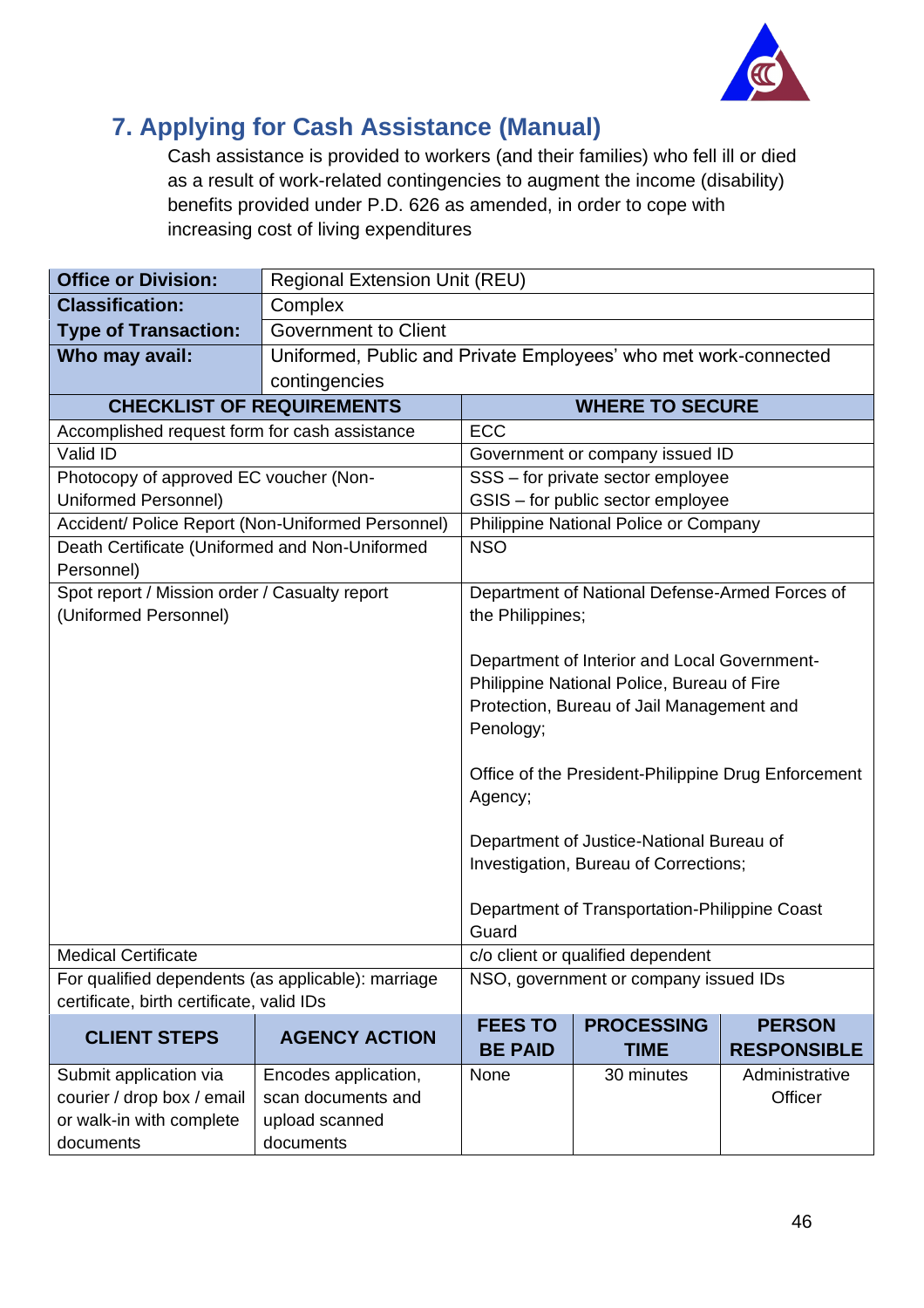![](_page_46_Picture_0.jpeg)

| Validates and evaluate   | None        | 30 minutes | Administrative          |
|--------------------------|-------------|------------|-------------------------|
| document and update      |             |            | Officer                 |
| database                 |             |            |                         |
| Recommends the           | None        | 15 minutes | Chief, WCPRD            |
| application for approval |             |            |                         |
| and update database      |             |            |                         |
| Recommends the           | <b>None</b> | 15 minutes | <b>Deputy Executive</b> |
| application for approval |             |            | <b>Director</b>         |
| and update database      |             |            |                         |
| Approves the application | None        | 15 minutes | Executive               |
| for payment of cash      |             |            | <b>Director</b>         |
| assistance benefit and   |             |            |                         |
| updates database         |             |            |                         |
| <b>TOTAL</b>             |             | 1 hour, 45 |                         |
|                          |             | minutes    |                         |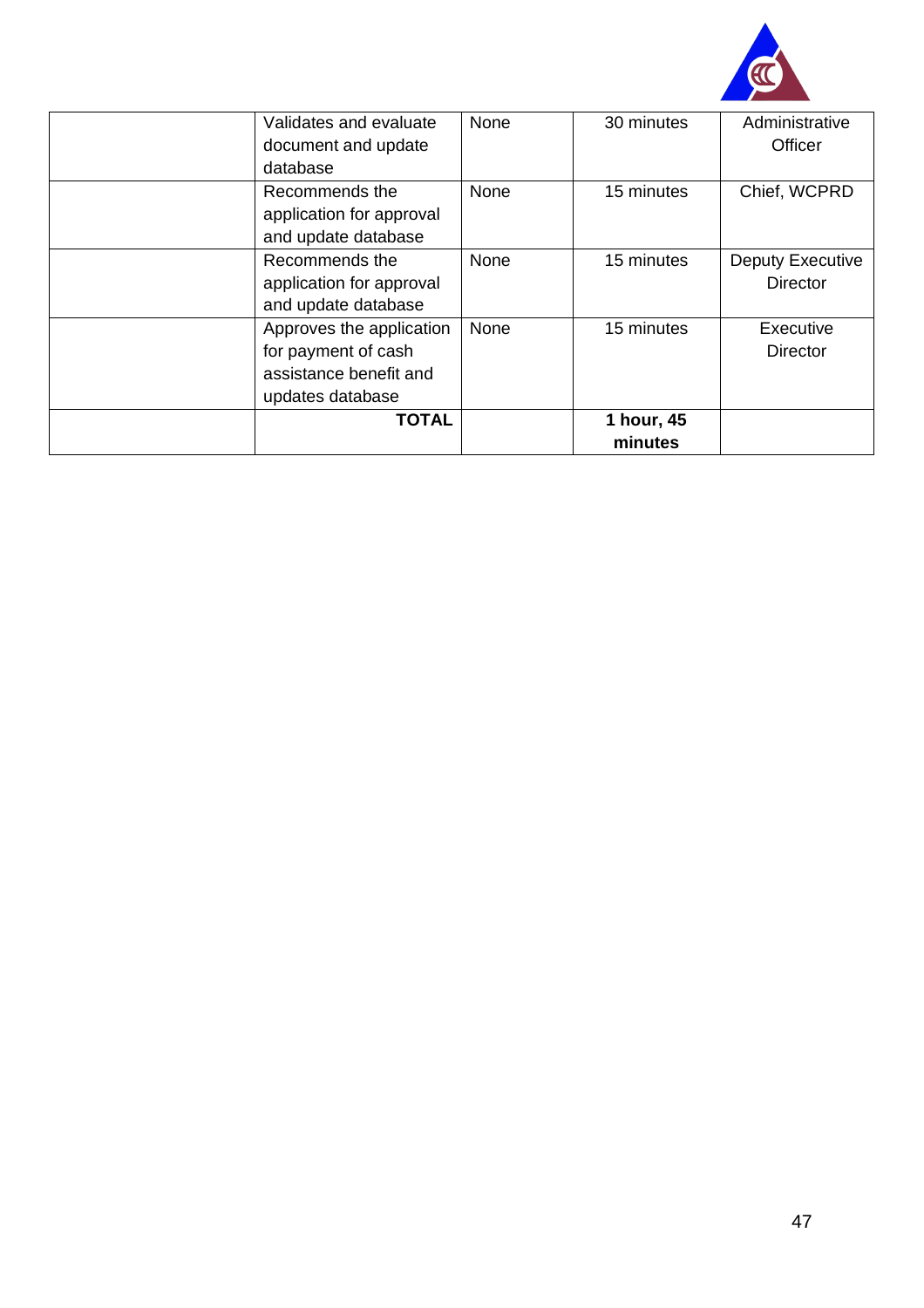![](_page_47_Picture_0.jpeg)

## <span id="page-47-0"></span>**8. Releasing of Cash Assistance**

| <b>Office or Division:</b>  |                                                                 | Work Contingency, Prevention and Rehabilitation Division (WCPRD) |                        |                    |  |
|-----------------------------|-----------------------------------------------------------------|------------------------------------------------------------------|------------------------|--------------------|--|
| <b>Classification:</b>      | Simple                                                          |                                                                  |                        |                    |  |
| <b>Type of Transaction:</b> | <b>Government to Client</b>                                     |                                                                  |                        |                    |  |
| Who may avail:              | Uniformed, Public and Private Employees' who met work-connected |                                                                  |                        |                    |  |
|                             | contingencies                                                   |                                                                  |                        |                    |  |
|                             | <b>CHECKLIST OF REQUIREMENTS</b>                                |                                                                  | <b>WHERE TO SECURE</b> |                    |  |
| Government-Issued ID        |                                                                 | Client                                                           |                        |                    |  |
| <b>CLIENT STEPS</b>         | <b>AGENCY ACTION</b>                                            | <b>FEES TO</b>                                                   | <b>PROCESSING</b>      | <b>PERSON</b>      |  |
|                             |                                                                 | <b>BE PAID</b>                                                   | <b>TIME</b>            | <b>RESPONSIBLE</b> |  |
|                             | Receives cheques from                                           | None                                                             | 10 minutes             | Administrative     |  |
|                             | <b>Central Office</b>                                           |                                                                  |                        | Officer            |  |
|                             | Records, sorts and                                              | None                                                             | 30 minutes             | Administrative     |  |
|                             | prepares cheque for                                             |                                                                  |                        | Officer            |  |
|                             | release                                                         |                                                                  |                        |                    |  |
|                             | Notifies client on                                              | None                                                             | 15 minutes             | Administrative     |  |
|                             | availability of cheque                                          |                                                                  |                        | Officer            |  |
|                             | and coordinates                                                 |                                                                  |                        |                    |  |
|                             | schedule of pick-                                               |                                                                  |                        |                    |  |
|                             | up/release                                                      |                                                                  |                        |                    |  |
|                             | Updates database                                                | None                                                             | 5 minutes              | Administrative     |  |
|                             |                                                                 |                                                                  |                        | Officer            |  |
|                             | <b>TOTAL</b>                                                    |                                                                  | 1 hour                 |                    |  |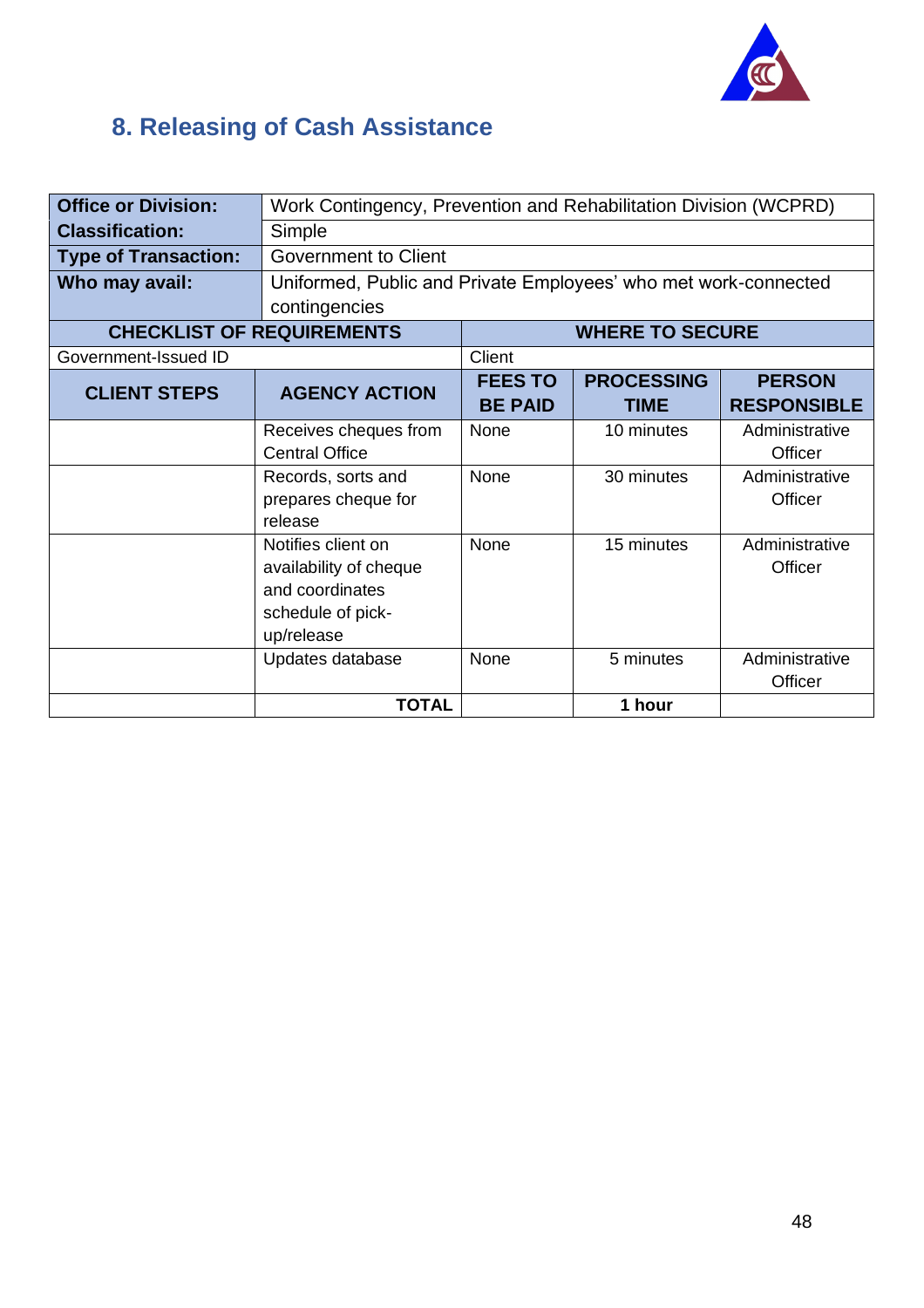![](_page_48_Picture_0.jpeg)

#### <span id="page-48-0"></span>**9. Requesting for Conduct of On-Site ECP Seminar**

ECC conducts in-depth EC Program orientation to companies/offices upon their request.

| <b>Office or Division:</b>                                                                                                                             |                                                                                                                                                                                                                                                                                                        | <b>Regional Extension Units</b>      |                                  |                                     |
|--------------------------------------------------------------------------------------------------------------------------------------------------------|--------------------------------------------------------------------------------------------------------------------------------------------------------------------------------------------------------------------------------------------------------------------------------------------------------|--------------------------------------|----------------------------------|-------------------------------------|
| <b>Classification:</b>                                                                                                                                 | Simple                                                                                                                                                                                                                                                                                                 |                                      |                                  |                                     |
| <b>Type of Transaction:</b>                                                                                                                            | <b>Government to Client</b>                                                                                                                                                                                                                                                                            |                                      |                                  |                                     |
| Who may avail:                                                                                                                                         | Public and Private Companies and Organizations                                                                                                                                                                                                                                                         |                                      |                                  |                                     |
| <b>CHECKLIST OF REQUIREMENTS</b>                                                                                                                       |                                                                                                                                                                                                                                                                                                        | <b>WHERE TO SECURE</b>               |                                  |                                     |
| Letter request                                                                                                                                         |                                                                                                                                                                                                                                                                                                        | Client                               |                                  |                                     |
| <b>CLIENT STEPS</b>                                                                                                                                    | <b>AGENCY ACTION</b>                                                                                                                                                                                                                                                                                   | <b>FEES TO</b><br><b>BE PAID</b>     | <b>PROCESSING</b><br><b>TIME</b> | <b>PERSON</b><br><b>RESPONSIBLE</b> |
| Accomplishes the ECP<br>onsite request form or<br>writes a letter requesting<br>for on-site ECP seminar<br>and send it to<br>ecpseminars@gmail.co<br>m | Receives letter request/<br>onsite request form.                                                                                                                                                                                                                                                       | 30 minutes                           |                                  | Information<br>Officer              |
|                                                                                                                                                        | Acknowledges letter<br>request, check the<br>availability of the<br>resource speakers, deck<br>resource person for the<br>seminar.                                                                                                                                                                     | 2 hours                              |                                  | Information<br>Officer              |
|                                                                                                                                                        | Coordinates with the<br>requesting company or<br>organization on the<br>approved request<br>Transportation,<br>$\bullet$<br>laptop, projector,<br>sound system,<br>etc. (Face-to-<br>Face seminar)<br>Request for<br>zoom, Microsoft<br>teams, Google<br>meet, etc. links<br>and password<br>(webinar) | 1 day                                |                                  | Information<br>Officer              |
|                                                                                                                                                        | <b>TOTAL</b>                                                                                                                                                                                                                                                                                           | $1$ day, $2$<br>hours, 30<br>minutes |                                  |                                     |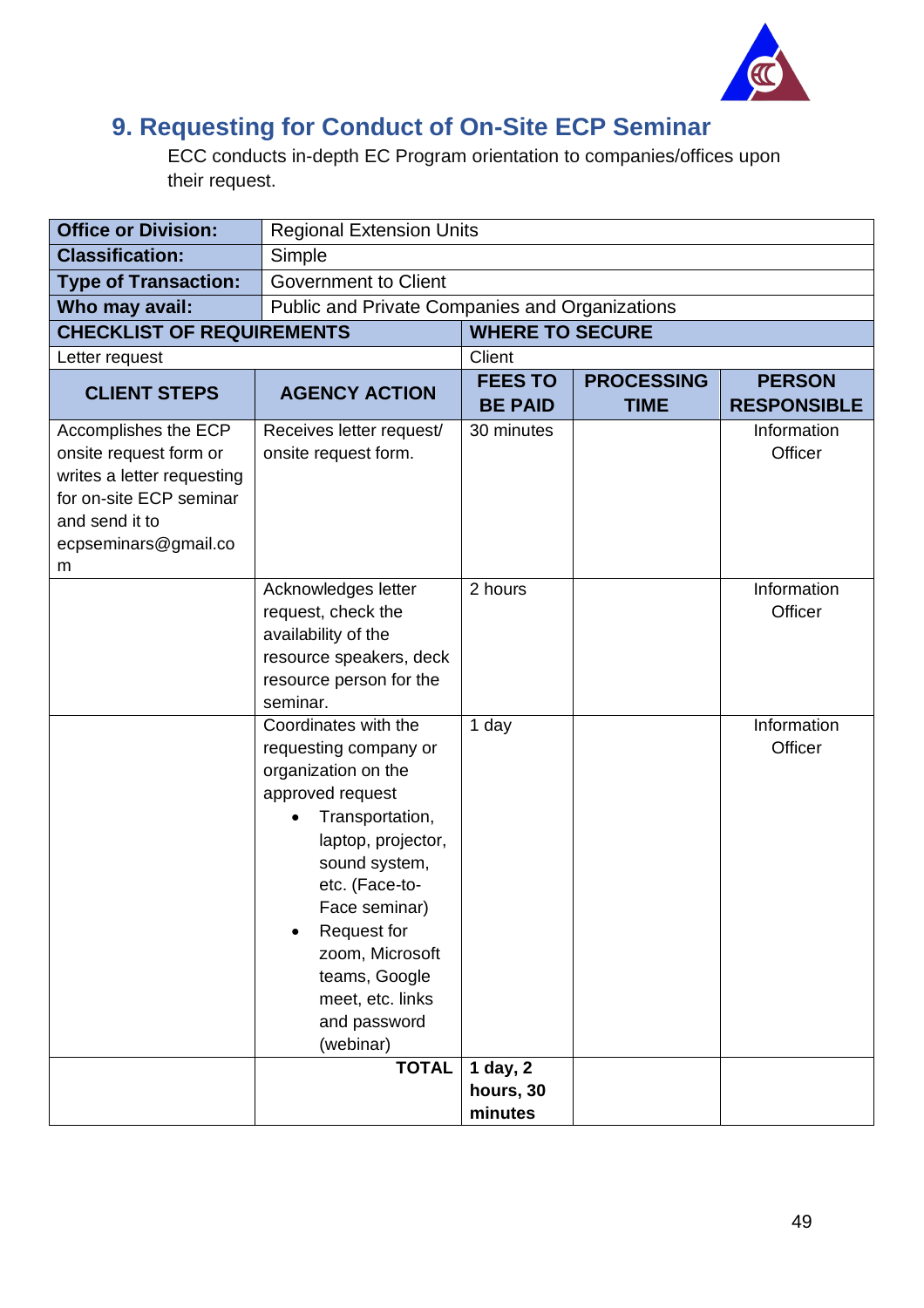![](_page_49_Picture_0.jpeg)

# <span id="page-49-0"></span>**Feedback and Complaints**

| <b>FEEDBACK AND COMPLAINTS MECHANISM</b> |                                                                                                                                                                                                                                                                                                                                                                                                                                                                                                                                                                                                                                                                                                                                      |  |  |
|------------------------------------------|--------------------------------------------------------------------------------------------------------------------------------------------------------------------------------------------------------------------------------------------------------------------------------------------------------------------------------------------------------------------------------------------------------------------------------------------------------------------------------------------------------------------------------------------------------------------------------------------------------------------------------------------------------------------------------------------------------------------------------------|--|--|
| How to send a feedback                   | To send a feedback, the client has to fill<br>up the Customer Feedback Form<br>and drop it to the drop box in the<br><b>Public Assistance Center or the ECC</b><br>lobby                                                                                                                                                                                                                                                                                                                                                                                                                                                                                                                                                             |  |  |
| How feedbacks are processed              | The PAC Officer-of-the-Day secures<br>1.<br>the Client/ Customer Feedback Form<br>and submits to the Information and<br>Public Assistance Division (IPAD).<br>the<br>Client<br>The<br>IPAD<br>prepares<br>Feedback on Program Implementer/<br>Service Provider Results (Central and<br>Regional Offices) for submission to<br>the Internal Audit Unit (IAU).<br>2. The Internal Audit Unit compiles and<br>records all feedback submitted.                                                                                                                                                                                                                                                                                           |  |  |
| How to file complaints                   | Should there be any complaint/s /<br>grievance/s about the requested<br>services, please follow these simple<br>steps:<br>1. Write or email us or fill up the<br>feedback form. Please indicate the<br>following:<br>a. Your complete name and signature<br>b. Your complete address and<br>contact numbers<br>c. Date and time of incidence<br>d. The specific grievance, acts or<br>omissions committed/being<br>complained about where our<br>official/employee has violated the<br>ECC's Integrity Pledge or<br>Corporate Values as indicated in<br>this charter.<br>e. Whether you request for a<br>preliminary investigation or<br>suggest corrections /<br>improvements.<br>2. File complaint through the following<br>means: |  |  |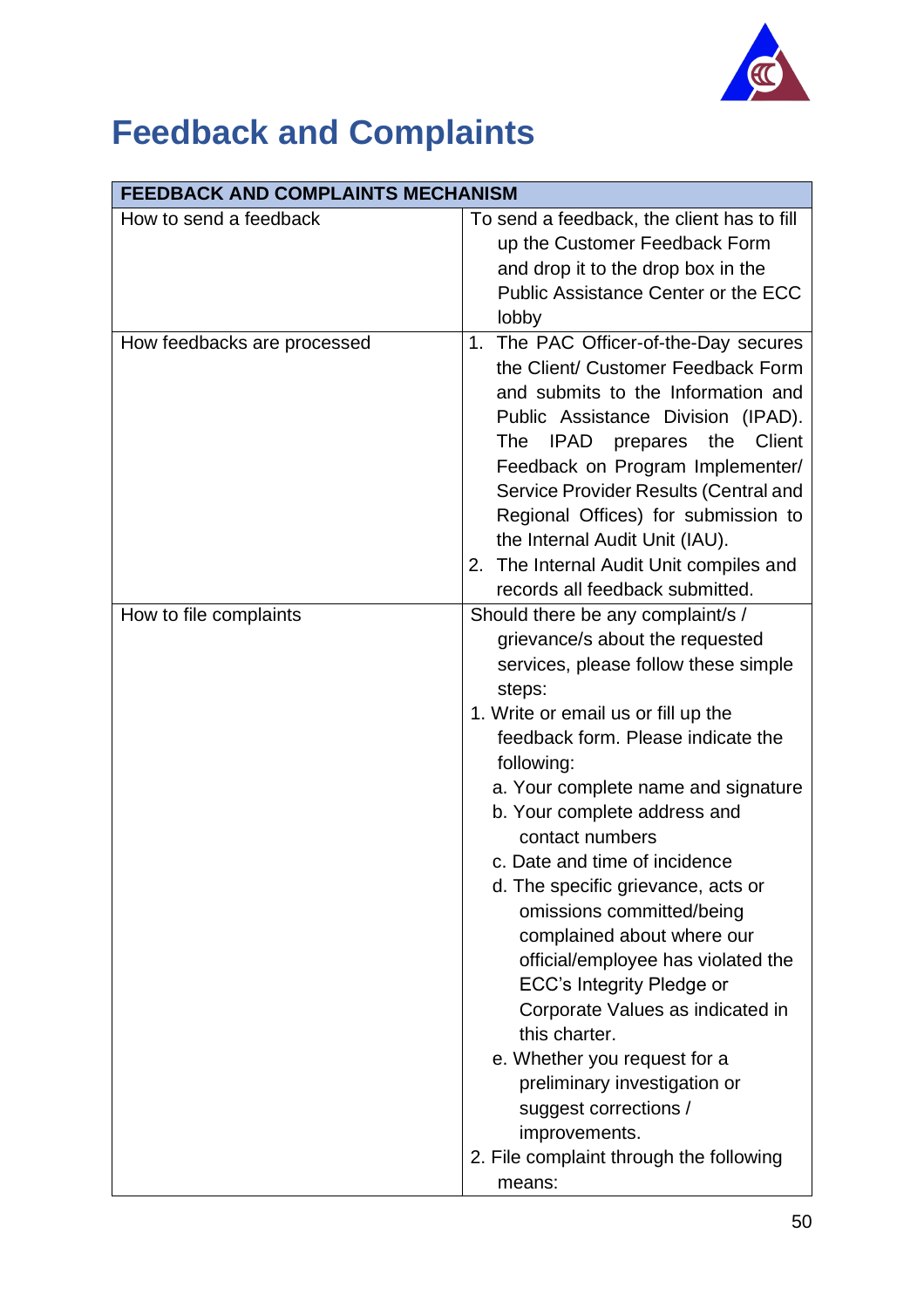![](_page_50_Picture_0.jpeg)

|                                  | a. Drop in the designated feedback<br>box. |
|----------------------------------|--------------------------------------------|
|                                  | b. Submit to PAC or Division Head of       |
|                                  | the person being complained of             |
|                                  | c. Submit to the Administrative            |
|                                  | Division, HR Section                       |
| How complaints are processed     | The complainant will be advised to         |
|                                  | attend the preliminary hearing             |
|                                  | immediately if filed through PAC,          |
|                                  | Division Head or HR Section or attend      |
|                                  | the hearing on a scheduled date if filed   |
|                                  | through ECC's feedback box or email.       |
|                                  |                                            |
|                                  | Both parties will be given a chance to     |
|                                  | explain their side either through verbal   |
|                                  | or written explanation within 24 hours     |
|                                  | upon receipt of complaint.                 |
|                                  |                                            |
|                                  | The complainant will receive a notice or   |
|                                  | letter indicating the actions taken by     |
|                                  | ECC on the grievance(s).                   |
| Contact Information of CCB, PCC, | <b>ECC Complaints:</b>                     |
| <b>ARTA</b>                      | Email: complaints@ecc.gov.ph               |
|                                  | Tel. No. 02 8896-7837                      |
|                                  | <b>Presidential Complaint Center:</b>      |
|                                  | 8888                                       |
|                                  | Contact Center ng Bayan:                   |
|                                  | 0908 - 881 - 6565 (SMS)                    |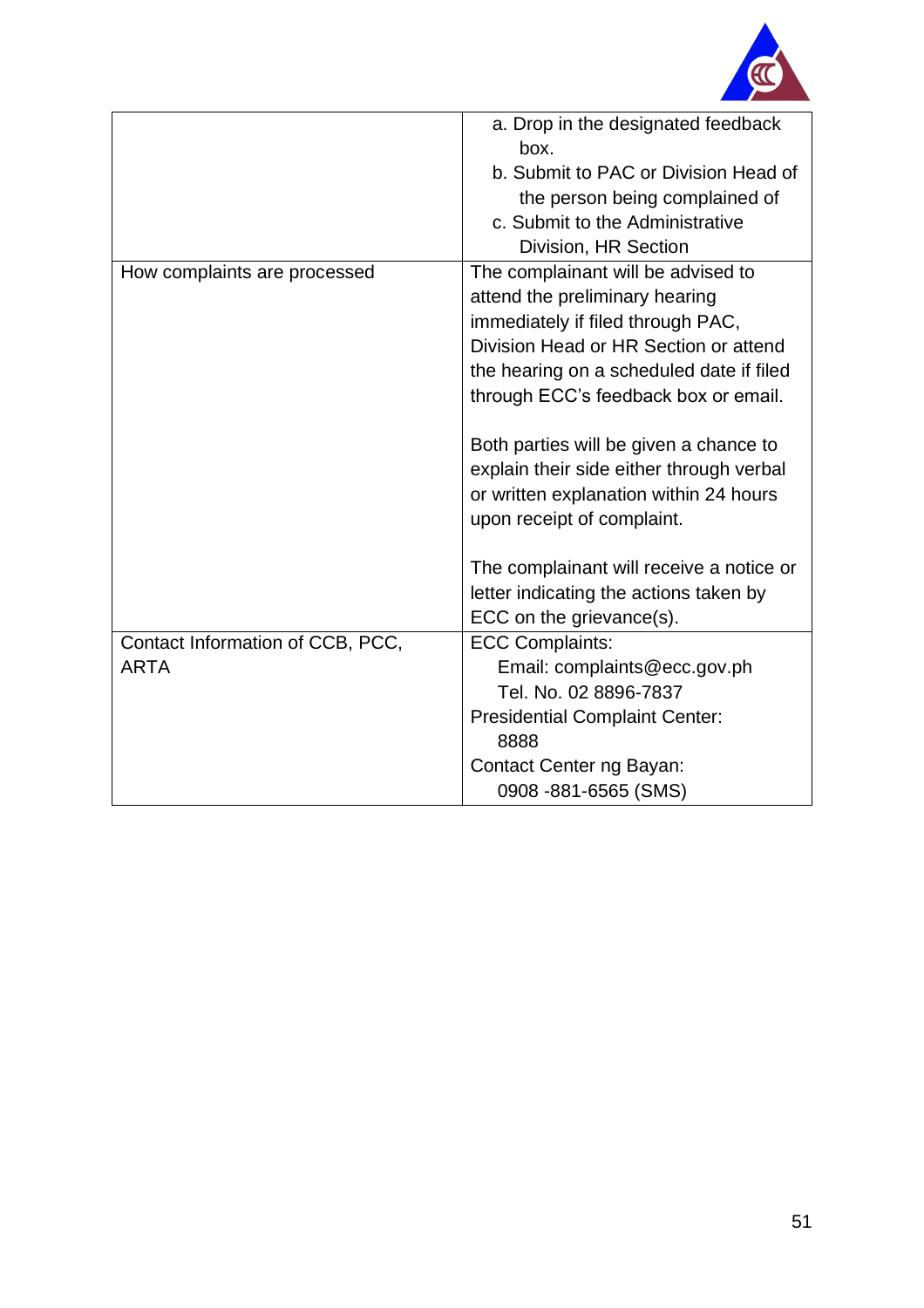![](_page_51_Picture_0.jpeg)

# <span id="page-51-0"></span>**List of Offices**

| <b>Office</b>             | <b>Address</b>                 | <b>Contact Information</b>  |
|---------------------------|--------------------------------|-----------------------------|
| <b>Head Office</b>        | 4th and 5th Floors,            | T: 8899-7837; 8899-4251;    |
|                           | ECC Building,                  | 8899-4252                   |
|                           | 355 Sen. Gil Puyat Ave.,       | F: 8897-7597                |
|                           | <b>Makati City</b>             | E: info@ecc.gov.ph          |
| <b>Regional Extension</b> | Department of Labor and        | T:(074) 619-0275            |
| <b>Unit CAR</b>           | Employment (DOLE)              | E: car@ecc.gov.ph           |
|                           | Cabinet Hill, Baguio City      |                             |
| <b>Regional Extension</b> | 2nd Flr., Kenny Plaza,         | T: 072-607-0045             |
| Unit I                    | Quezon Avenue                  | $E: \text{reu1@ecc.gov.ph}$ |
|                           | San Fernando City, La Union    |                             |
| <b>Regional Extension</b> | 2nd Flr., J & C Lasam Bldg.    | TF: (078) 377-2451          |
| Unit II                   | Arellano St. Extension         | E: reu2@ecc.gov.ph          |
|                           | Ugac Sur, Tuguegarao City,     |                             |
|                           | Cagayan                        |                             |
| <b>Regional Extension</b> | Unit 6, Lodestone Cove Bldg.   | T: 045-455-1613             |
| Unit III                  | #16 McArthur Highway,          | E: reu3@ecc.gov.ph          |
|                           | Telebastagan,                  |                             |
|                           | San Fernando City, Pampanga    |                             |
| <b>Regional Extension</b> | Milan Prestige Building        | T: (049) 521-7518           |
| Unit IV-A                 | National Highway,              | E: castillo_jc@ecc.gov.ph   |
|                           | Barangay Halang                | reu4@ecc.gov.ph             |
|                           | Calamba City, Laguna           |                             |
| <b>Regional Extension</b> | Unit 4 CQ Building             | T: 052-742-1350             |
| Unit V                    | 3 Rosal Street, Imperial Court | E: reu5@ecc.gov.ph          |
|                           | Legaspi City                   |                             |
| <b>Regional Extension</b> | M.E. Bldg., Dungon B           | T: (033)-330-0910           |
| Unit VI                   | Jaro, Iloilo City              | E: reu6@ecc.gov.ph          |
| <b>Regional Extension</b> | Room 154, Leocadia Arcade      | T: (032) 266-7230           |
| Unit VII                  | Gen. Maxilom Avenue            | E: reu7@ecc.gov.ph          |
|                           | Cebu City                      |                             |
| <b>Regional Extension</b> | Department of Labor and        | T: (053) 832-0140           |
| Unit VIII                 | <b>Employment Compound,</b>    | E: reu8@ecc.gov.ph          |
|                           | <b>Trece Martires Street</b>   |                             |
|                           | <b>Tacloban City</b>           |                             |
| <b>Regional Extension</b> | Department of Labor and        | TF: (062) 955-1594          |
| Unit IX                   | Employment (DOLE)              | E: rev@ecc.gov.ph           |
|                           | Room 203, 2nd Floor, Cortez    |                             |
|                           | Building, Dr. Evangelista St., |                             |
|                           | Brgy. Sta. Catalina,           |                             |
|                           | Zamboanga City                 |                             |